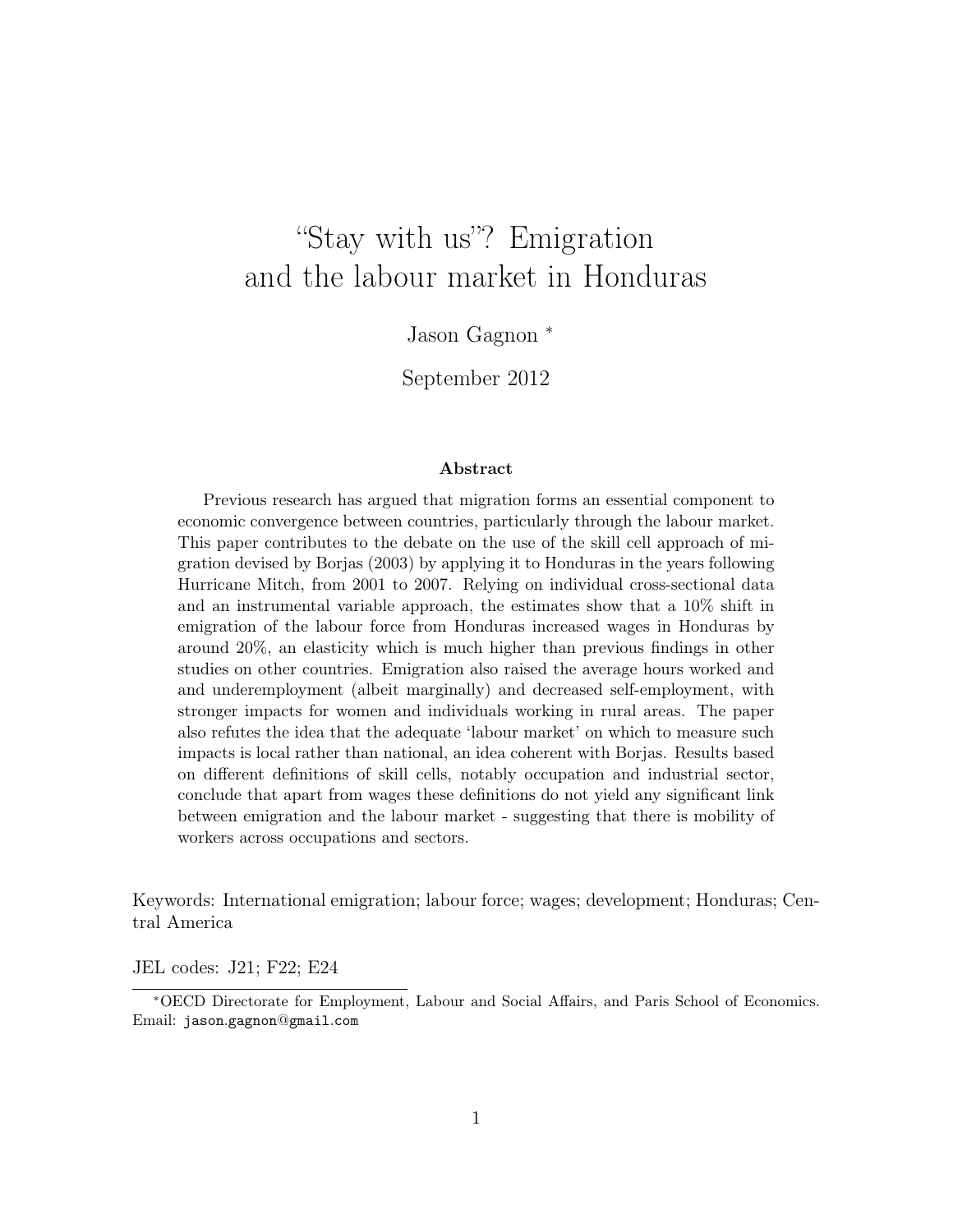## 1 Introduction

Migration of people is not without controversy - for both home and host country. The increase in emigration from Honduras over the past decade has been accompanied by a political debate over its impact on the country's development, reminiscent of Mexico during the Bracero period (Durand, 1994). Slogans such as 'quédate con nosotros' (translation: 'stay with us') championed by the Honduran Association of Maquiladoras have emerged, providing anecdotal evidence that the departure of young and productive workers has had an effect on attitudes at home towards emigration. But while emigration may be negatively affecting recruitment in sectors which employ workers that have the increasing option to leave the country, such as the maquiladoras, it is also bringing benefits to workers staying behind – by relieving a congested labour market.

This paper empirically tests whether emigration from Honduras had an aggregate impact on the labour market. Migration is one of the major mechanisms through which income levels equalise between countries (Hatton and Williamson, 1998 and this is achieved, in part, through wages. The literature on the impact of emigration on labour, apart from a few recent studies, has remained either theoretical (see for instance Berry and Soligo, 1969; Hatton, 2007) or focused on the household (for instance Azam & Gubert, 2005; Amuedo-Dorantes & Pozo, 2006; Glinskaya & Lokshin, 2009). This is rather surprising considering that emigration rates are relatively higher than immigration rates in comparison to the size of the population they may impact, particularly for small developing countries. Countries with high proportions of emigrants per capita typically have higher proportions than the proportions of immigration in the countries with the highest rates of immigration. Jamaica and Albania for instance have estimated emigrant stocks as a percentage of population of 39% and 27% respectively (World Bank, 2008) while Canada and Australia have estimated stocks of immigrants equalling 19% and 20% of their total population.<sup>1</sup> In fact, since many potential emigrants are motivated by opportunities of employment, these figures should in reality be much higher if we consider the direct population they impact on the labour market: the country's labour force; labour force participation is typically lower in developing countries.

Anecdotal evidence indeed points to a picture linking emigration and labour outcomes. Studies such as Macharia (2003) on Kenya and Ennaji & Sadiqi (2004) on Morocco, for instance, mention the importance of the loss of workers in migrant sending regions and its impact on the labour participation of left-behind household members as well as on the productivity of the household as a unit (particularly for rural households). The recent East-to-West migration experience of the European Union accession countries has also provided a basis of observtion on the impact of large waves of emigration. In reviewing the Lithuanian experience, Thaut (2009) notes that the free

<sup>&</sup>lt;sup>1</sup>This comparison does not include countries with populations under 1 million as well as countries from the Gulf Cooperation Council (GCC).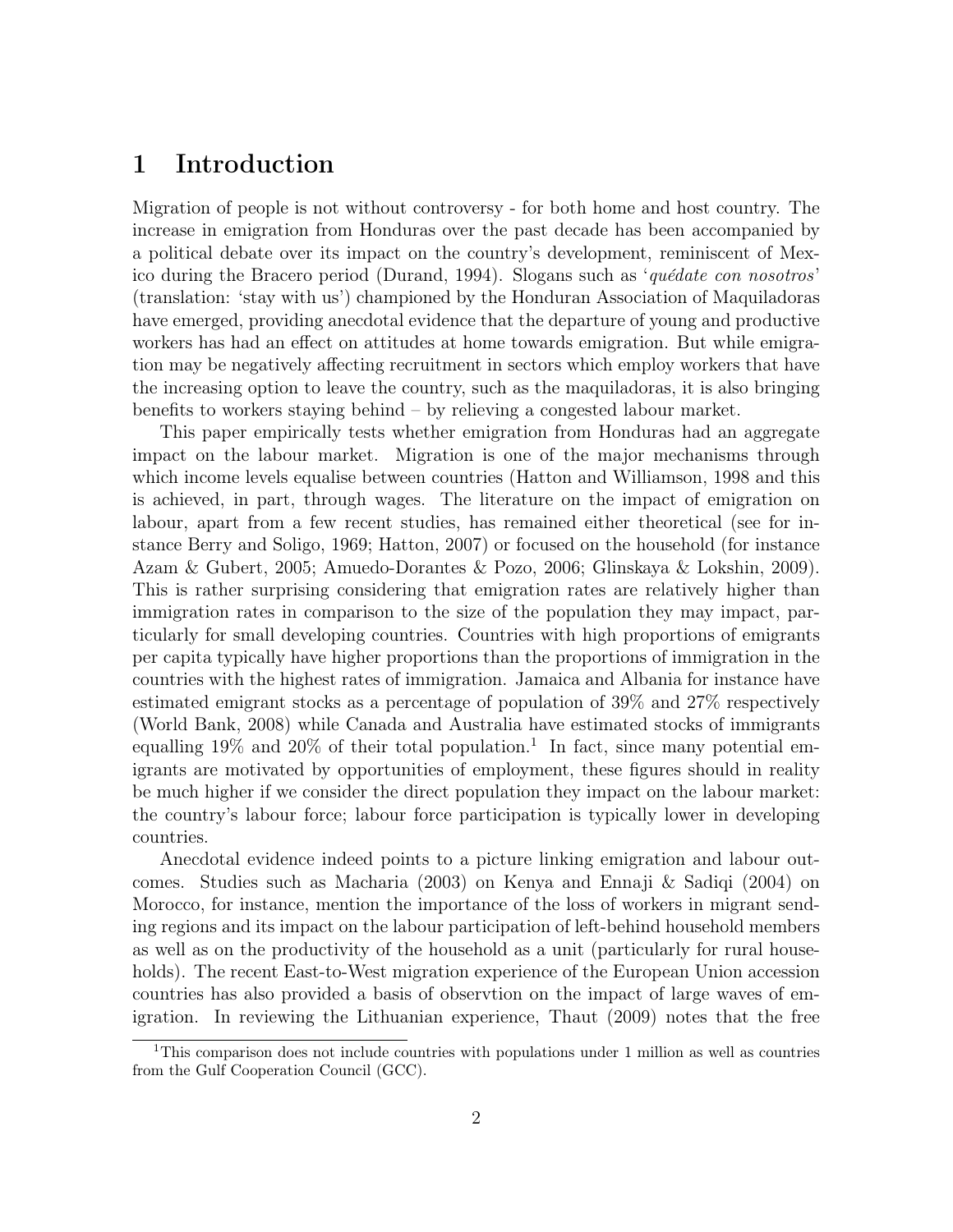movement of workers has helped relieve pressure on the domestic labour market, drive down unemployment and push wages upward, although this has caused major labour shortages in certain sectors. In Romania, the simultaneous outflow of workers in the midst of growing demand for labour has forced the country to turn to immigration to compensate for the gap (Silasi and Simina, 2007).

This paper builds on the growing literature using the skill cell approach (Borjas, 2003) to measure the impact of emigration on the labour market in Honduras, as opposed to immigration, as has been more common. The empirical literature on the impact of immigration flows on the labour market is generally perceived as being divided into two strands<sup>2</sup> one where researchers have exploited random shocks to a geographicallyfocused labour market, such as the Mariel Boatlift from Cuba to Florida (Card, 1990), and the other where the variation in the composition of immigration vis-à-vis their closest native counterparts in the labour market is exploited over time. Honduras, a country roughly the size of the state of Florida coincidentally, provides a good case study for merging both ideas given the short, intense and unexpected emigration period following Hurricane Mitch in 1998; emigration has since this time risen dramatically. Figure 1 below shows the evolution of emigrant stocks of Hondurans in the U.S. based on U.S. Census and American Community Surveys from 1960 to 2008.<sup>3</sup>

The random path carved by the hurricane, which incidentally split the country in two, provides a one-shot randomised base on which to exploit the short- and mediumterm impact this emigration wave had on the labour market. Honduras has low internal migration rates, low levels of international immigration, a high brain drain rate and has experienced sluggish capital-adjustment in the past. As such, it is conceivable that the period of emigration examined in this paper (2001-2007) led to a labour market impact, over this period.<sup>4</sup>

The skill cell approach of migration estimates the impact of migration using a pseudo-panel consisting of skill groups based on characteristics which make mobility between cells unlikely (or low), such as education and experience. This paper tests a number of openly debated questions on the use of the skill cell approach. First, it compares the impact of emigration on two definitions of the relevant labour market: departmental vs. national. Such a division formed one of the major reasons Borjas first devised the skill cell approach, arguing that there are spatial spillover effects to immigration; as locals react to the impact of local immigration, they move to other

<sup>&</sup>lt;sup>2</sup>A third strand, not developed here, uses general equilibrium models to simulate the impact of immigration on wages (Borjas et al., 1997; Ottaviano Peri, 2012).:

<sup>3</sup>A comparable plot for the years in this study (2001, 2004, 2007) shows a similar trend.

<sup>4</sup>Specific country-based research on the impact of emigration is important as the impact depends on how the skill-composition of emigrants as a group differs from the skill-composition of the resident population remaining in the home country and on the way the home economy adjusts to changes in skill mix. The composition of emigrant flows and adjustment mechanisms differ across countries, sometimes in important ways. Given these differences, it would be wrong to infer from other studies the effects of emigration on the Honduran labour market (Dustmann et al., 2005).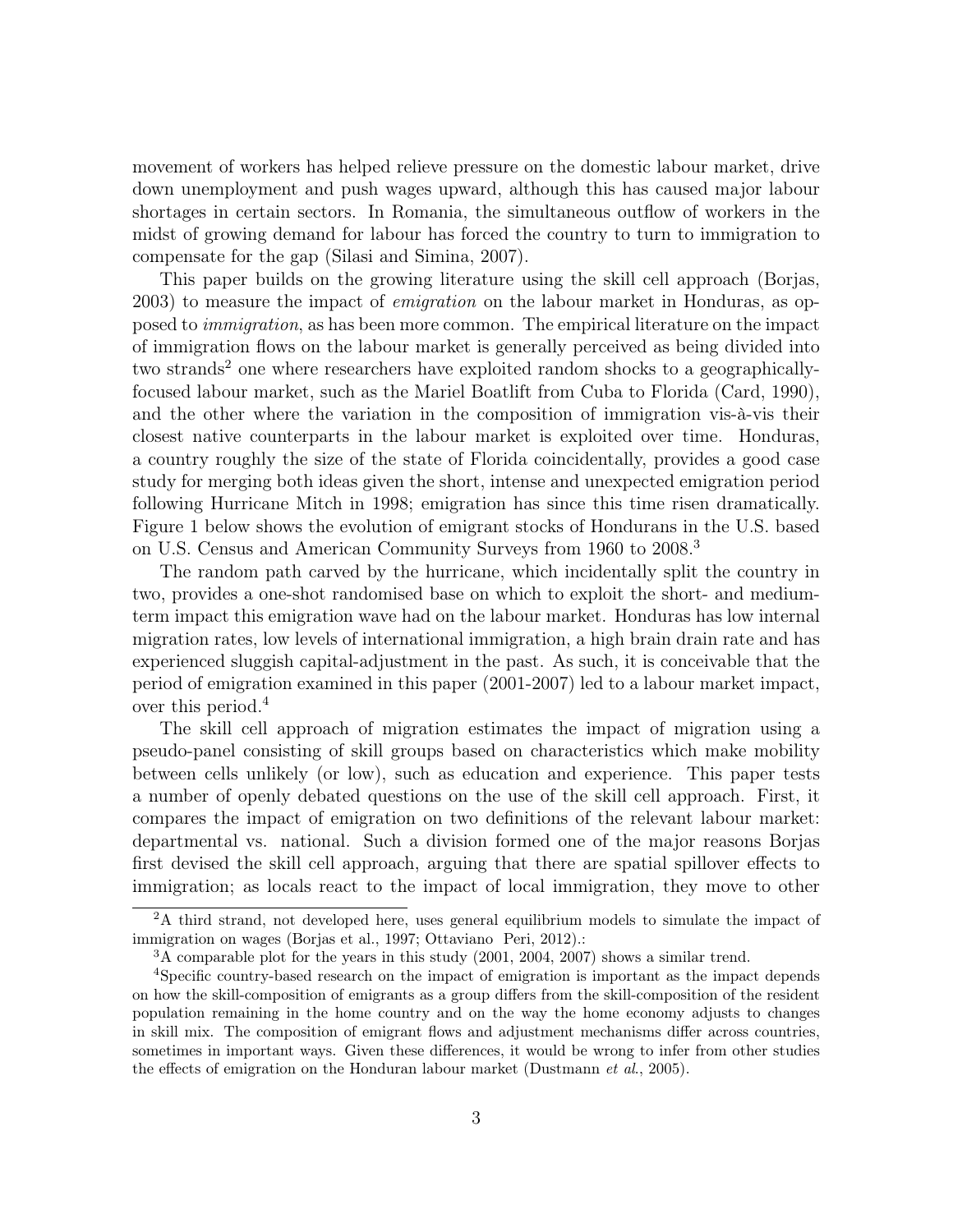areas leading to an underestimation of its impact when only local labour markets are observed. Second, it tests whether alternate definitions of skill cells, notably based on occupations and industrial sector, yield similar results. Finally, it measures various impacts on labour market outcomes beyond wages, such as hours worked, self-employment and underemployment. In addition, while Borjas aggregated the pseudo-panel at the skill level, the data used in this paper are microdata, which permit a greater number of individual controls and more insight on which particular groups are driving the results, such as gender and the rural/urban divide.

The results suggest that on average a 10% shift in emigration of the home country labour force increased average wages by around 20%, a result which is much higher than other studies on emigration. Running the same specification at the departmental level reduced the impact to less than one percent. Defining skill cells by occupation and industrial sector yielded a lower elasticity of around 3%. Emigration increased hours by about 3%, but yielded either negligible or insignificant impacts at the departmental, occupational and industrial levels. Interestingly, emigration was found to decrease selfemployment by up to 9% and increase underemployment by up to 3%. Finally, in all cases, the impact was stronger for women and for rural workers.

The rest of the paper is divided as follows. Section 2 provides a literature review, the empirical framework and the data used in the paper, while section 3 provides a statistical analysis of the labour market and emigration in Honduras. Section 4 provides and discusses results, as well as additional robustness tests. Section 5 concludes the paper. Tables and figures are reported in the Appendix at the end of the paper.

### 2 Migration and wages in Honduras: setting and data

#### 2.1 Literature and background

The resurgence of international human migration in the last 20 years and the debate which surrounds it have led to a growing number of economic studies on the links between migration and labour (see OECD, 2007 and 2011 for a review). While receiving countries have intensely debated the impact the South-North migration trend has had on their labour markets, the impact on the source country has had secondary importance in policy debates. Of the several questions raised in this field, this paper builds on "how effective is migration in equalising inter-regional earnings of comparable labour?", put forth by Sjaastad in 1962. Specifically it focuses on labour outcomes by which the convergence mechanism may occur, wages, hours worked, self-employment and underemployment – as most international migrants were part of and will be part of the labour force in their home and host countries. Berry and Soligo (1969) provided an early theoretical basis demonstrating how migration can act as an important vector of wage convergence between poorer and richer countries, in a model with two labour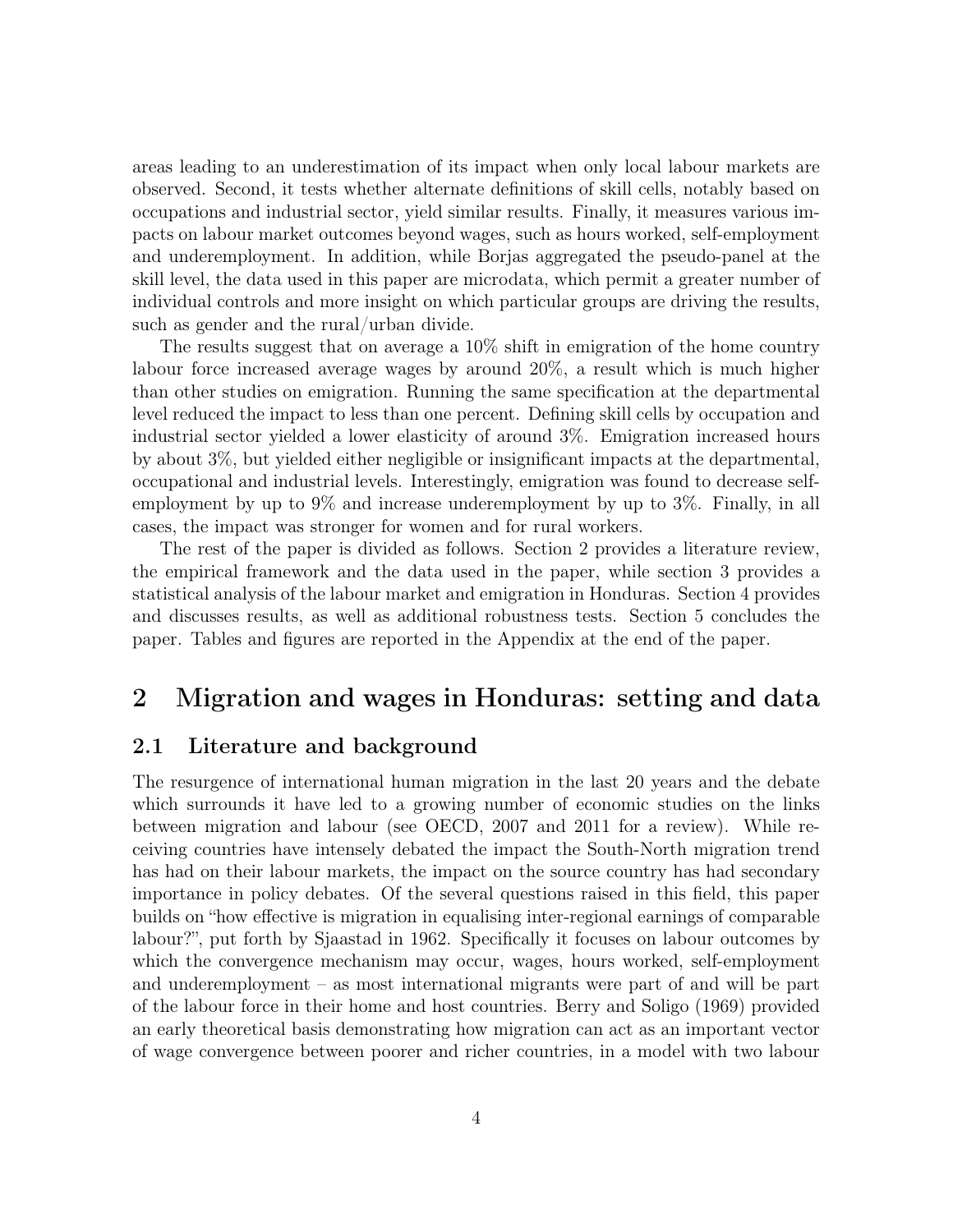markets. The basic premise, modelled on a labour supply-demand framework, is the following: a decrease in labour supply in the country of origin should increase wages, as the labour market finds its equilibrium, in the short-term. The simplified neoclassical model provides a motivation to answer an empirical question: do wages increase when members of the labour force leave the country?

According to the arguments and framework discussed above, the laws of supply and demand have rather unambiguous implications<sup>5</sup>, but the effect can theoretically range from zero to very large. The ability of an economy to readjust its capital-labour ratio largely determines the outcome. Labour markets adjust to their long term equilibrium, when economies are open and capital flexible and tradable. In cases of closed economies, however, the long term demand for labour can, in turn, be affected. In open economies, the output mix of tradable goods, the degree to which labour markets are imperfect and the level of international openness will determine whether and how quickly a country's labour market readjusts to its long-term equilibrium (through capital reallocation and internal migration for example). For instance, the labour market of a relatively closed economy with little variety in exported goods will likely experience long-term adjustments in its labour market equilibrium when facing a change in labour supply, while a relatively open economy with a high output mix will revert back to its original labour market equilibrium as the adjustment occurs rather through its capital-labour ratio and its mix of export goods, at least at the aggregate level (Dustmann et al., 2005).

The effect transits through an immediate change in the supply of labour and its skill composition. An impact on the labour market is expected if the skill composition of migrants (for both cases of emigration and immigration) differs from the composition of the native work force. Otherwise, emigration will only scale down the labour component of production function. Therefore, while aggregate shifts in labour supply may not necessarily impact average wages, they may have differing impacts depending on the substitutability between workers. For instance, workers may have different levels of substitutability depending on their education levels, experience, occupations or specific sectors. This is straightforward when thinking of immigration; with emigration it implies questioning whether the workers that were underemployed or unemployed prior to their counterparts emigrating are perfect substitutes for the jobs left behind. Otherwise, pressure on wages required to replace that labour increases.

There are several empirical approaches to investigating the link between emigration and wages. One approach is to look over a long period to see if wages historically converge between labour sending and labour receiving countries. In the case of Europe, research shows that emigration contributed to real wage convergence towards that of richer countries in the 19th and early 20th centuries by decreasing the growth of the

<sup>&</sup>lt;sup>5</sup>This is not necessarily true if we consider general equilibrium effects. In fact, simulating changes in the production function and capital-labour ratios, Docquier *et al.* (2011) find that immigration even led to increases in wages, while emigration led to decreases in wages from 1990 to 2000 in a group of OECD countries, a seemingly counterintuitive result spawned by general equilibrium effects.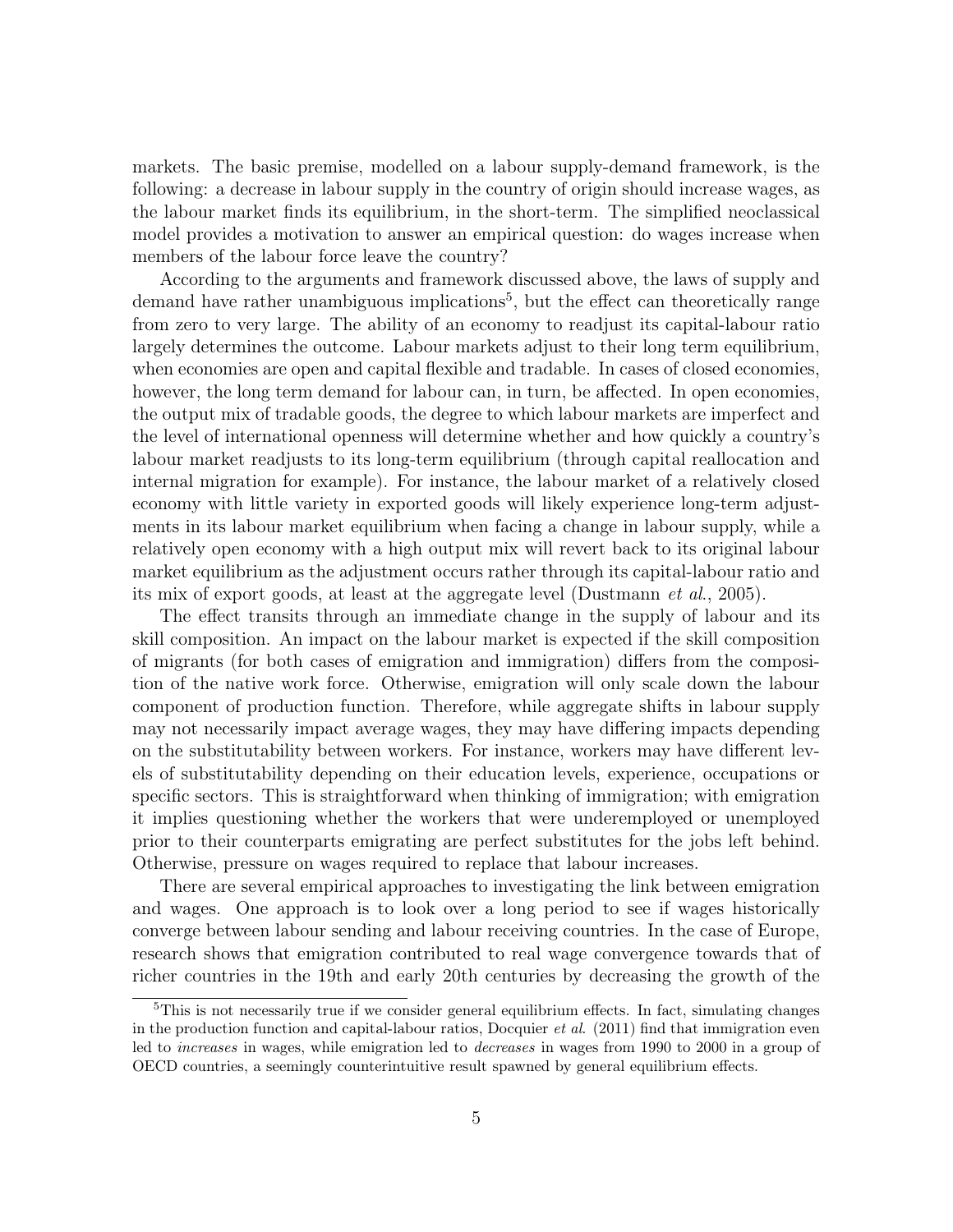labour force (Boyer et al., 1993; Williamson, 1996).

Another commonly used approach, focused on shorter time periods, is to exploit variation in the labour force due to the change in the supply of labour from immigration. Many studies, for instance, exploit the spatial differences in immigration, comparing labour market outcomes between regions based on the change in immigrants working in each region, or in one in particular (see for instance Card, 2001; Dustmann *et al.*, 2005; Pischke and Velling, 1997). Others exploit a sudden influx of external labour, such as the Mariel Boatlift from Cuba to Florida (Card, 1990) and the repatriation of French citizens from Algeria (Hunt, 1992). This long and standing literature has generally concluded that in most countries the negative impact is small and often statistically insignificant.

The skill cell approach was conceived as a direct response to criticism of the spatial approach described above. Borjas (2003) focused on the national impact of immigration, rather than smaller geographical segments common in previous studies.<sup>6</sup> The major advantage of Borjas' approach is that it solves a problem that has dogged the spatial correlation approach: native workers may react to the change in labour supply due to emigration by migrating internally. Indeed, mobility between skill groups is less frequent than over space. He divided workers by education level and by years of work experience<sup>7</sup> to form skill cells, arguing that mobility between such cells was unlikely but that mobility (or substitutability) within cells was, on the other hand, likely. That is, it would be uncommon for someone with a high education level and low experience level to compete in the labour market with an individual with a low education level but high experience level. However, an individual could compete with someone of the same level of education and experience – even over space. As such, a major determinant of the impact of emigration on wages and the key identification of the model lied in the variation in the distribution within skill groups, over time. He used long-term (census) data to test the impact of immigration to the U.S. and found a negative and significant impact of the order of 4%, thus suggesting an under evaluation of the impact in previous research. In fact, running the same regressions at the state level, as in previous studies, diminished the magnitude of the impact. Some papers have questioned the definition of skill cell, arguing that mobility within cells is more common within an occupation or industry group than within groups based on education level (Orrenius and Zavodny, 2007).

Complementary but not fully integrated to this literature is a growing body of

<sup>6</sup>Decaluwé and Karam (2010) furthermore confirm Borjas' claim that internal migration will obfuscate the impact of migration on labour markets. Focusing solely on regional changes could hide the impact of emigration if the jobs left behind by emigrants were subsequently taken by other workers in Honduras from other regions. The net impact in this case would be zero; internal migration may wipe out any positive impact in the medium-to-long run, hence the need to have a national view of the labour market.

<sup>7</sup>To be clear, the level of analysis is not the individual, the household or different countries but rather the skill group.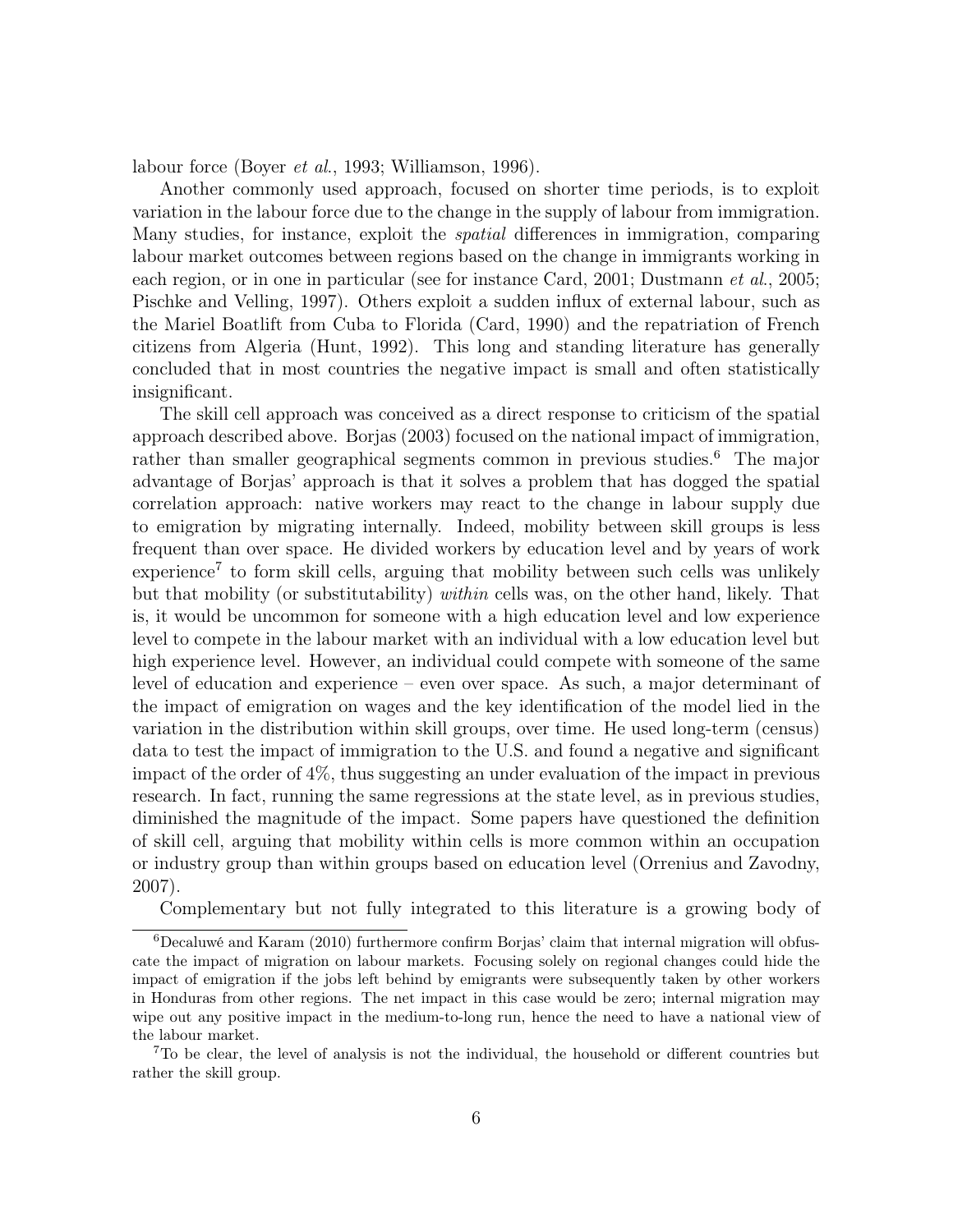micro-oriented work. The research in this field mainly focuses on the impact of emigration and remittances on the migrant's household and attempt to answer whether and why household members staying in the home country alter their labour supply decision following the emigration of a fellow household member. It differentiates between two effects: the lost-labour effect and the remittance effect. A decrease in household labour will, for instance, clearly affect labour decisions differently than the influx of income. Conclusions in this literature are mixed. In general they suggest that the loss of labour incites more labour exerted out of the remaining household members, through participation in the labour force, an increase in hours worked, in jobs which they normally would not accept, while the remittance effect decreases the pressure to do so (OECD, 2011). In short, emigration and remittances impact the reservation wage of members staying behind, with the effects depending on gender and whether the household is rural or urban. These effects can be transmitted more generally and reach households without migrants. Looking at Mexico for instance, Dyer and Taylor (2009) show that migration and remittances indeed spurred labour opportunities and higher wages for members of households with no migrants.

Few papers have empirically measured the impact of emigration nationally on the labour market. Studies that have estimated the impact of emigration using the skill cell approach include Mishra (2007) and Aydemir & Borjas (2007) on Mexico, Borjas (2008) on Puerto Rico and Bouton et al. (2009) on Moldova; they all conclude that emigration increased wages with elasticities ranging from 2% to 6% (interpretation: a  $10\%$  increase in emigration leads to a 2\% to 6\% increase in wages).<sup>8</sup> These papers either look at the long term, with big gaps between years, or ignore the potential for reverse causality between emigration and labour outcomes.

On the surface Honduras, with its 8 million inhabitants, exhibits many of the common labour market features found in developing countries. As with many developing countries, labour force participation in Honduras is low; in 2006 it was 55% (CEMLA, 2008). It is a relatively poor country with little in terms of formal job generation. In 2006, 60% of Honduran households were living under the national poverty line (ISACC,

<sup>8</sup>Mishra (2007), Aydemir and Borjas (2007) and Borjas (2008) all take a very long-term approach, while Decaluwé and Karam (2010), Hanson (2007) and Bouton *et al.* (2009) use shorter periods. Since migration is an adaptable phenomenon, the point at which a country finds itself in the migration cycle will surely influence the impact it has on wages. Social groups (ie. Hometown Associations, HTAs), households, regions and countries have different ways of coping with emigration and remittances depending on the length of time since migrants have left the home country. Moreover and as pointed out by Dustmann et al. (2005), while there may be impacts in the short-term, so long as the distribution of skills between migrants and non-migrants is different, the long-term effects depend on the openness and output mix of the country. Using a slightly modified approach to exploit regional differences in Mexico, Hanson (2007) also arrives at a similar conclusion. While the elasticity derived in Hanson (2007) is higher, the author warns that the number includes both direct and indirect effects (emigration's impact on growth) of emigration and therefore likely overvalues the true elasticity. In a simulation exercise based on a 1998 social accounting matrix of Morocco, Decaluwé and Karam (2010) also find that the direction of the effect is positive.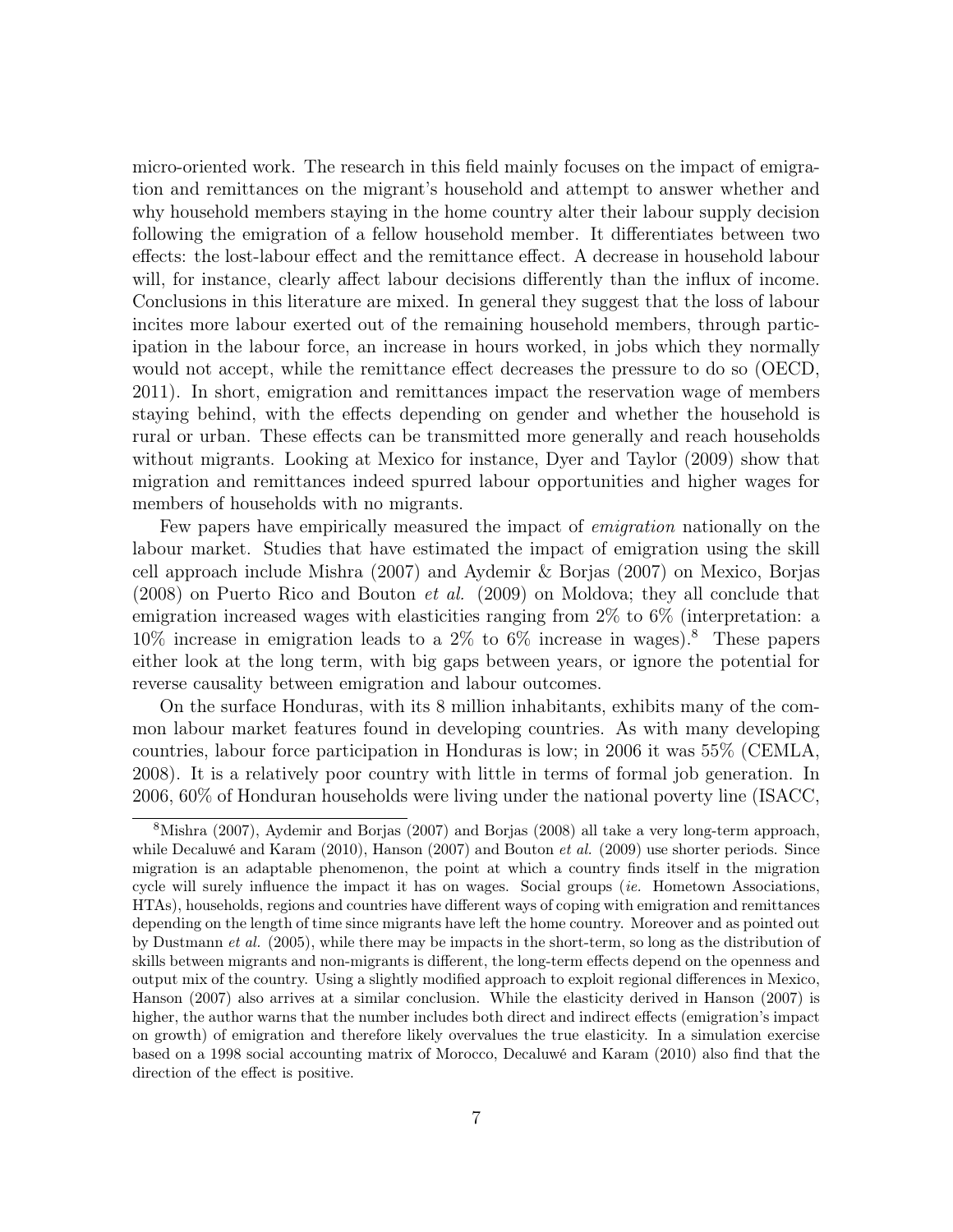2009). In fact, at USD \$4000, GDP/capita sits somewhere in the middle of the ranking of Central America. The lack of formal job creation has generated a burgeoning informal sector (ISACC, 2009) in which the share of the non-agricultural labour force employed informally between 1995 and 2006 ranged from 66% to 71%. These shares were 54% to 58% for Mexico in comparison (IILS, 2009). Agriculture also plays an important role for the economy. 56% of the population live in a rural municipality and 36% of the working population is involved in agriculture and livestock farming [followed by commerce (18%) and manufacturing (15%)]; the agricultural sector also experienced the highest growth (34%) between 2001 and 2006 (ISACC, 2009). The manufacturing sector is dominated by the maquiladora system, the third largest of its kind in the world. It employs approximately 130 000 Hondurans, and increasingly women (CEMLA, 2008).

However, unlike the countries featured in previous studies, emigration from Honduras, until very recently, was relatively low – particularly in comparison to its neighbouring Central American countries. The combination of economic growth and the sudden and unexpected devastation caused by Hurricane Mitch in October 1998 ignited a wave of emigration from Honduras. Honduras, along with Nicaragua, took the brunt of the second deadliest Atlantic hurricane on record at the time; nearly 15 000 Hondurans were killed as a direct result of the Hurricane<sup>9</sup> and many fled the country to the U.S. In fact, as internal migration fell, international emigration took its place (UNAT-UNFPA, 2006; ECLAC, 2007). The stock of workers was not, in turn, replaced with the same velocity: immigration to Honduras is amongst the lowest rates in the world as the foreign born comprise 0.4% of the population (UN, 2005). Figure 2 illustrates the stagnation – and even slight contraction - of the labour force following Hurricane Mitch. The labour force did not expand again until 2003.

The fact that many young men have left the country in a relatively short time span has not gone unnoticed back home; the Honduran Association of Maquiladoras, which relies heavily on low-cost labour, campaigned in Honduras with the slogan 'quédate con nosotros' in response to their inability in retaining workers in Honduras. Given this context, it is not surprising that an increasing number of women are finding employment. In higher skill sectors, the high brain drain rate in Honduras also indicates a contrast between those leaving and those staying in Honduras.

As stated in Borjas et al. (2008), a large part of the differences in results on the impact of migration on the labour market found in the literature can be explained by methodology. In light of this background and given the rapid rise of emigration

<sup>9</sup>The track of the hurricane crossed through the country entirely. As an emergency response, the U.S. granted Hondurans that were in the U.S. at the time of the hurricane (Hondurans living in the U.S. had to provide proof of continuous residence in the U.S. since December 30, 1998 and continuous physical residence since January 5, 1999) temporary protected status (TPS); such protection covered Hondurans without legal papers and prevented their detainment, deportation and enabled them to legally work in the country. This protection continues to this day (US Citizenship and Immigration Services, www.uscis.gov). Information on the number of deaths comes from http://www.preventionweb.net. Ensor (2009) provides a complete account of the details and destruction caused by the hurricane.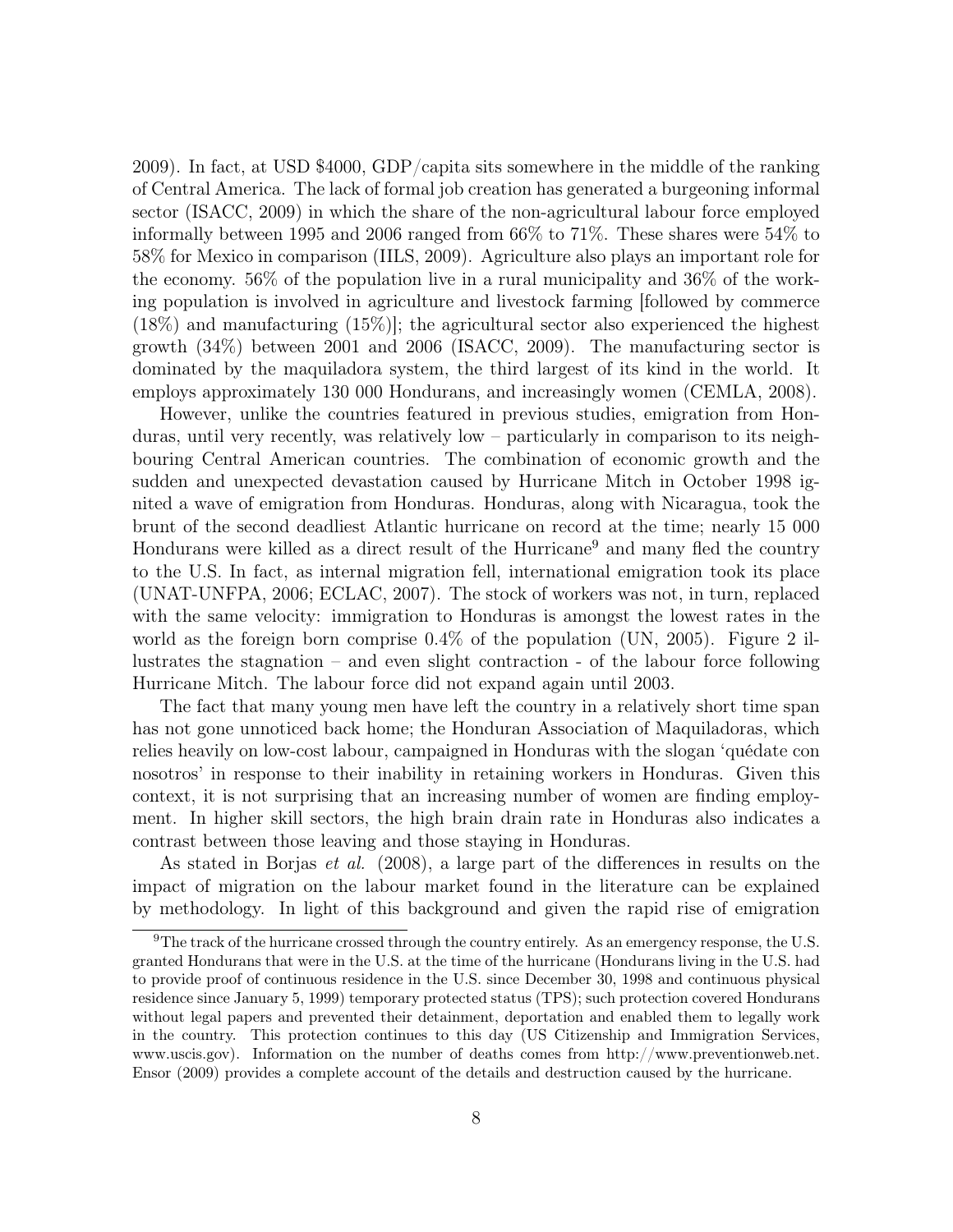from Honduras, this paper brings together two branches of the literature. Like Borjas (2003), it exploits the variation in the size of skill cells due to emigration from Honduras to measure whether there was an impact on the labour market through wages, hours worked and informal employment. Its main contribution is to bring the literature closer to the natural experiment approach proposed by Card (1990) by exploiting the random nature of the destruction generated by Hurricane Mitch in 1998, which spurred a migratory response by those affected. As opposed to other papers that have attempted to use a sudden change in policy, such as Bouton et al. (2009) on the opening of Moldova, Hurricane Mitch offers an unexpected shock to the labour market. In fact, the hurricane's path had already passed the coast of Honduras heading north when it unexpectedly veered back South and split the country in two. In addition to the fact that few hurricanes in the region have hit the coast with the same intensity, this paper argues that Hurricane Mitch is a valid natural experiment on which to model emigration.

#### 2.2 Framework

The identification strategy of this paper follows the one developed in Borjas (2003). The theoretical foundation supposes a very simple supply and demand framework that suggests decreases in domestic labour supply due to emigration lead to an increase in domestic wages (Berry and Soligo, 1969). In the case of Honduras for instance, this would mean that a decrease in the supply of labourers from a specific skill group would have led to an increase in the average wage for the same skill group left in Honduras. In their most basic form, skill groups are defined on education and experience. The model thus exploits differences across skill groups in the Honduran labour force and Honduran emigrant flows to the U.S. for the years 2001, 2004 and 2007, thus forming a pseudo-panel where the level of observation is the skill cell. The baseline estimated equation is as follows:

$$
w_{ijt} = \delta m_{ijt} + s_i + v_j + \pi_t + (s_i * \pi_t) + (v_j * \pi_t) + (s_i * v_j) + \varepsilon_{ijt}
$$
 (1)

where  $w_{ijt}$  represents the logged mean monthly wage for education group i, in experience group j in year t.  $m_{ijt}$  is the emigrant supply shock<sup>10</sup> from Honduras to the U.S. in cell  $(i, j, t)$  and is measured as follows:

$$
m_{ijt} = \frac{M_{ijt}}{M_{ijt} + N_{ijt}}\tag{2}
$$

where  $M_{ijt}$  is the number of Honduran emigrants in the U.S. in cell  $(i, j, t)$  and  $N_{ijt}$  is the national labour force in Honduras in group  $(i, j, t)$ .  $m_{ijt}$  measures the ratio between emigrant stock (out) and the labour force (in) in a particular skill group and in

 $10$ The paper follows Borjas (2003) in calling this term a *supply shock*.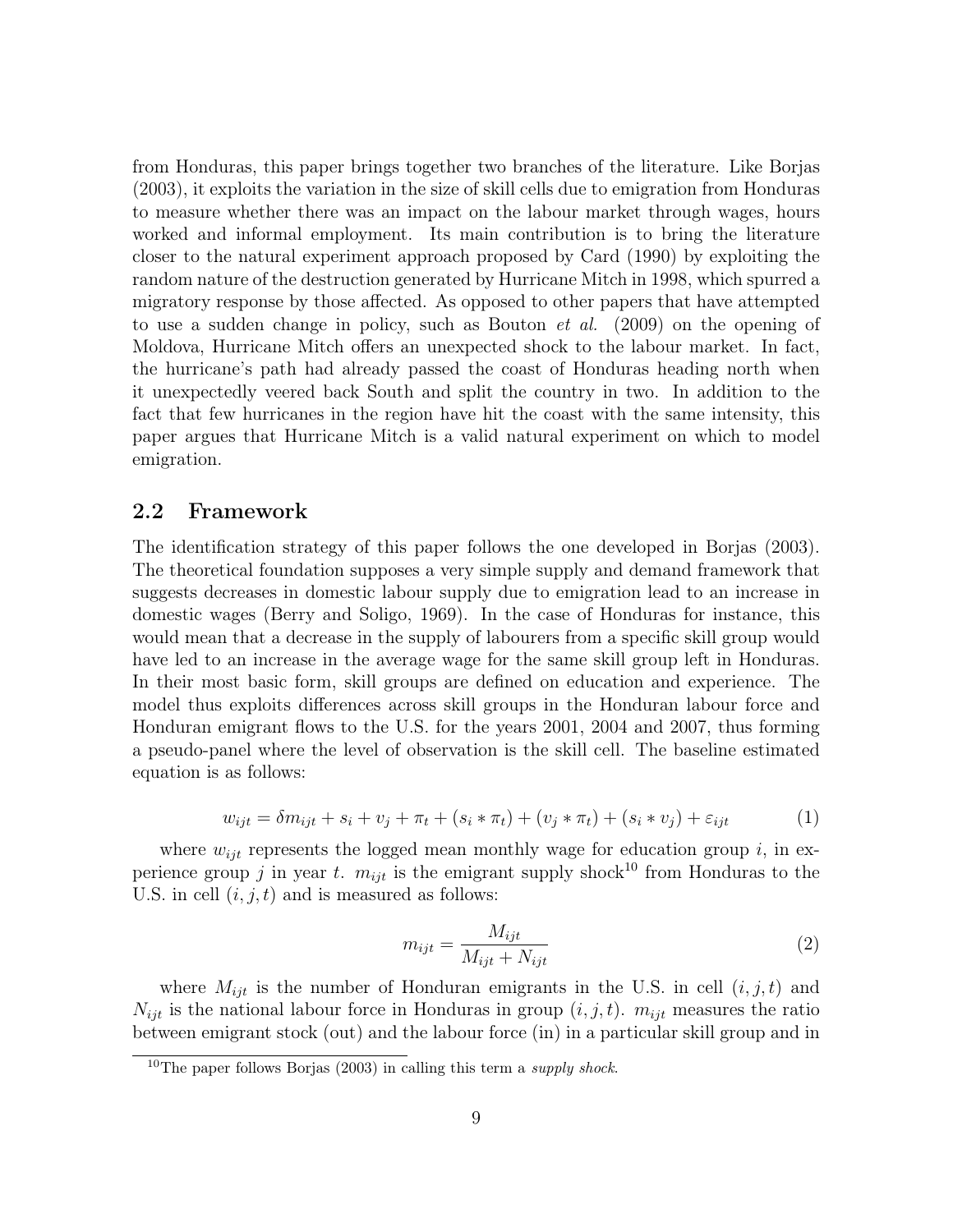a particular year, in other words, the intensity of emigration in a particular skill group at a particular point in time.

 $\delta$  is the parameter of interest and gives the percentage change of wage given a 1% change in emigrant shares. Because the group size, on which data for wages is derived, varies, the regressions are weighed by the size of the labour force  $(N_{iit})$ .

 $s_i$ ,  $v_i$  and  $\pi_t$  are vectors for specific group fixed effects while  $(s_i * \pi_t)$ ,  $(v_j * \pi_t)$  and  $(s_i * v_j)$  are their respective interaction terms. The first two interaction terms control for the fact that the profile of returns to education and experience might change over time, while the last term controls for the possibility that the profile of returns to experience changes between different education groups. This last term is sometimes dropped if there are few cells. In this case, the number of cells is limited to 3 years x 4 education groups x 10 experience groups. These 120 skill cells are then reduced to 117 as the cells made up of individuals with the top level of experience and education are empty. Economy-wide shocks are captured by the time fixed effect.

A major contribution to the literature in this paper is the use of rich cross-sectional microdata; in addition to the skill-group regressions described above, the equation is also estimated using an individual-level wage regression. Individual micro data increases significantly the number of observations, and consequently the accuracy. The equation is specified as follows:

$$
w_{nt} = \delta m_{ijt} + \beta X_{nt} + \varepsilon_{nt} \tag{3}
$$

where  $w_{nt}$  represents the wage for individual n in year t.  $m_{ijt}$  is the emigrant supply shock from Honduras to the U.S. in cell  $(i, j, t)$  in which the individual belongs; it is measured in the same way as in the group level regressions. But in contrast to equation (1), equation (3) includes the term  $\beta X_{nt}$ , a vector of standard Mincerian individual controls such as marital status, gender, urban/rural household, occupation, industrial sector, education and work experience. The error term  $\varepsilon_{nt}$  is robust to heteroskedasticity and clustered at the  $ijt$  level to allow for arbitrarily correlated errors within groups over time. This paper presents results using model (3), as the greater controls help hone in on the true impact of emigration. However, the aggregated regressions were also done in parallel to ensure that they were in the same neighbourhood in terms of order of magnitude, significance and sign.

An obstacle with such a model is the issue to endogeneity. Therefore, instrumental variable estimates are calculated using a two-stage least-squares method, to deal with the endogeneity of the  $m_{ijt}$  variable as it may be driven by wages itself. That is, in the first stage  $m_{ijt}$  is regressed on all other exogenous variables mentioned in equation (3) plus an instrument, described later, and the predicted values from this regression are used to replace  $m_{ijt}$  in equation (3). The above framework can be easily substituted to include a dependent variable other than wage, such as hours worked and binary response variables such as underemployment and informal employment. In the latter two cases the estimation is done with a linear probability model.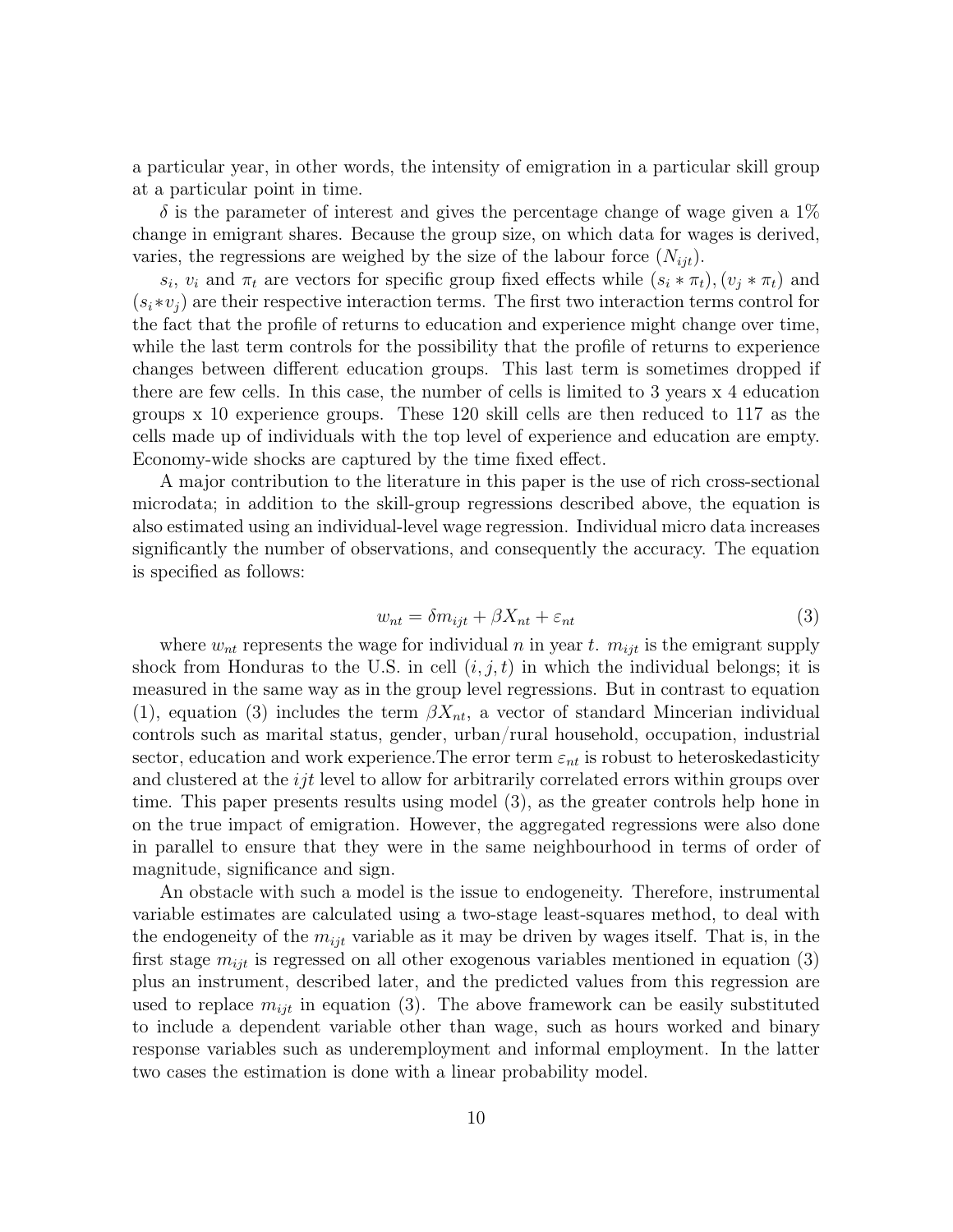#### 2.3 Data

This section describes the data used in the empirical analysis of the paper. As the vast majority of Hondurans abroad are in the U.S. (>90%), data on Hondurans in the U.S. is used as general proxy for Hondurans abroad.<sup>11</sup> Data on individuals born in Honduras and living in the U.S. are drawn from microdata samples of the American Community Surveys (ACS) for the years 2001, 2004 and 2007. The ACS, which began in 2000, is collected by the U.S. Census Bureau. It collects information similar to the standard decennial census, on approximately 250 000 nationally representative American households on a monthly basis (3 000 000/year). The survey is the largest and most representative survey in the U.S. tracking immigrants as it includes such information as country of birth, U.S. citizenship status, the year of entry into the U.S. and the place of residence one year prior. Its surveying method also allows it to give a good approximation of irregular migrants in the U.S., although it is likely that the ACS still underestimates the actual number of unauthorised workers entering the U.S. – simply due to the inherent difficulty in tracking them. The data used in this paper were obtained from the Integrated Public Use Microdata Samples (IPUMS) USA Project and are  $1/232$ nd,  $1/239$ th and  $1/100$ th random draws from the 2001, 2004 and 2007 raw ACS data respectively (see Ruggles et al., 2010).

An emigrant is defined as a person over the age of 15 and under the age of 66 born in Honduras and living in the U.S. according to the ACS; this definition does not depend on naturalization or on whether the migrant is in a regular (ie. legal) situation or not. At the age of 16, individuals can legally work in almost all U.S. states.<sup>12</sup> Individuals are divided into education and experience groups. There are four education groups corresponding to (a) no education (less than 6 years of formal education completed), (b) primary education (at least 6 but less than 13 years of formal education completed), (c) secondary education (at least 12 but less than 17 years of formal education completed) and (d) post-secondary education (more than 16 years of formal education completed).<sup>13</sup> Because information on work experience is not available in the surveys, it is estimated using Age-AT,<sup>14</sup> where AT is the assumed age of entry into the labour market, consistent with previous studies. For those without education or primary education,  $AT=16$ ; for those with secondary education,  $AT=18$  and for

 $11A$  similar assumption and argument is made in Mishra  $(2007)$ .

<sup>12</sup>U.S. Department of Labor, www.dol.gov.

 $13$ Formal and compulsory education in Honduras begins at the age of 6 and ends at the age of 12, in what is called 'basica' or primary education. It is free and paid by the public system. Secondary education is divided in two. From the age of 12 to 15, students attend the 'ciclo comun' and follow-up with another two years in '*ciclo diversificado*' (ages 15-17). Beyond this, students can attend technical school (ages 16-19) or enter university (World Higher Education Database). According to the ISACC (2009) report, 71% of the population had not progressed further than primary education by 2006, although this is somewhat of a reflection of the low average age in the country.

<sup>&</sup>lt;sup>14</sup>This is consistent with Borjas  $(2003)$ .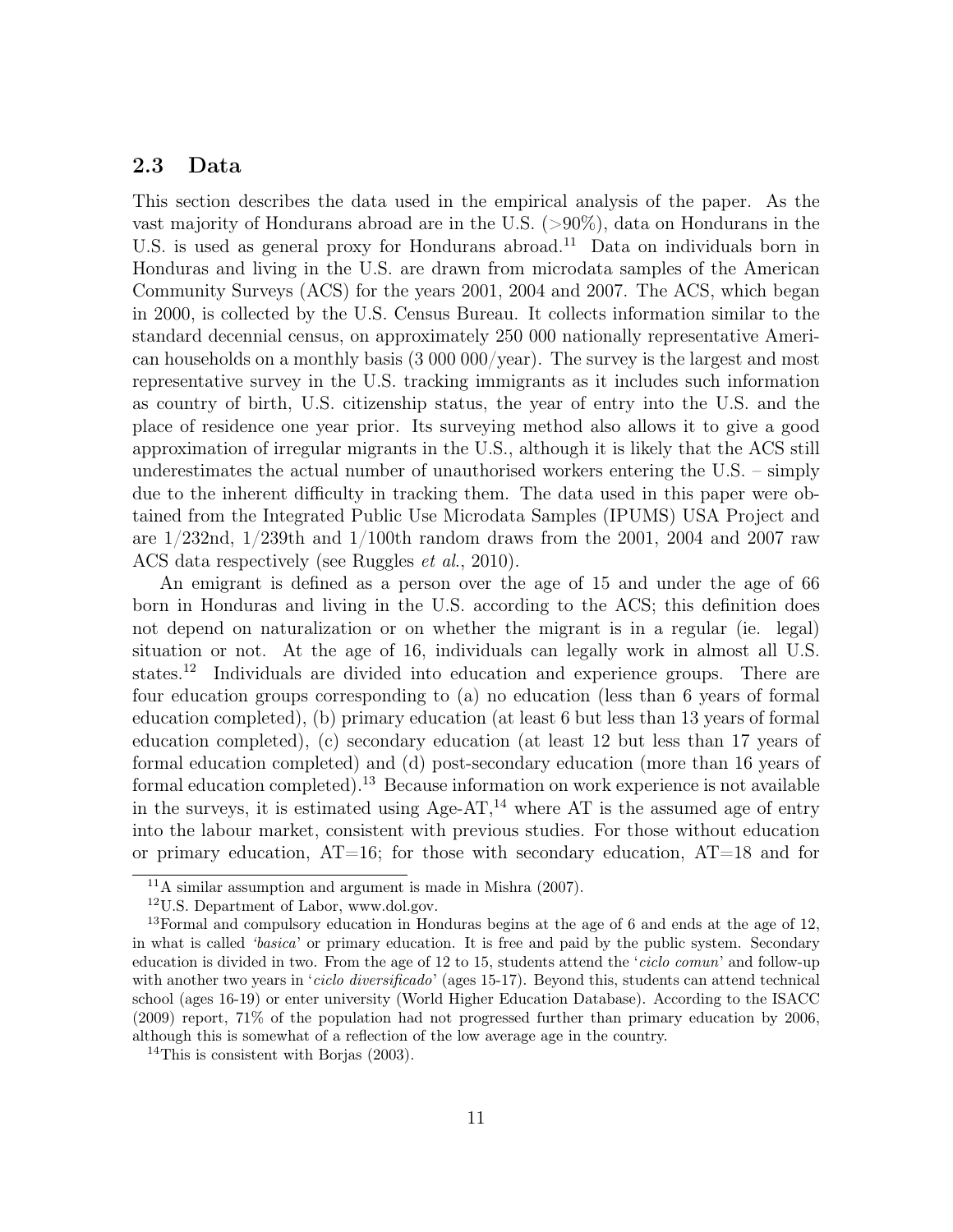individuals with a post-secondary degree,  $AT=22^{15}$  Experience groups are divided into 10 groups, each defined by 5 years of experience level.

Data on the Honduran labour force and average wages in Honduras come from the Encuesta Permanente de Hogares de Propositos Multiples (EPHPM) (translation: multi-purpose permanent household survey), a biannual (May and September) nationally representative household survey for the years 2001, 2004 and 2007. The EPHPM is administered by the Honduran National Statistical Institute (INE) since 1990. It provides a wide range of individual information such as gender, education, year of birth and rural/urban location. While in some years the data is missing or incomplete, the surveys for the years 2001, 2004 and 2007 contain complete data for both May and September surveys, aside from September 2004. Because of this reason, the results shown in this paper are provided for the May samples. The particular surveys were also chosen so as to match the ACS data.<sup>16</sup>

Sample sizes vary substantially, from around 36 000 individuals in May 2001 and May 2004 to over 80 000 in May 2007. Because this may affect the accuracy of the averages, weights are used in the regressions and year dummies are added. A member of the labour force in Honduras is defined as a person over the age of 15 and under the age of 66, working or looking for work in Honduras according to national household surveys. The survey questions asked were "In the last week, did you dedicate at least one hour for an activity for which you were paid" and "In the last week, did you search for paid employment?". An individual part of the labour force was defined as a person answering yes to either one of these questions, which are standard ILO-defined questions typically used to count the labour force. It is notable that the definition of wages and the labour force used in this paper includes, to an extent, informal employment; as pointed out earlier this is a key characteristic of the Honduran labour market. Additionally, and for the purposes of this analysis, the size of the labour force was limited to those that had also provided information on their monthly labour income. Self-employment is defined as those that answered 'self-employed' when asked their occupational category.

To match the education information between the two sources of data (from two countries), individuals that declared their highest educational level in the EPHPM being 'none', 'an alphabetisation programme' or 'pre-basica' were categorised as 'without any level' ('No Formal Education'). Individuals that declared their highest education level as 'basica' were categorised as 'primary education' ('Primary'). Those who declared 'ciclo comun' or 'diversificado' were categorised as having 'secondary education' ('Secondary')

<sup>&</sup>lt;sup>15</sup>This is a crude approximation; by definition it assumes individuals enter the labour force immediately after completion of their studies. It also assumes that experience for men and women can be approximated in the same way, which is not necessarily the case – childbearing and childrearing have an impact on the experience profile of women.

<sup>&</sup>lt;sup>16</sup>For instance, while it may have been interesting to use data from 1999, the data exist for the EPHPM but not for the ACS. In the same way, the 2000 data do not exist for the EPHPM (due to a reform of the INE) while they do for the ACS.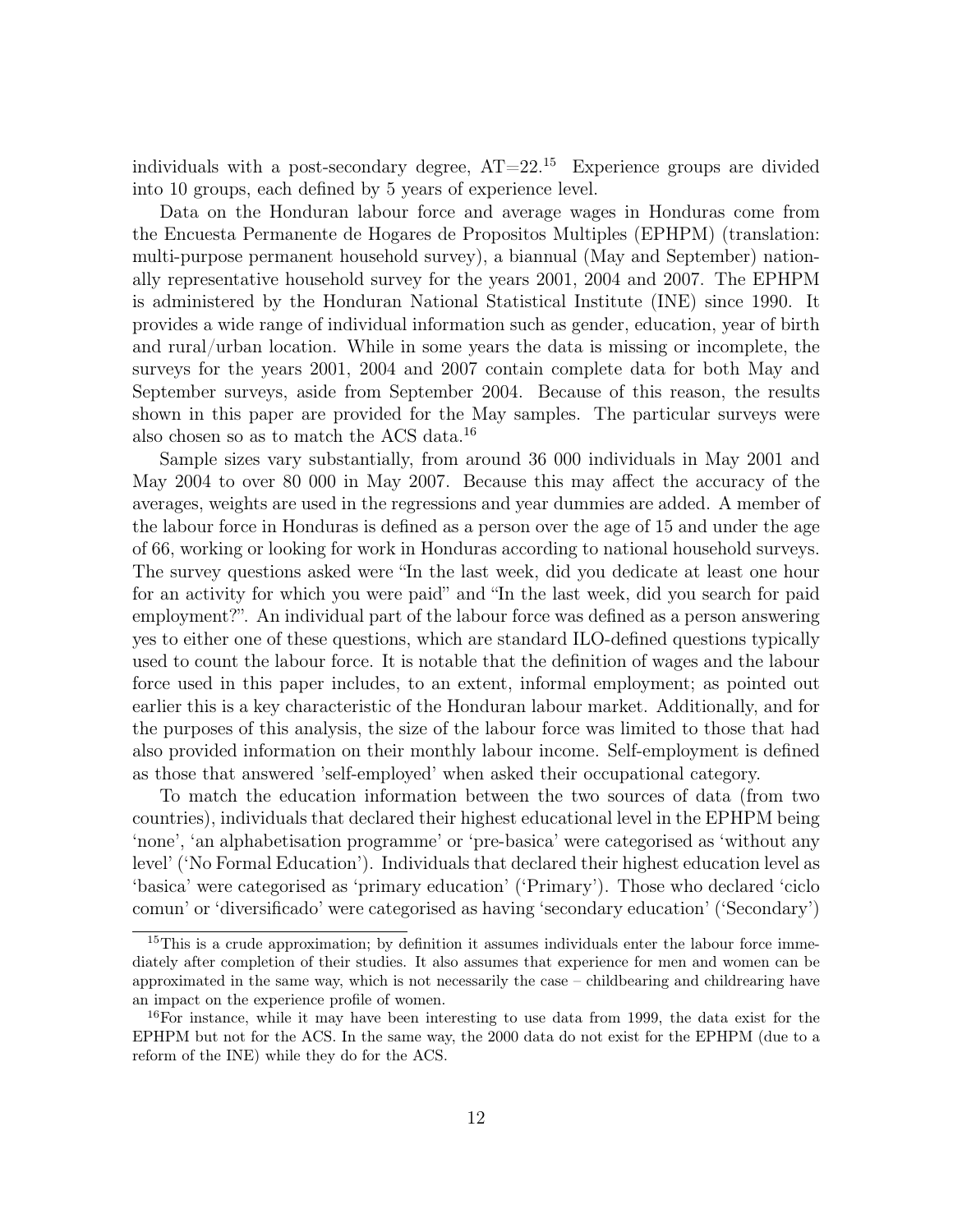and finally those with 'tecnico superior' or anything higher, regardless of whether they completed their university studies, were categorised as having a 'superior' ('Superior') education level. Individuals with at most nursery or kindergarten education in the ACS were categorised as having no formal education. Individuals with their education level at most grade 1 to grade 6 (included) were categorised as having 'primary education'. Individuals with education levels ranging from grade 7 to grade 12 (including U.S. General Education Diplomas, GEDs) were categorised as 'secondary education' and all individuals with any higher form of education were categorised as having 'superior education'.

Wages are defined as the sum of monthly monetary or in-kind income, including income derived from self-employment. The survey asked "in the last month, how much was your monthly income in Honduran lempiras"?<sup>17</sup> Wages are deflated using CPI data from the WDI (World Bank).

Given the number of education levels, experience groups and years  $(4 \times 10 \times 3)$ , there are 120 different skill groups. In reality, due to the number of schooling years, the groups with the highest years of experience and education levels are empty, yield in fact 117 skill groups.

### 3 Emigration and the labour market in Honduras

This section documents general evidence of a link between emigration from Honduras following Hurricane Mitch and its impact on the labour market. The general objective is to highlight the rapid increase in emigration and the diversity in the increase by education and experience over time and the contrast of this diversity with the distribution of workers remaining in Honduras. Labour supply shocks change in the share of emigrated workers within each skill group over time. It then shows basic evidence on the link between emigration and labour outcomes in Honduras.

The distribution of emigrants from Honduras following Hurricane Mitch was mostly of secondary level, in absolute numbers. Figure 3 presents data on Honduran immigrant stocks in the U.S. by education level for the years 2001, 2004 and 2007; they represent M in equation (2). The rise in emigration is evident, particularly in 2007 for those with primary and secondary education. While those with post-secondary education were indeed highly represented immediately after the hurricane, their stocks stagnated following 2001 – they were surpassed in absolute numbers by those with primary education by 2007.

In contrast, the labour force in Honduras was mostly primary level educated and its growth was less pronounced. Figure 4 provides details on the total size of the labour force in Honduras for each education category for the same years; this represents N in equation (2). Notably, the size of the labour force without any formal education did not

<sup>&</sup>lt;sup>17</sup>The lempira is the currency of Honduras.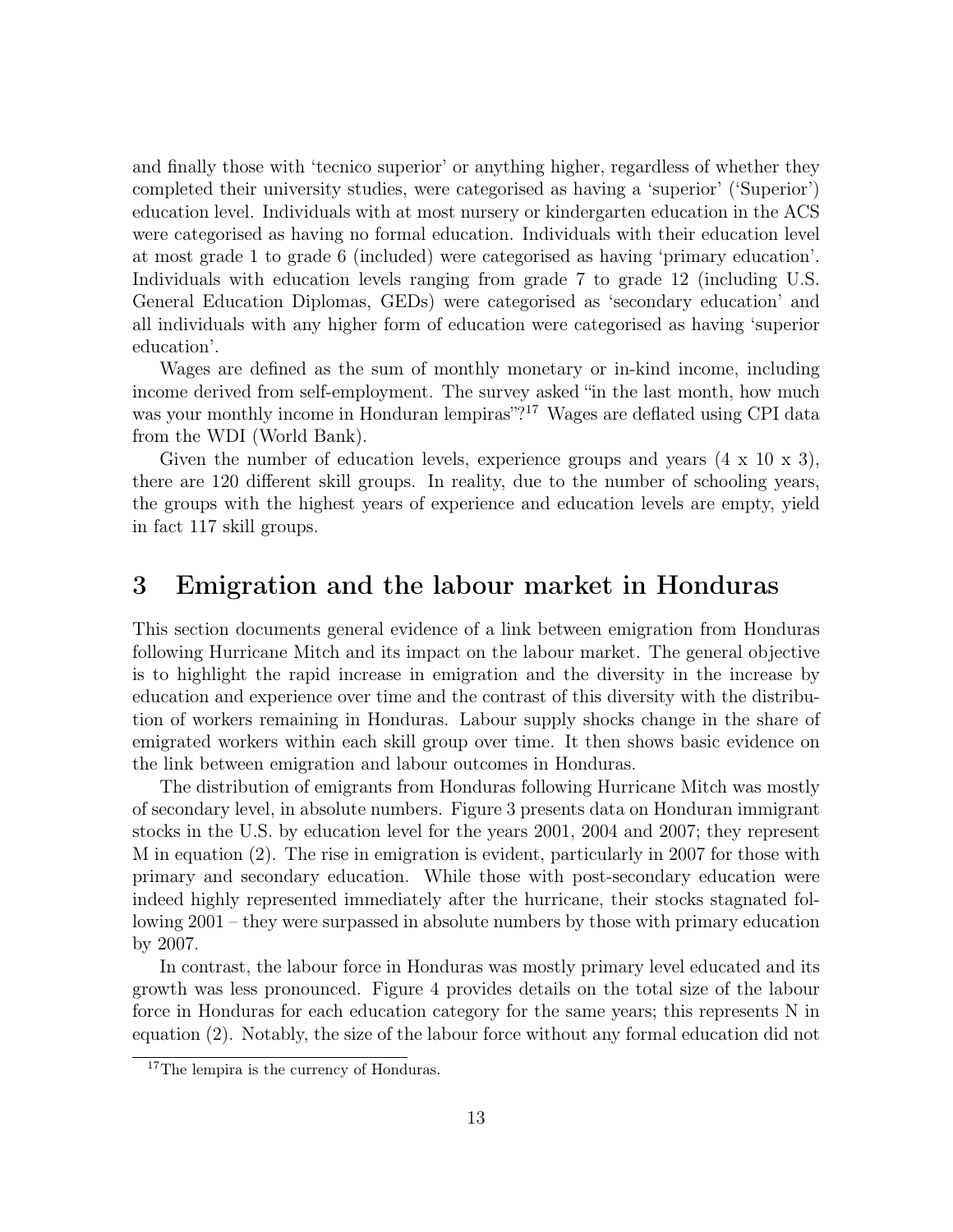grow to the same extent, as opposed to those with primary and secondary education. This suggest a general educational upgrade in the country.

In comparison to the stock of emigrants in the US presented in Figure 2, those remaining in Honduras with primary education form a very large part of the labour force in Honduras, while those with secondary and superior education a much smaller one. Comparing the evolution of these groups on both sides over time is noteworthy as it forms variation on the labour supply shock. While the group of individuals with no formal education has stagnated in Honduras, the size of the group in the U.S. has grown. The opposite can be said of the group with post-secondary education; it has stagnated in the US, while it has slightly grown in Honduras. Notably the group of primary and secondary educated has grown by a lot in the U.S. and only slightly in Honduras. For all education groups apart from those with superior education, growth over the 2001-2007 period was higher in the emigrant stock than in the labour force remaining in Honduras; more people relative to the previous stock of similarly educated individuals were leaving the country than entering the labour force in Honduras. Despite the changes in the labour force, the share of women and of rural workers remained stable through this time period.

Combined together, Figures 3 and 4 form the elements of the key variable of interest defined in equation (2). Figure 5 shows the size of the change in emigration relative to the labour force in Honduras  $|M/(M+N)|$  by education groups. Between 2001 and 2007, the aggregate  $M/(M+N)$  increased by about 4 percentage points, but the changes varied widely between education groups. As pointed out, a major difference between Honduras and Mexico is the level of brain drain and the ACS data confirm the magnitude, although the magnitude of the brain drain decreases after 2001. Recent immigration to the U.S. is characterised by low-educated individuals, but the relative distribution changes drastically when taking the point of view of the sending country. Unsurprisingly, the greatest labour shocks for the Honduran labour market were in the two most educated groups. This is largely because the labour force of lower educated individuals in Honduras is relatively larger than those with higher education; as a result, even though there may be less high educated individuals emigrating from Honduras in absolute terms, the relative quantitative importance of this group vis-à-vis the group of similar workers left in Honduras is much higher. In order of size,  $M/(M+N)$  is highest for those with superior education, followed by secondary education, no formal education and primary education.

The distribution of emigrants and the labour force in Honduras over the same years are also strikingly different. Table 1 summarises the distribution of the labour force remaining in Honduras (within N) and the distribution of migrants (within M) over time and by education group. The size of the impact depends on the difference between the distributions of these two groups (Dustmann *et al.*, 2005). Because many high-skilled workers leave developing countries, but also because developing countries typically have lower stocks of high-skilled migrants to replace them, upward pressure on wages is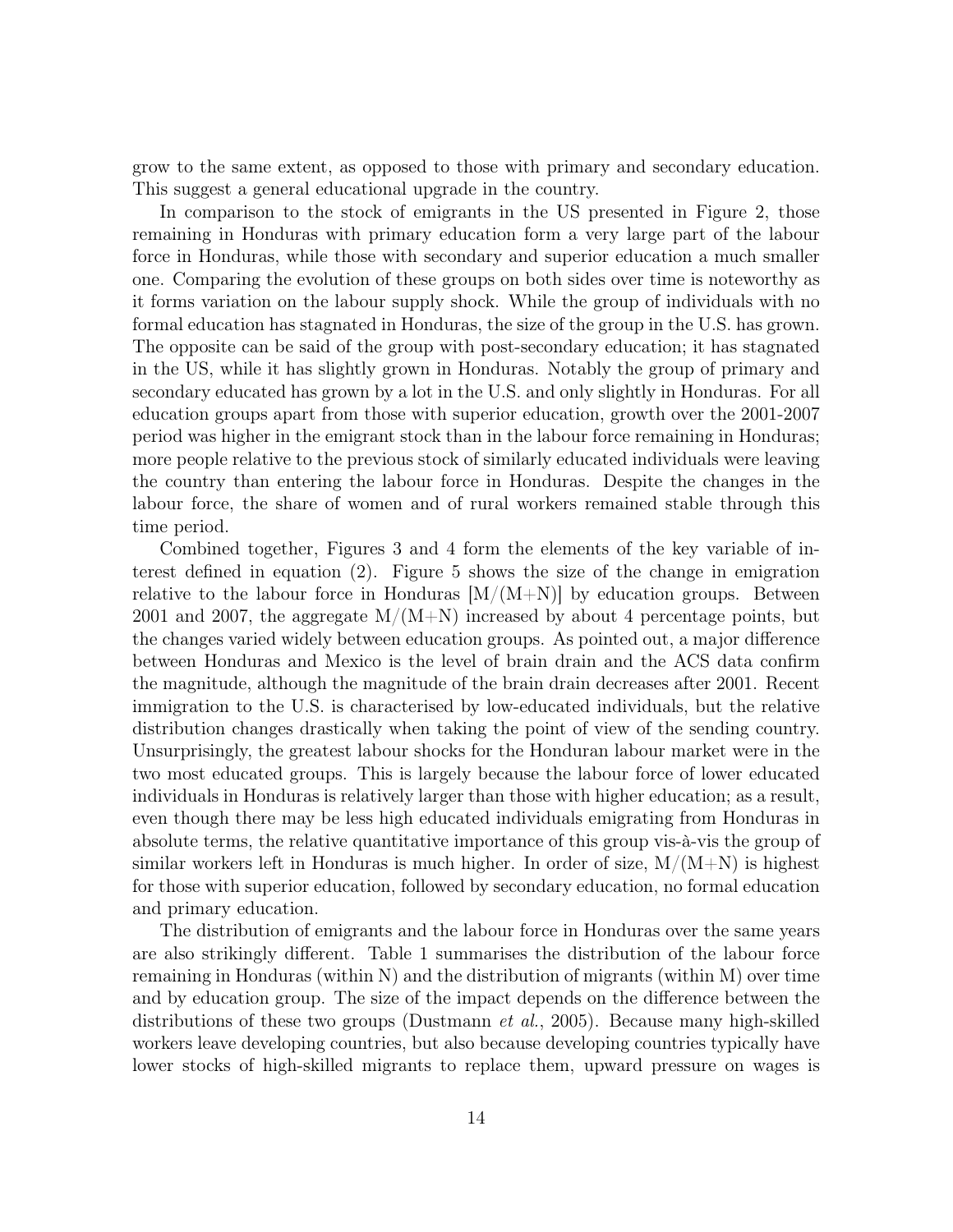strongest as we move up the scale of education levels. We would therefore expect little or no change, even in the medium run if the distributions were similar. However, different distributions in the two groups would warrant, at least in the medium run, a change in the equilibrium of the labour market, as the economy re-adjusts its capitallabour ratio.

It is clear from Table 1 that the group leaving Honduras (M) has a different distribution than those staying behind  $(N)$ . The majority  $(>44\%$  in all three years) of emigrants fall in the secondary education category, with post-secondary education ranking second initially, before primary educated emigrants surpass this group by 2007. The labour force in Honduras however, has relatively little secondary (about half relative to emigrants) and post-secondary (about one-third to half relative to emigrants) educated individuals in comparison. It is noteworthy however, that the gap in each education group has reduced over time – even if only slightly.

Average wages and hours worked are presented in Figures 6A and 6B. As expected, wages increase with education and experience level. No growth was experienced by any particular group however, and in fact most groups saw a decrease in their real wages from 2001 to 2007. Those with the highest levels of education saw the biggest drop in real wages. This sluggish wage growth is consistent with the relative size of this group in Honduras and the relatively lower number of Hondurans emigrating (Figure 4) as well as with the gradual movement to the right of the educational distribution in the country (Figure 3). Average hours worked are also rather stable, with a drop occurring in 2007 for those with no formal education and primary education. Those with secondary education work the most. In terms of self-employment are stable with a similar drop; self-employment also falls as education levels rise.

However, stocks of both emigrants and labour force also vary by experience level further dividing into experience groups shows even more variation over time. In fact, when labour outcomes are plotted against skill groups by education and experience groups over time in a scatter plot, the relationship consistently yields a positive relationship. Figures 7A and 7B show scatter plots between average real wages and average hours worked by skill group (education x experience group and year) plotted against average  $M/(M+N)$  at the same skill level. The relationships are clear and moreover consistent when plotted individually per year, more so for wages; the correlation coefficients are respectively 0.8465 and 0.5511. The relationship is consistent for each year.

Correlations cannot claim a causal link between these two events, but they signal a potential link. Given these results, the next section provides regression results using the model presented in section 2.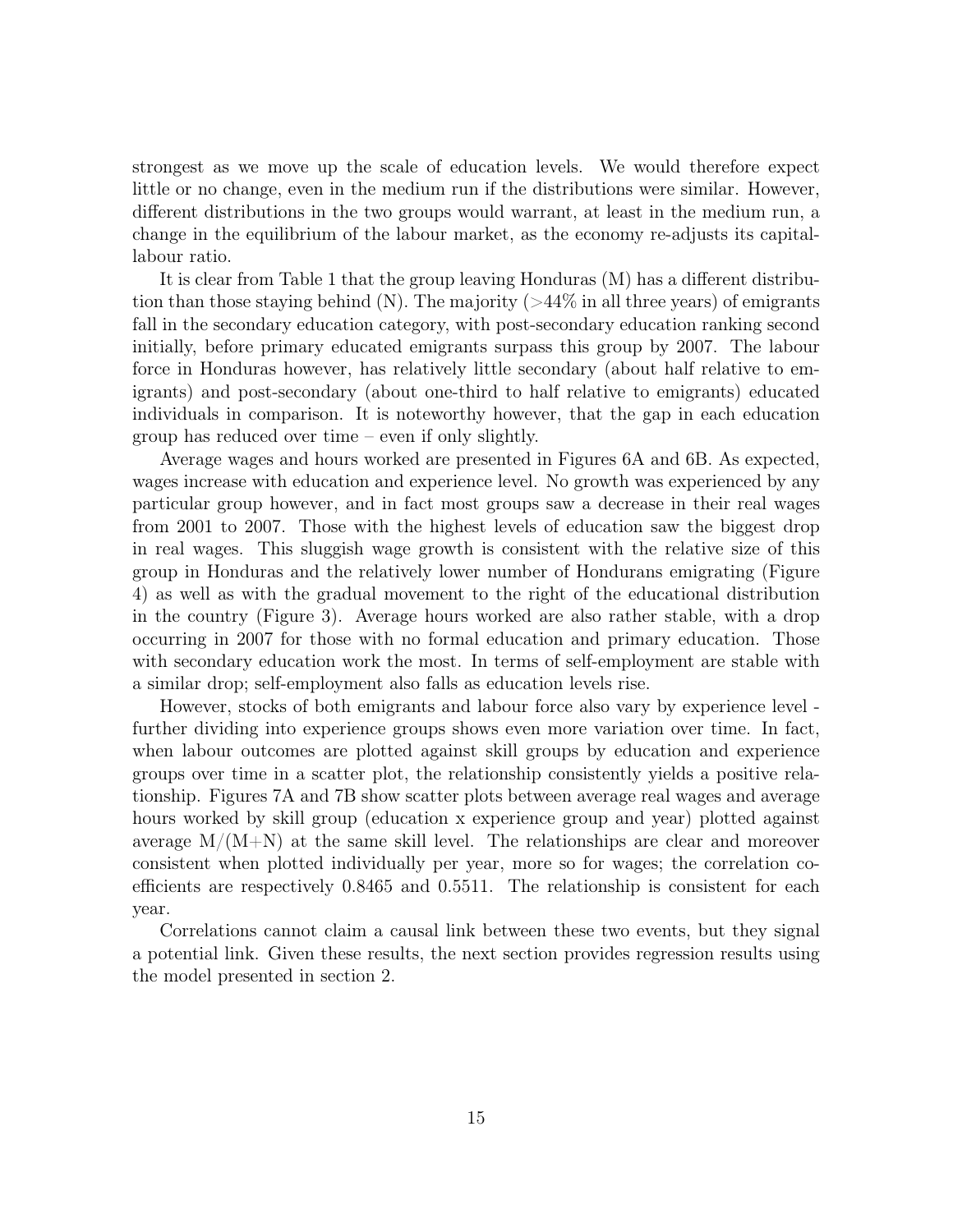### 4 Empirical results

#### 4.1 Basic results

This section presents results derived from the model described in Section 2. As mentioned earlier, the labour force (N) is limited to the samples in the month of May as well as to individuals that provided information on their income. To increase the level of precision, results are presented using the micro data, following equation (3). The first columns of Tables 2 to 5 present results of a specification identical to the Borjas grouped data model. That is, ijt groups are aggregated together and the regression is run using these groups. In the basic model, this yields an number of observations of 117. The labour force  $(N)$  is calculated only on those that declare an income, and fixed effects are included for each defining characteristic of the skill group, including interactions with year. Regressions are weighed by the size of the labour force in each cell with robust standard errors. The elasticity of the impact of the supply shock on wages using this specification is 2.094, or in other words an increase of  $21\%$  for a  $10\%$ increase in M. Changing the skill cells to reflect occupation or sector (Tables 2B and  $2C$ <sup>18</sup> drastically lowers this elasticity closer to 0% - yet remains significant. The last set of regressions on wages, Table 2D, shows results for skill cells based on time, education, experience and department.<sup>19</sup> As was equally shown by Borjas  $(2003)$ , the coefficient

<sup>&</sup>lt;sup>18</sup>Individuals were grouped into the following 10 occupations, consistent with the quality and type of data in the EPHPM: professionals, directors, office workers, commercial representatives, farmers, transport driver, manufacturing worker, technical worker, warehouse/storage worker and services worker. They were also grouped into the following 10 industrial sectors: agriculture, mining, manufacturing, gas and electricity, construction, hospitality, transport/communication, finance and social services. Technically this would equate to 1200 cells (3 years x 4 education groups x 10 experience groups x 10 occupational/industrial groups), but with the sizeable overlap in education level and occupation/industry, in the end there are 1036 occupation-based and 918 industry-based non-empty cells. The M component of the equation (emigrant stock) was however left as originally defined, that is  $eduction* experience*year$ , as a change in industry is highly likely for migrants, particularly if they obtained their education in the home country. Therefore, defining M by occupation or industry would make little sense.

<sup>&</sup>lt;sup>19</sup>Technically there should be 2160 skill cells in this group (3 years x 4 education groups x 10 experience groups x 18 departments). In the end there are 1704 non-empty cells. While nationally representative of population, the EPHPM data do not include data from the two least-populated departments: Gracias a Dios (>70 000 inhabitants) and Islas de la Bahía (>40 000 inhabitants), which equates to a maximum of 1920 skill cells. A second caveat is on departmental-based cell groups. Information on emigration by department from Honduras (or generally any country) does not exist and therefore makes matching M and N by department impossible. The results reported below are for M based on education and experience groups, while N is based on department, education and experience groups. The overall problem is small since the results are used to compare the idea pioneered by Borjas on the geographical level of the labour market. In this paper, the results can be interpreted as a general, nationwide shock on labour, with local (or national depending on the skill group) readjustments. That is, as internal migration is low in Honduras, we should expect a non zero and significant impact nonetheless.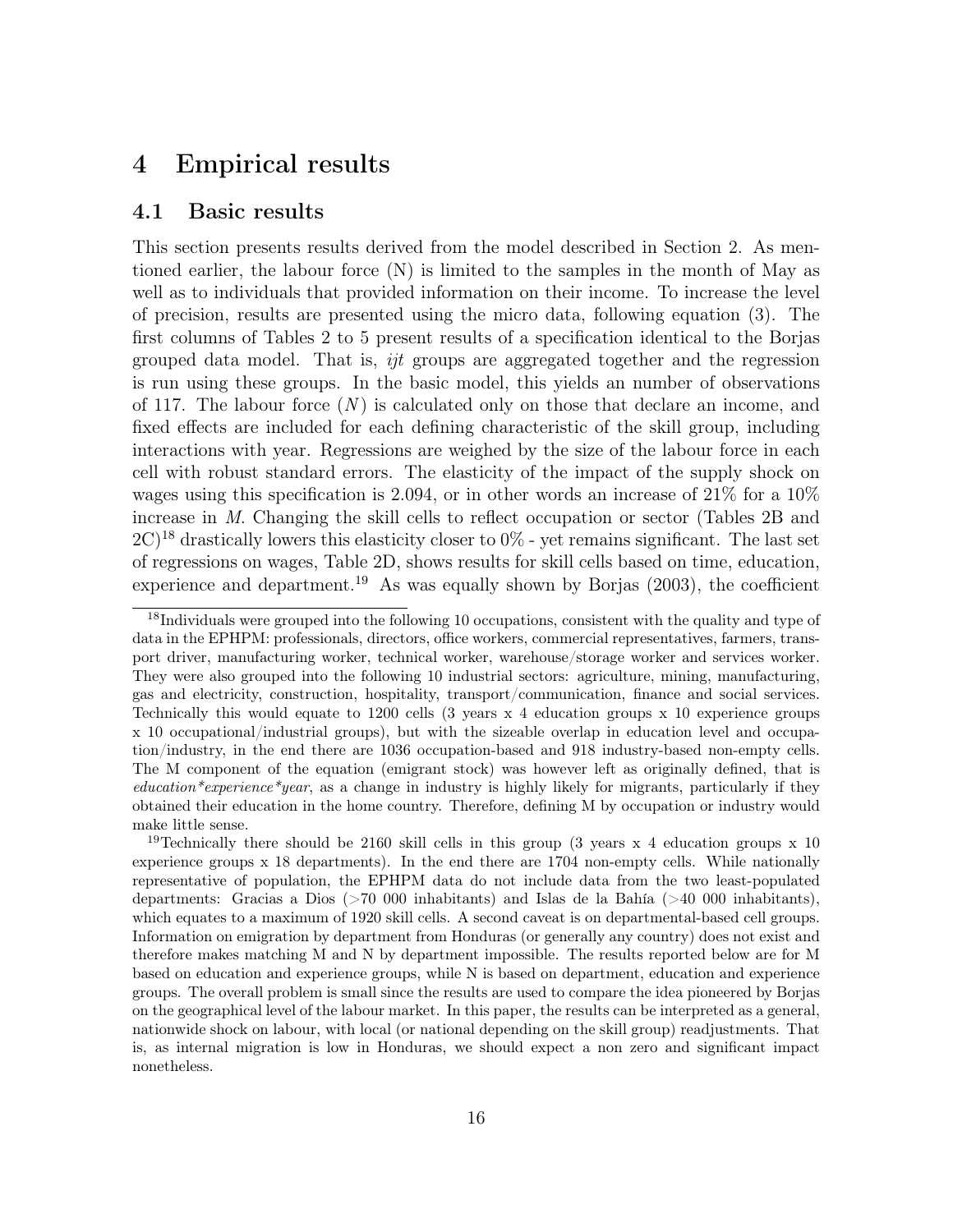is much smaller, and in this case, changes sign.

The second column of each table presents results using individual controls, consistent with Mincerian theory on labour. This also has the advantage of boosting observations to more than 50 000. Notably, the elasticity of the supply shock on wages is similar as in the grouped model in the first column, but elasticities are slightly lower across all types of skill cell measures. In the case of the base model, the elasticity is 14%, while for the others they lower yet even more.

The third column of each *education cell group* sub-table presents results on the specific contribution of the coefficient of the supply shock on the dependent variables by (a) gender and (b) whether the household is rural or urban. In all cases, except for skill cells based on industry, the contribution of the coefficient was stronger for women and individuals working in rural areas, with the exception that the coefficient for hours is not significant. For industry-based cells, the effect was stronger for urban workers, although the overall effect on wages is very small.

A critical identification issue in this paper is the endogeneity between migration and wages. Wages can also be the determining factor for migration as an increase or a decrease in local wages might spur the outflow of workers. For this reason, the paper also presents results from a 2SLS instrumental variable regression in the fourth column. An important pull-factor for potential emigrants (and their households) are social networks, on which potential migrants can rely for information. These, in effect, make emigration cheaper, by providing information not easily provided to all potential emigrants. Therefore, the size of the skill cell in the US in the previous year is used as an instrument, as it should be unrelated to wages, while heavily linked with emigration. Using this IV yields results that are positive and significant. The order of magnitude is slightly lower for the basic education x experience skill cells but higher for all others, despite remaining relatively smaller than the effect in the basic model. First-stage results are as expected, with the instrument yielding a significant coefficient (results available upon request).

Tables  $3(A-D)$  to  $5(A-D)$ , show similar regression results pertaining to hours worked, self-employment and underemployment within the skill group. The elasticities for hours worked go in the same direction as wages but to a smaller degree. The elasticity in this case is around 2.5% when instrumented. By liberating space in the labour market, emigration permits those that wish to work more, to do so. Specific household models also argue that with emigration comes the loss of valuable labour which must be replaced, thus decreasing the reservation wage of individuals staying behind. In the IV model, only the basic education x experience skill cells model remains significant. In the occupation, industry and departmental-based skill cell models, the variable of interest loses its significance.

The idea behind looking at self-employment is that emigration may lead to a transition to better paid formal jobs in Honduras. Most workers in Honduras are informally employed, and most of them self-employed. Indeed the results yield a negative rela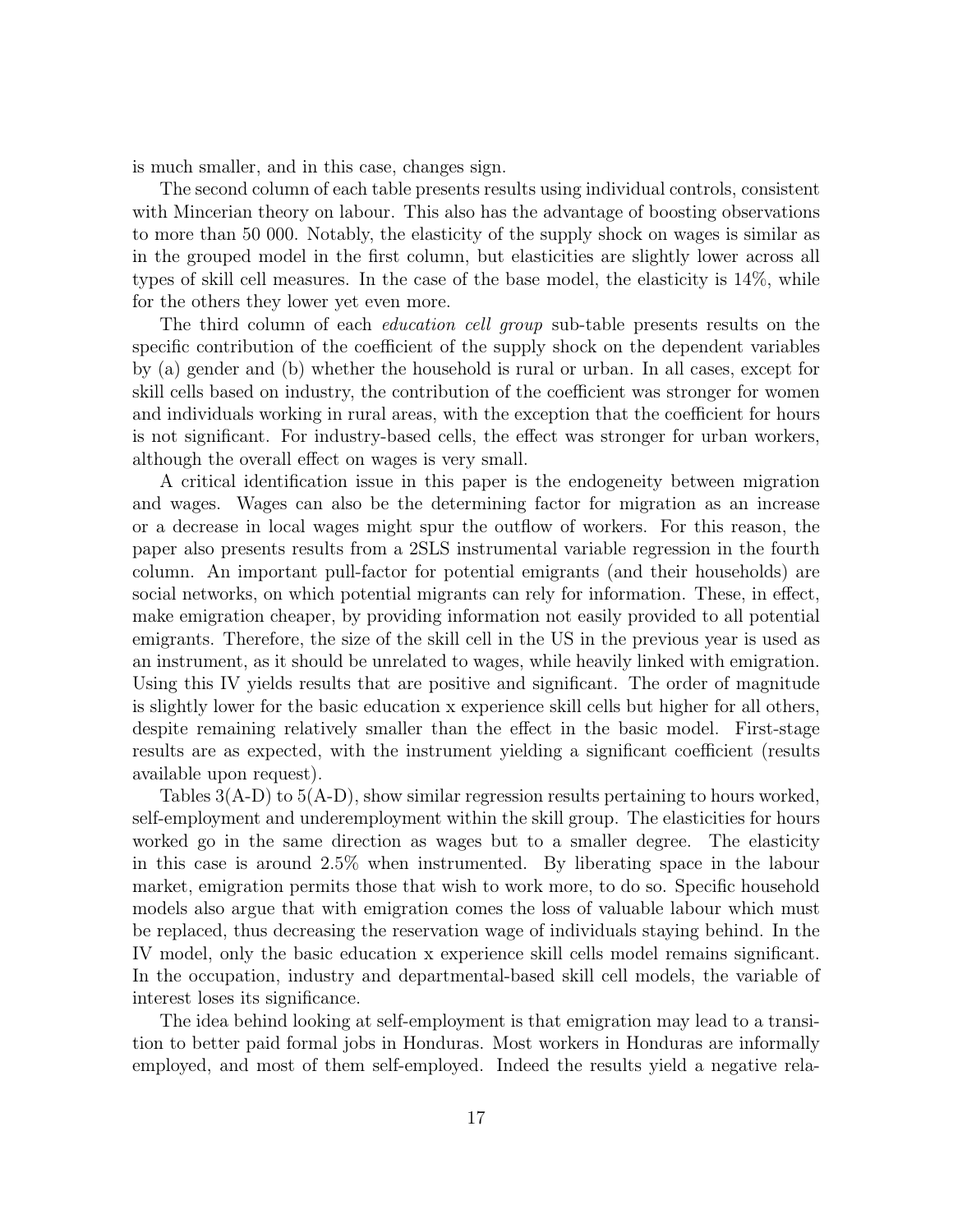tionship between the two, up to 9% with the instrumental variable model. Indeed, this result is consistent across all types of skill cell measures, and strongest when measured at the departmental level.

The last set of tables focus on underemployment.<sup>20</sup> One would expect that with emigration relieving the labour market that underemployment would decrease, thus giving a negative relationship. Surprisingly, the coefficient using the traditional measure of skill group is positive. The departure of workers from a skill group led to an increase in underemployment. While occupation and industry-based skill groups yielded negative yet significant results, their elasticities are small (less than 1%). The effect is also positive, but much smaller using departmental skill cells.

In almost all cases, the effects are strongest for women and rural workers, as is consistent with the literature. First, rural areas often lack a fully functioning labour market. As such, the departure of labour leads to difficulties in replacing labour manual labour especially; this is consistent with results found by Filipski and Taylor (2011) and Wouterse (2011), where production decreases and work tasks increase as workers emigrate. Second, the gradual emancipation of women on the labour market means they are exploiting new opportunities – some which are being left open by emigration. On the other hand, it leaves open the question of whether women are being over burdened by the added unreported activities related to "home production", as their rate of underemployment increases.

As there may be different ways to measure skill groups, a number of robustness tests are presented below.

#### 4.2 Additional robustness tests

Given the higher elasticities yielded for wages, this section presents regression results from a number of robustness tests conducted for this analysis on wages. They are presented in Table 6, for columns 1 to 4 following the order of earlier tables. The elasticities are only presented for  $M/N$ , the variable of interest.

Robustness tests are done on four different assumptions. The first is on the appropriate measure of the emigrant group. A different measure is taken for the "M" variable, one where all emigrants are included disregarding the year they entered the US. The purpose of this test is to gather a more precise figure for emigrant flows from Honduras; it is not considered in the mainstream model since the ACS may not necessarily be representative of annual flows of Hondurans by education and experience level (age),

 $20$ The definition of underemployment in the EPHPM includes both visible and invisible underemployment, and follows the conventional definition set by the ILO. Visible underemployment includes individuals in paid jobs or self-employment, whether at work or not at work, involuntarily working less than the normal duration of work determined for that activity (in a specific country), who are seeking or available for additional work. Invisible underemployment are individuals working in jobs where their skills are not adequately utilised.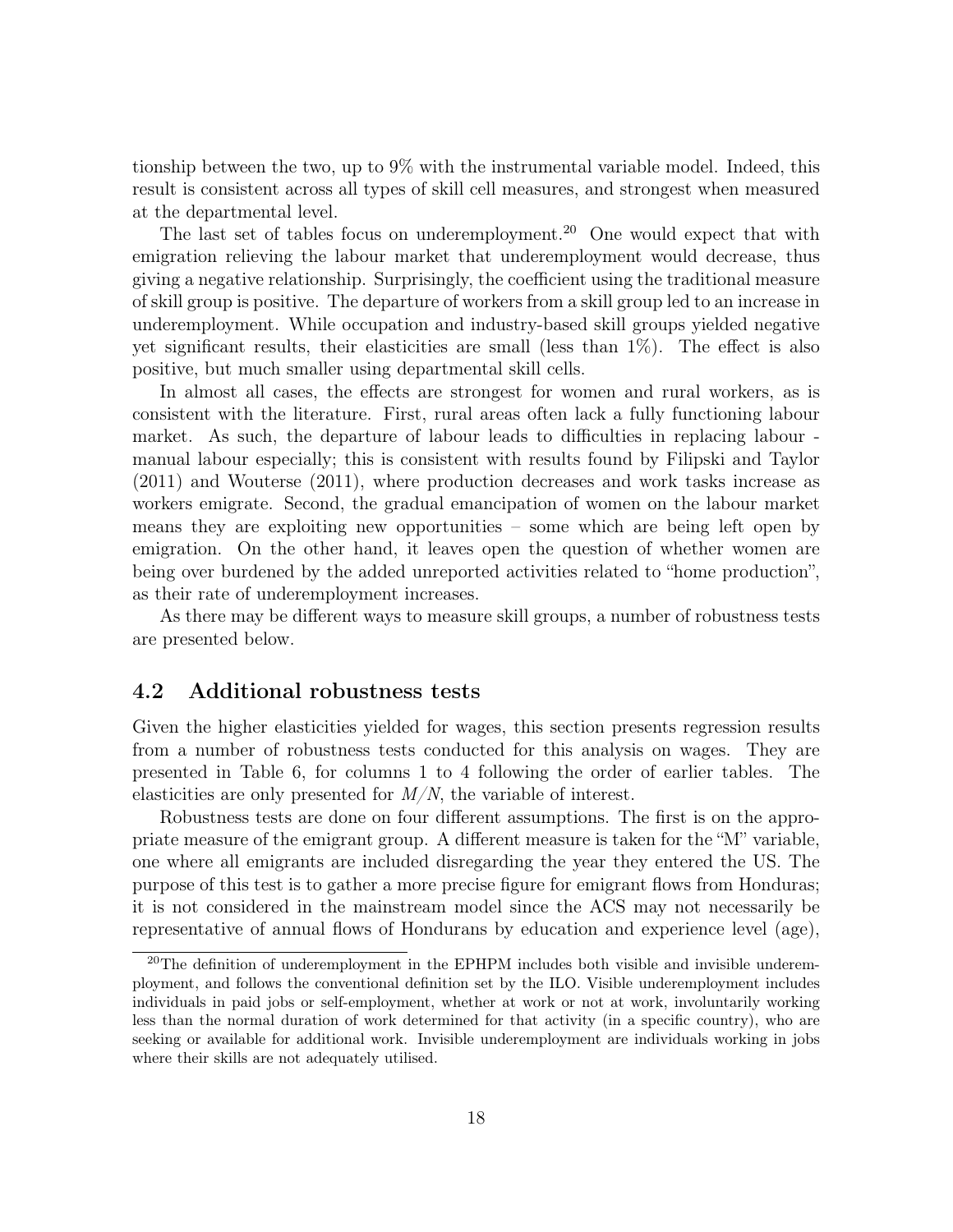nor by entry date, but rather of stocks. The result shows that the elasticity is in the same direction, with an even bigger magnitude. The IV model yields a result of around 28%.

The next set of robustness tests rests on the relevant labour market groups, changing both M and N. The first is on experience groups. Given that in several studies the definition of experience group changes, the regressions presented above were rerun using 1-year experience groups rather than 5 year-based groups. Another test restricts the sample of the Honduran labour force to men only, given that women occupy a different role, reservation wage and preferences in the labour force – particularly in a developing country context. Also, given the difficulty in measuring agricultural incomes, the following test restricts the sample to urban workers in Honduras. All three of these tests do not change the sign or significance of the model. In fact, they all yield similar orders of magnitude for the variable of interest, ranging from 15% to 20%.

The third set of robustness tests relies on testing for self-selection. In dealing with self-selection issues for emigration, this paper turns to the solution provided by Mishra (2007), which argues that in areas where emigration is low, self-selection issues are minimised since we observe all types of individuals and not only the ones left-behind in the ijt cells. As such we can posit that that the two groups (emigrants and those staying behind) are not very different. For this, the models are run using a third of the municipalities in Honduras that have the lowest rates of emigration (based on census data in 2001). While emigration rates varied following Hurricane Mitch, the relative importance in order of magnitude by municipalities stayed relatively the same. That is, in municipalities where emigration was low, rates were still the lowest in 2001, although they may have increased after Hurricane Mitch. The regression results show that selfselection issues seem to not be a problem here, as the results are nearly the same as with the full sample.

Finally, the last refinement directly exploits the random aspect of the Hurricane. It presents regressions using a 2SLS model as before but with an added instrument – the natural random element of the path of Hurricane Mitch. The instrument is essentially the minimum distance in kilometres between the municipality of the individual the hurricane squared multiplied by the wind strength (in km/h) at that specific point multiplied by the elevation of the municipality surveyed.

The instrument exploiting the variation in the path of Hurricane Mitch through Honduras was constructed in the following manner. The official codes corresponding to Honduran departments and municipalities were obtained from the Registro Nacional de las Personas (the National Registry) website.<sup>21</sup> Each municipality was then geocoded<sup>22</sup> using the Google Geocoding Application Programming Interface (API). Information

 $\overline{21}$ www.rnp.hn

<sup>&</sup>lt;sup>22</sup>Geocoding is the process of converting locations into geographic coordinates (longitude and latitude).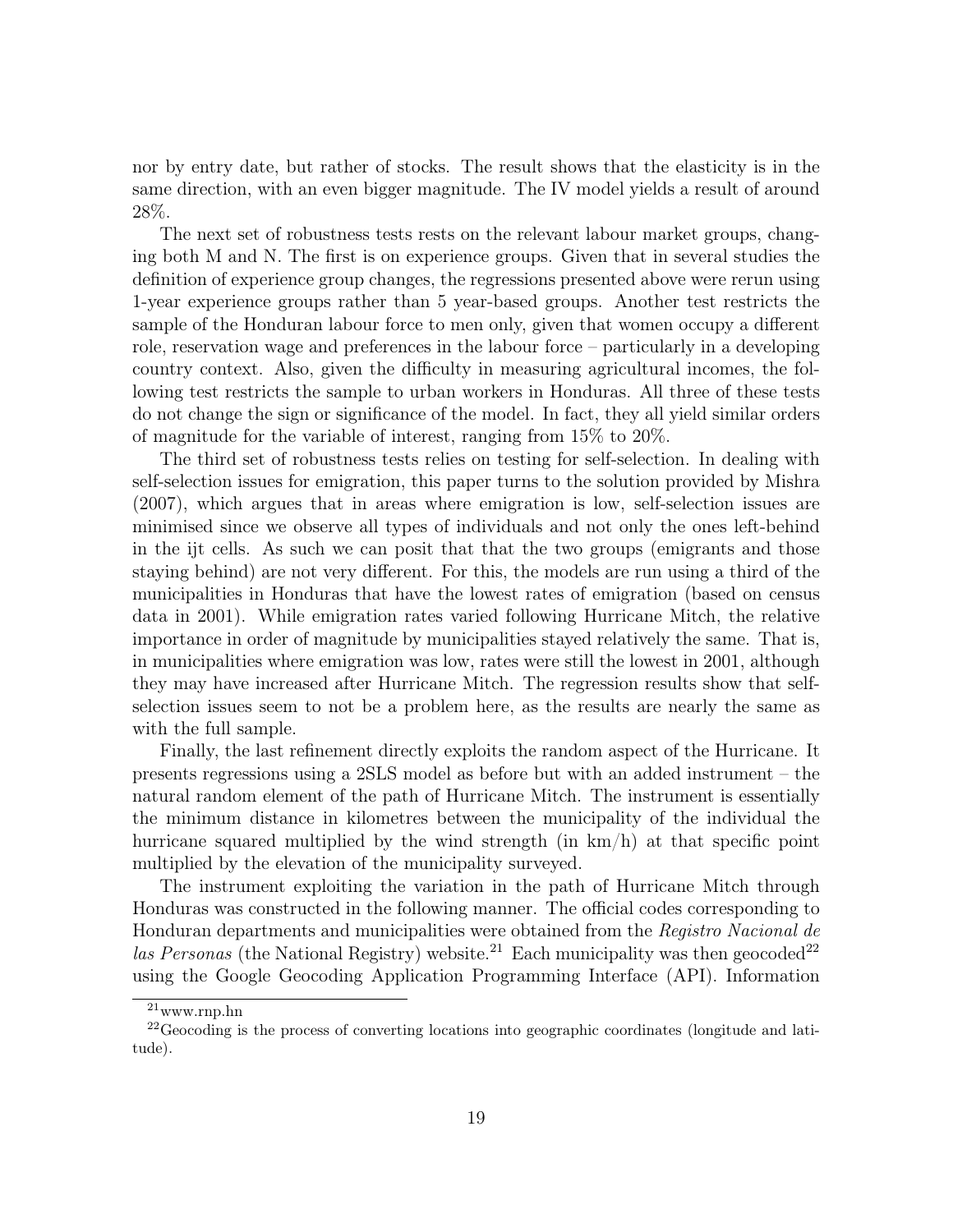on the track of the hurricane was obtained from  $Unisys$  Weather<sup>23</sup> which provides several geographic coordinates collected at different sequenced points for the hurricane, including the wind speed and air pressure at those specific points. Geographic data for each municipality was then matched to each point on the hurricane track. The shortest distance was retained in a database.<sup>24</sup> Finally, elevation for each municipality was also included as a component to the new instrument and retrieved from geonames.org, a consortium of geography researchers. This final component is an important once since despite the proximity and intensity of the hurricane, most damage to infrastructure, agriculture and generally to labour markets came afterwards through landslides and floods; municipalities at higher elevations were mostly spared from these problems. Each component was multiplied to create a one-time instrument to match with the previous emigrant stock instrument used earlier and merged with the main EPHPM database according to municipality. The results are slightly lower than before, but positive and significant; adding the hurricane path to the IV used earlier yields and elasticity of abour 15%.

### 5 Conclusions

This paper deals with a migration topic which has largely not been investigated: the impact of emigration on wages. It also focuses on a country which has not been adequately covered in the literature, despite fast growing emigration in the 2000s, following Hurricane Mitch. Bringing two strands of literature closer together, it exploits a natural disaster by turning to the Borjas (2003) empirical model. It shows that the sudden and intense emigration period from Honduras following Hurricane Mitch yielded an increase in wages of the order of 20% for every 10% shift of emigration from 2001 to 2007 – an elasticity much higher than any previous study on the topic. Moreover, emigration from Honduras increased hours worked and underemployment, while decreasing selfemployment. Borjas' basic education x experience skill cells yield the highest results, while using occupation, industry and departmental skill cells yield relatively negligible effects, with the exception of self-employment. This lends support to the fact that using such small skill cells where mobility may be higher, such as between departments or occupations, will yield smaller elasticities, which is why many models that do so find smaller impacts. This is true at least for wages - the more common labour outcome measured in the literature. The paper also highlighted the slow emancipation of women in Honduras, and the rising cost of losing labour in rural areas.

<sup>23</sup>www.weather.unysis.com

<sup>&</sup>lt;sup>24</sup>For robustness, three measures of distance were retained: Vincenty, Haversine and the law of cosines. The three methods make slightly different assumptions in their calculations, such as on the curvature of the planet, but given the relatively small distances dealt with, the differences yielded were negligible.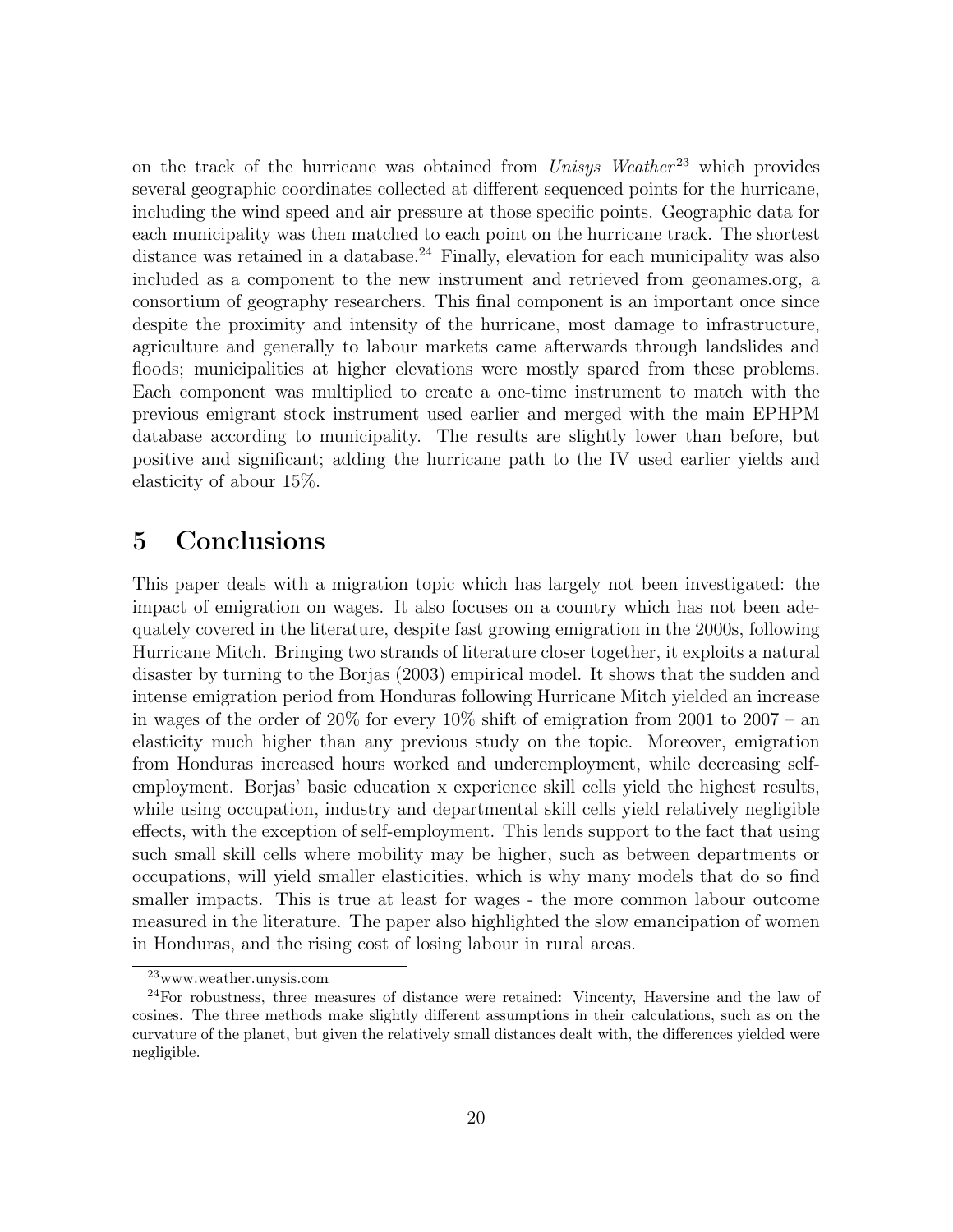Honduras' low ranking in openness and output mix combined with its inability to appropriately replenish and retain its high-skilled work force implies that the impact is likely to linger in the long run, possibly contributing to rising inequality. The conclusions of this paper suggest that emigration generates a redistribution of wealth from capital to labour – yet applies a certain level of additional stress leading to underemployment to make up for the loss of labour. In general, individuals in skill cells with high emigration rates are better off: higher wages, more working hours and less self-employment, which in the case of Honduras usually means bad informal jobs.

The Honduran Association of Maquiladoras likely sees emigration as a threat as it must pay workers higher salaries as a result. As such, at least from a global distribution point of view, the 'stay with us' slogan – which focuses on the dangers and risks of migration – appears to be biased. However, this paper ignores the general effect that the loss of labour may inflict on overall production.

This paper has also highlighted potential for future research. In light of the low internal migration in some countries, it would be a valuable exercise to estimate the impact of emigration on the labour market using the spatial correlation approach and contributing a valuable comparison of the two approaches. Unfortunately, countries do not track information on those who leave the country and therefore, while the aggregate emigrant shock on the labour market can be estimated, estimates on the differences between regions based on emigration intensity are much more difficult to obtain.

A second area of research is related to remittances. The question dealt with in this paper is strongly linked to the debate on the clear differentiation between the impact of emigration and the impact of remittances on labour outcomes. An influx of money in a household changes individual preferences for work, but it is difficult to predict where the tradeoff between working more and working less lies. In the lone known study, Kim (2007) shows that remittances increase unemployment in Jamaica. Adding remittances in the framework above has little sense because remittances are primarily a household variable. Because the framework in this paper uses a skill group level analysis, there is no reason to believe that remittances sent from a certain skill group should impact the labour choices of the same skill group in Honduras. Integrating remittances into the framework would be a useful contribution to the understanding of the links between migration and labour markets.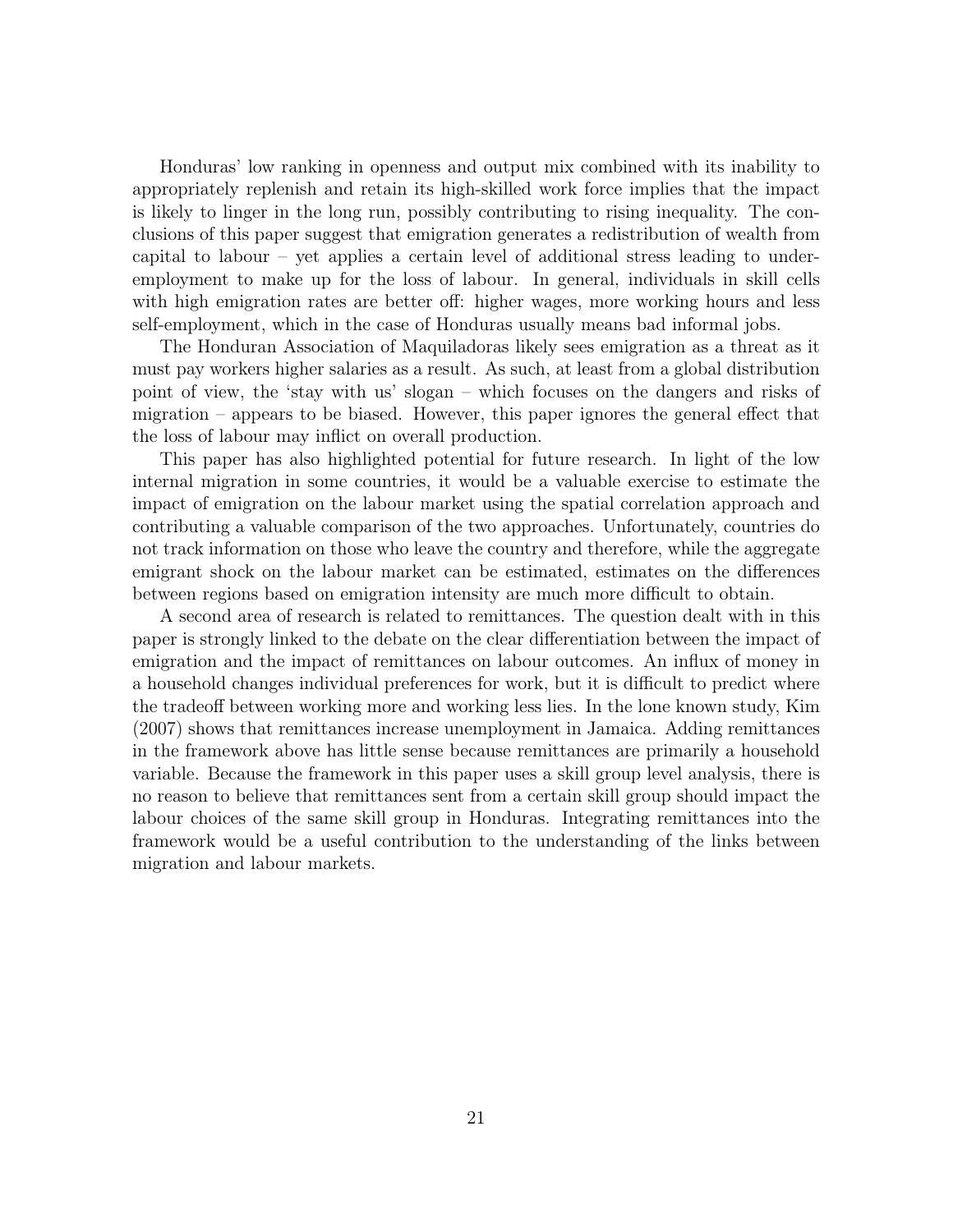### References

- [1] AMUEDO-DORANTES, Catalina & S. POZO (2006), "Migration, Remittances, and Male and Female Employment Patterns," American Economic Review, American Economic Association, vol. 96(2), pP. 222-226.
- [2] AZAM, Jean-Paul & F. GUBERT (2005), "Those in Kayes. The Impact of Remittances on Their Recipients in Africa," Revue Èconomique, Presses de Sciences-Po, Vol. 56(6), pp. 1331-1358.
- [3] AYDEMIR, A.B. & G.BORJAS (2007), "A Comparative Analysis of the Labor Market Impact of International Migration: Canada, Mexico and the United States," Journal of the European Economic Association, Vol. 5(4), pp. 663-708.
- [4] BERRY, A. & R.SOLIGO (1969), "Some Welfare Aspects of International Migration," The Journal of Political Economy," Vol.77(5), pp.778-794.
- [5] BOUTON, L., S.PAUL & E.R.TIONGSON (2009), "The Impact of Emigration on Source Country Wages: Evidence from the Republic of Moldova," World Bank, mimeo.
- [6] BORJAS, G., R.FREEMAN and L.KATZ (1997), "How Much Do Immigration and Trade Affect Labor Market Outcomes?" Brookings Papers on Economic Activity, 1, pp. 1-67.
- [7] BORJAS, G. (2003), "The Labor Demand Curve is Downward Sloping: Reexamining the Impact of Immigration on the Labor Market," *Quarterly Journal of* Economics, Vol.118(4), pp. 1335-1374.
- [8] BORJAS, G. (2008), "Labor Outflows and Labor Inflows in Puerto Rico," Journal of Human Capital, Vol.  $2(1)$ , pp. 32-68.
- [9] BOYER, G., T.HATTON & K.O'ROURKE (1993), "The Impact of Emigration on Real Wages in Ireland 1850-1914," CEPR Discussion Papers 854, CEPR Discussion Papers.
- [10] CARD, David (1990), ""The impact of the Mariel boatlift on the Miami labor market,"" Industrial and Labor Relations Review, Cornell University, ILR School, Vol. 43(2), pp. 245-257.
- [11] CARD, D. (2001), "Immigrant Inflows, Native Outflows, and the Local Labor Market Impacts of Higher Immigration," Journal of Labor Economics, University of Chicago Press, Vol. 19(1), pp. 22-64, January.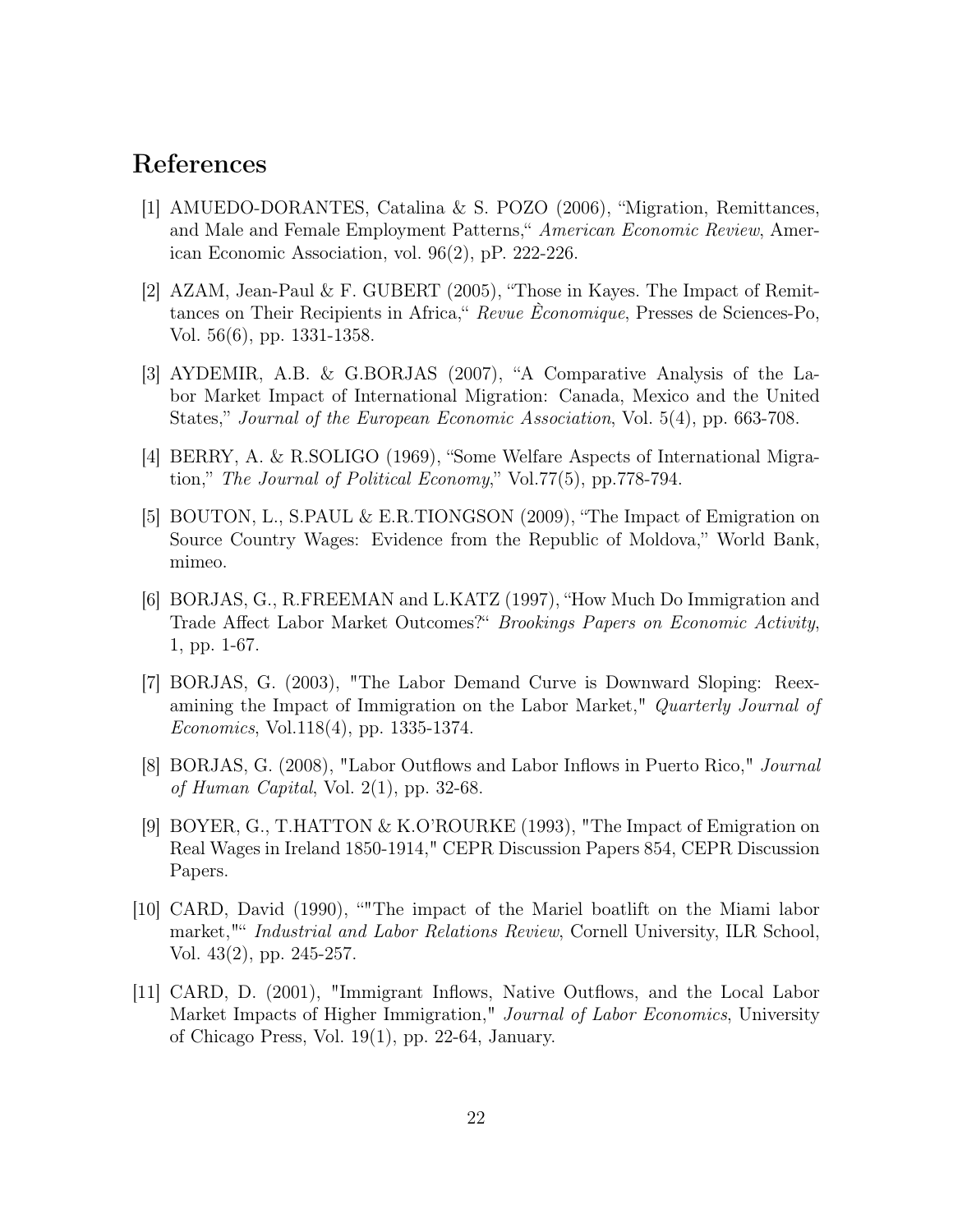- [12] CEMLA (2008), "Remesas Internacionales en Honduras," Centros de Estudios Monetarios Latinoamericanos, Mexico D.F., 83 pp.
- [13] DECALUWÉ, B. & F.KARAM (2010), "Is International Migration a Cure for Moroccan Unemployment?" Journal of North African Studies, Vol.15(4), pp. 497- 520.
- [14] DOCQUIER, F., C.OZDEN & G.PERI (2011), "The Wage Effects of Immigration and Emigration," World Bank Policy Research Working Paper 5556.
- [15] DURAND, Jorge (1994), "Mas alla de la linea patrones migratorios entre Mexico y Estados Unidos", Consejo Nacional para la Cultura y las Artes, Mexico DF.
- [16] DUSTMANN, C., F.FABBRI & I.PRESTON (2005), "The Impact of Immigration on the British Labour Market," The Economic Journal, 115(November), F324- F341.
- [17] DYER G.A. & J.E. TAYLOR (2009), "Migration and the Sending Economy: A Disaggregated Rural Economy-wide Analysis," Journal of Development Studies, Vol.45(6): 966-989.
- [18] ECLAC (2007), "Social Panorama of Latin America: Chapter 4," ECLAC, Santiago, Chile, pp.40.
- [19] ENNAJI, M. & F.SADIQI (2004), "The Impact of Male Migration from Morocco to Europe on Women: A Gender Approach," Finisterra, Vol.39(77), pp.59–76.
- [20] ENSOR, MARISA (2009), "The legacy of Hurricane Mitch: Lessons from postdisaster reconstruction in Honduras," University of Arizona Press, 240 pp.
- [21] FILIPSKI, M. AND E. TAYLOR (2011), "Migration Policies and Rural Welfare in Mexico and Nicaragua." OECD Development Centre Working Paper Number 298, Paris.
- [22] GLINSKAYA, E. & M.LOKSHIN (2009), "The Effect of Male Migration on Employment Patterns of Women in Nepal," World Bank Economic Review, Vol. 23(3), pp. 481-507.
- [23] HATTON, T. (2007), "Should We Have a WTO for International Migration?" Economic Policy, Vol. 22(4), pp.339-383.
- [24] HATTON, T. & J.G.WILLIAMSON (1998), "The Age of Mass Migration: Causes and Economic Impact," New York and Oxford, Oxford University Press, 301 pp.
- [25] HANSON, G. (2007), "Emigration, Labor Supply, and Earnings in Mexico," Chapter in Mexican Immigration to the United States, pp.289-328.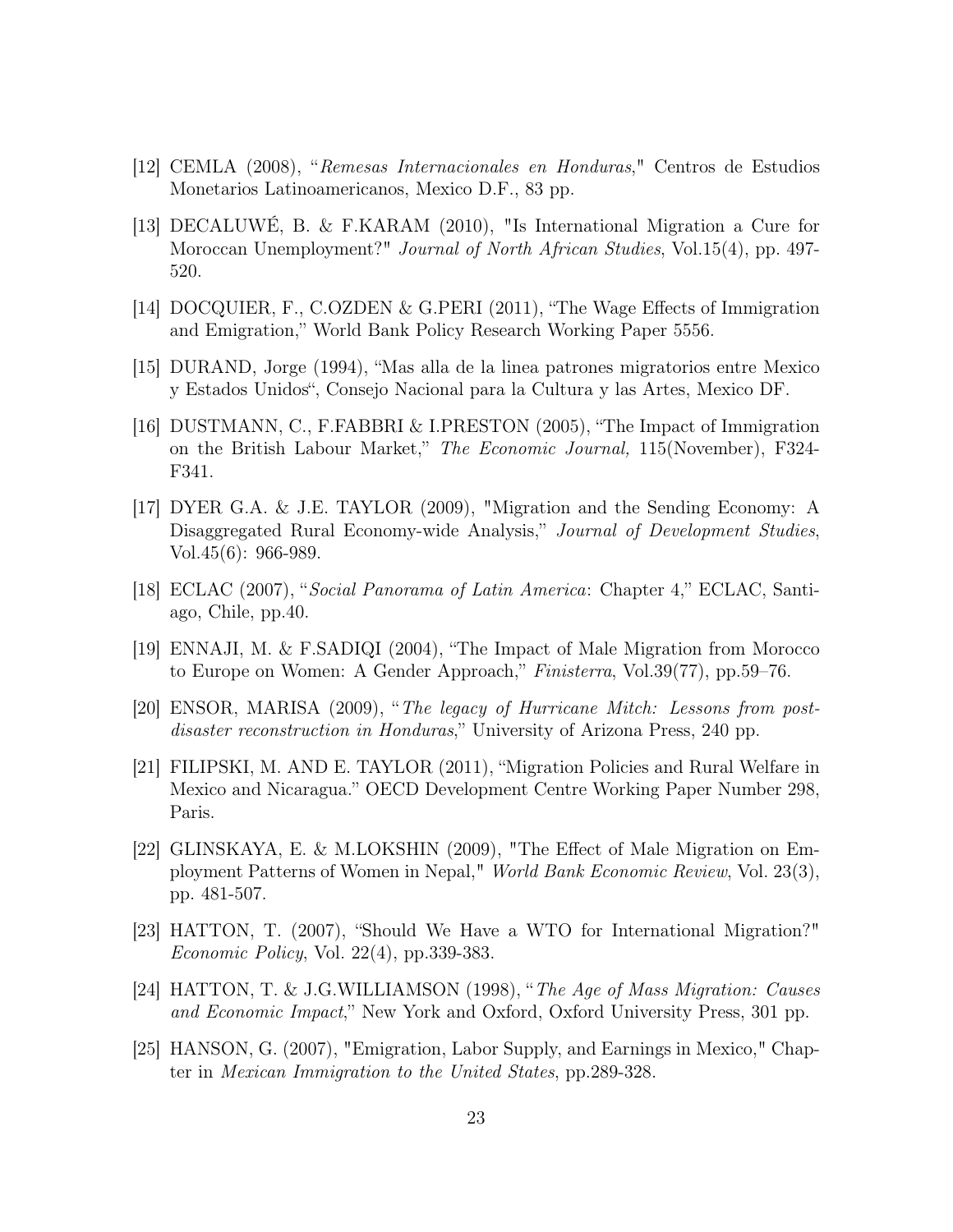- [26] HUNT, Jennifer (1992), ""The impact of the 1962 repatriates from Algeria on the French labor market,"" Industrial and Labor Relations Review, ILR Review, Cornell University, ILR School, Vol. 45(3), pp. 556-572.
- [27] IILS (2009), "International Institute for Labour Studies Informality Database," International Labour Organization, Geneva.
- [28] ISACC (2009), "Estudio sobre el mercado laboral y su relacion con la probreza en Honduras, Guatemala y Nicaragua," Instituto Sindical Para America Central y el Caribe (ISACC), Managua, Nicaragua, pp. 61.
- [29] KIM, N. (2007), "The Impact of Remittances on Labor Supply: The case of Jamaica," Policy Research Working Paper Series 4120, The World Bank, Washington DC.
- [30] MACHARIA, K. (2003), "Migration in Kenya and Its Impact on the Labor Market," Paper prepared for Conference on African Migration in Comparative Perspective, Johannesburg, South Africa, June 4-7.
- [31] MISHRA, P. (2007), "Emigration and Wages in Source Countries: Evidence from Mexico," Journal of Development Economics, Vol. 82(1), pp. 180-199.
- [32] OECD (2007), "Chapter 4: Trade for Development," in Latin American Economic Outlook 2008, Paris, pp.189.
- [33] OECD (2011), "Tackling the Policy Challenges of Migration: Regulation, integration, development," Paris, 158 pp.
- [34] ORRENIUS, Pia & M. ZAVODNY (2007), "Does immigration affect wages? A look at occupation-level evidence," *Labour Economics*, Elsevier, V.ol. 14(5), pp. 757-773, October.
- [35] OTTAVIANO, Gianmarco G. PERI (2012), "Rethinking The Effect Of Immigration On Wages," Journal of the European Economic Association, vol. 10(1), pp. 152-197.
- [36] PISCHKE, J.-S. & J.VELLING (1997), "Employment Effects of Immigration to Germany: An Analysis Based on Local Labor Markets," The Review of Economics and Statistics, MIT Press, Vol. 79(4), pp. 594-604.
- [37] RODRIGUEZ, E.R. & E.R.TIONGSON (2001), "Temporary Migration Overseas and Household Labor Supply: Evidence from Urban Philippines," International Migration Review, Vol. 35(3), pp. 709-725.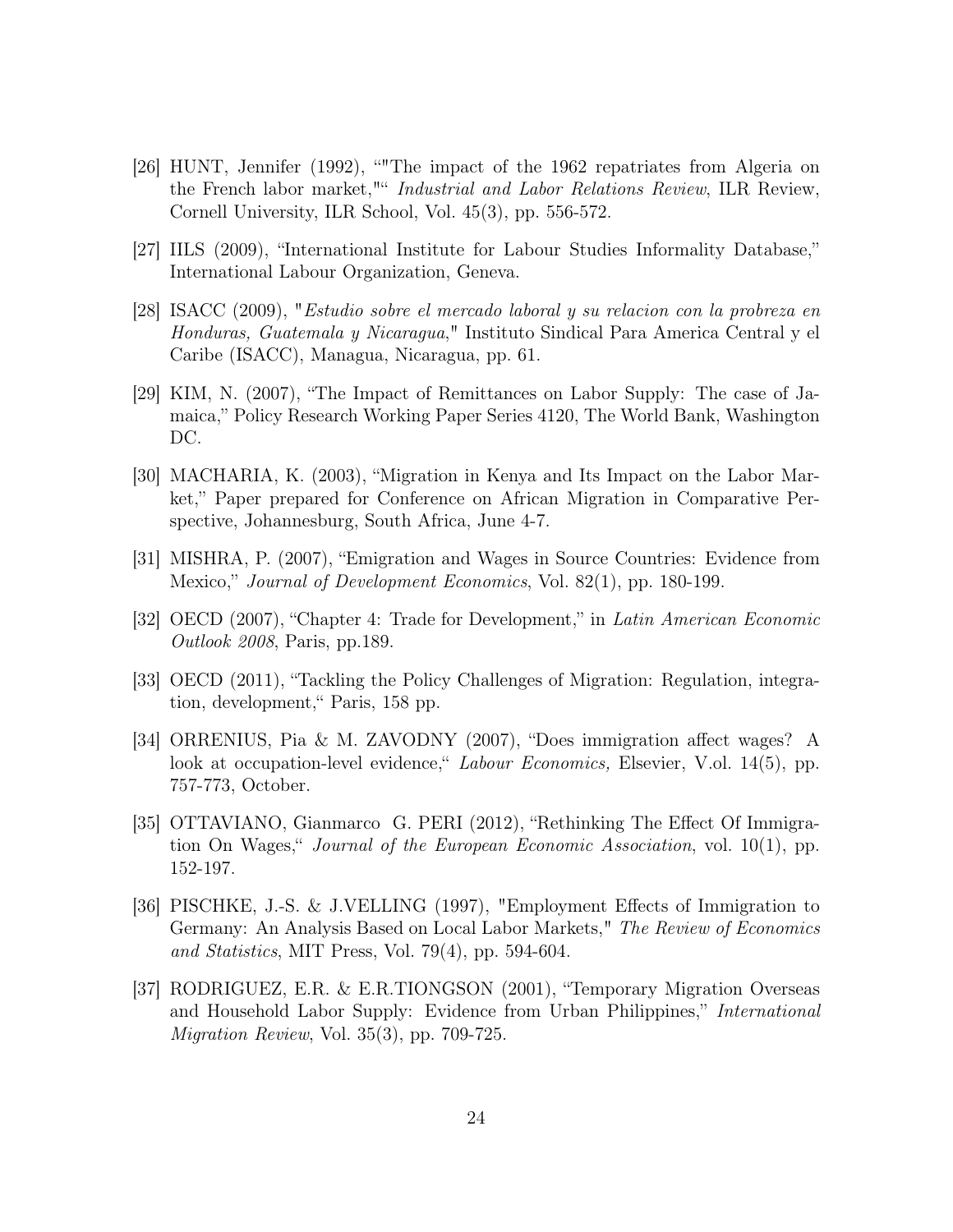- [38] RUGGLES, S., T.ALEXANDER, K.GENADEK, R.GOEKEN, M.SCHROEDER & M.SOBEK (2010), Integrated Public Use Microdata Series (IPUMS): Version 5.0 [Machine-readable database]. Minneapolis: University of Minnesota, available at http://usa.ipums.org/usa/.
- [39] SILASI, G. & O.L.SIMINA (2007), "Romania, a Country in Need of Workers? The Bitter Taste of Strawberry Jam," MPRA Paper 14855, University Library of Munich, Germany.
- [40] SJAASTAD, L.A. (1962), "The Costs and Returns of Human Migration," The Journal of Political Economy, Vol.70(5), pp. 80-93.
- [41] TAYLOR, Edward and F. MATEUSZ (2011), "The Impact of Migration Policies on Rural Household Welfare in Mexico and Nicaragua," OECD Development Centre Working Paper No. 298, Paris.
- [42] THAUT, L. (2009), "EU Integration & Emigration Consequences: The Case of Lithuania," International Migration, Vol.47(1), pp.191-233.
- [43] UN (2008), "World Urbanisation Prospects: The 2007 revision population database," available at http://esa.un.org/unup/.
- [44] UNAT-UNFPA (2006), "Migración, Mercado de Trabajo y Pobreza en Honduras," UNAT-UNFPA, Honduras.
- [45] WILLIAMSON, J.G. (1996), "Globalization, Convergence, and History," The Journal of Economic History, Cambridge University Press, Vol.56(02), pp.277-306.
- [46] WORLD BANK (2008), "Migration and Remittances Factbook," Washington DC, pp.240.
- [47] WORLD HIGHER EDUCATION DATABASE (WHED), International Association of Universities, Paris, France, available at http://www.whed-online.com/.
- [48] WOUTERSE, F. (2011), "Continental vs. intercontinental migration: an empirical analysis of the impact of immigration reforms on Burkina Faso," OECD Working Paper Number 299, Paris.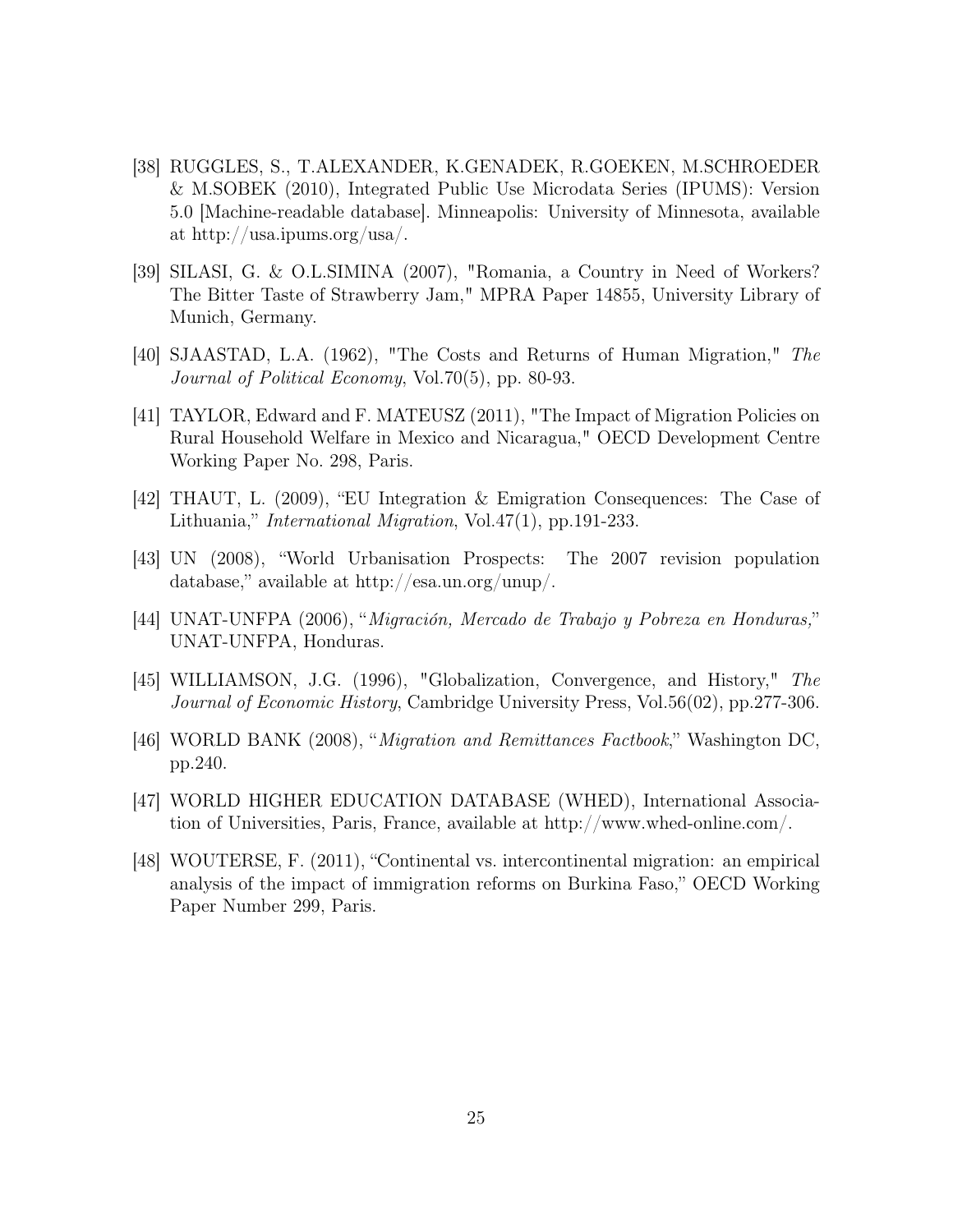## Appendix



Figure 1: Number of Individuals Born in Honduras Living in the USA $^a$ 

<sup>a</sup>Source: Census and American Community Surveys (IPUMS), tabulated by author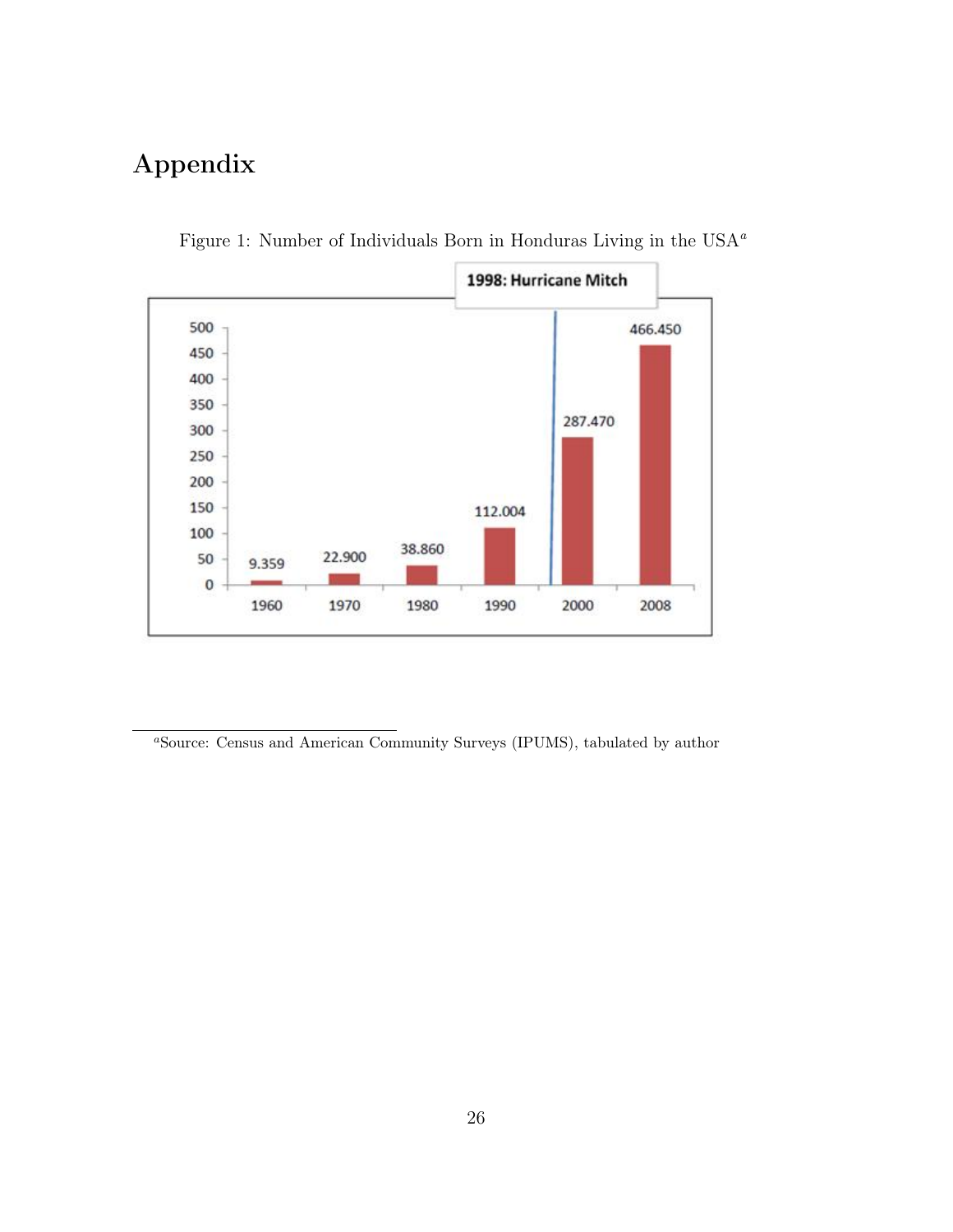



<sup>a</sup>Source: World Development Indicators (World Bank)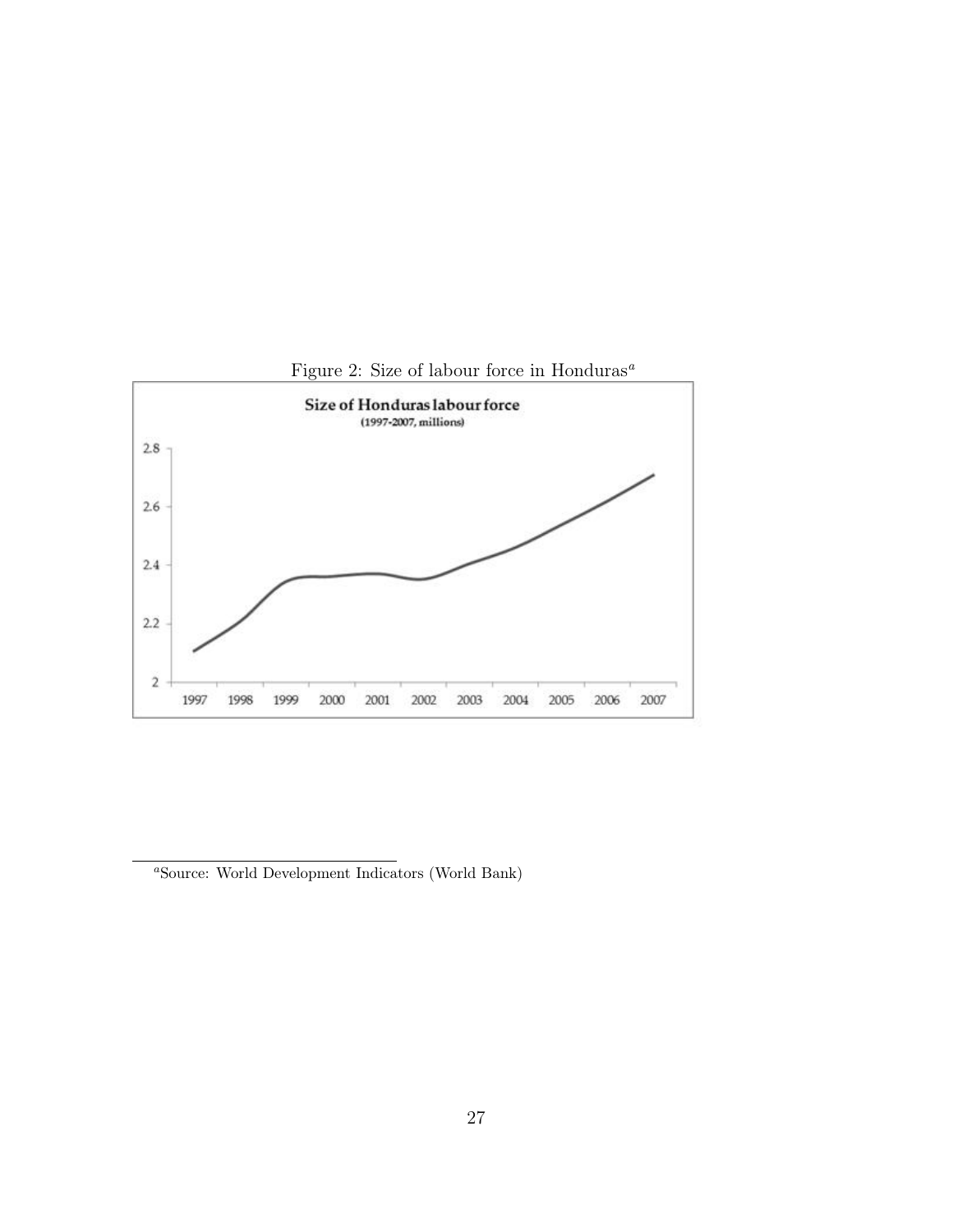

Figure 3: Honduran Emigrant Stock in the U.S. (M), by education level and year<sup> $^a$ </sup>

<sup>a</sup>Source: Census and American Community Surveys (IPUMS), tabulated by author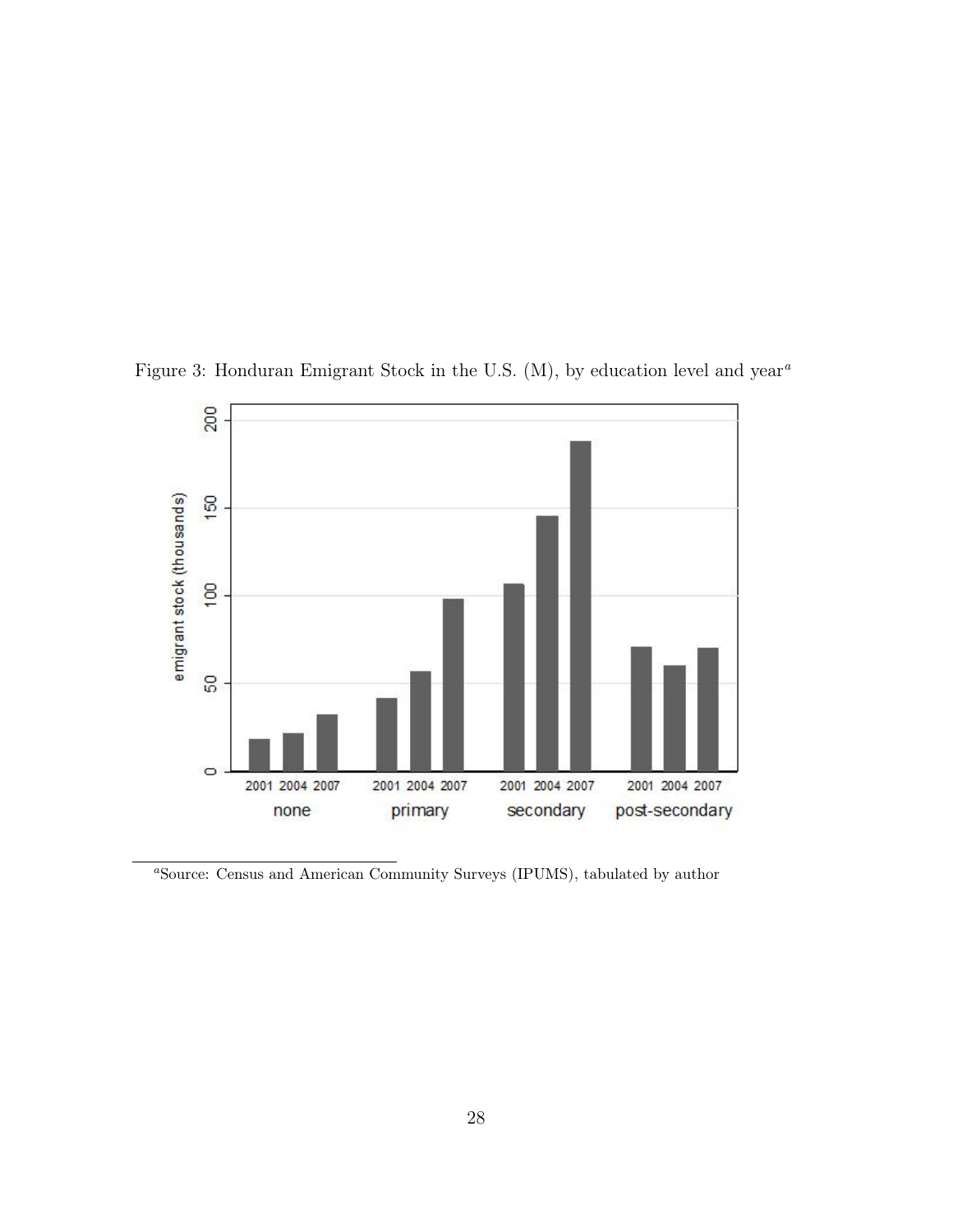

Figure 4: Honduran labour force (N), by education level and year (thousands)<sup>a</sup>

<sup>a</sup>Source: Encuesta Permanente de Hogares de Propositos Multiples (EPHPM)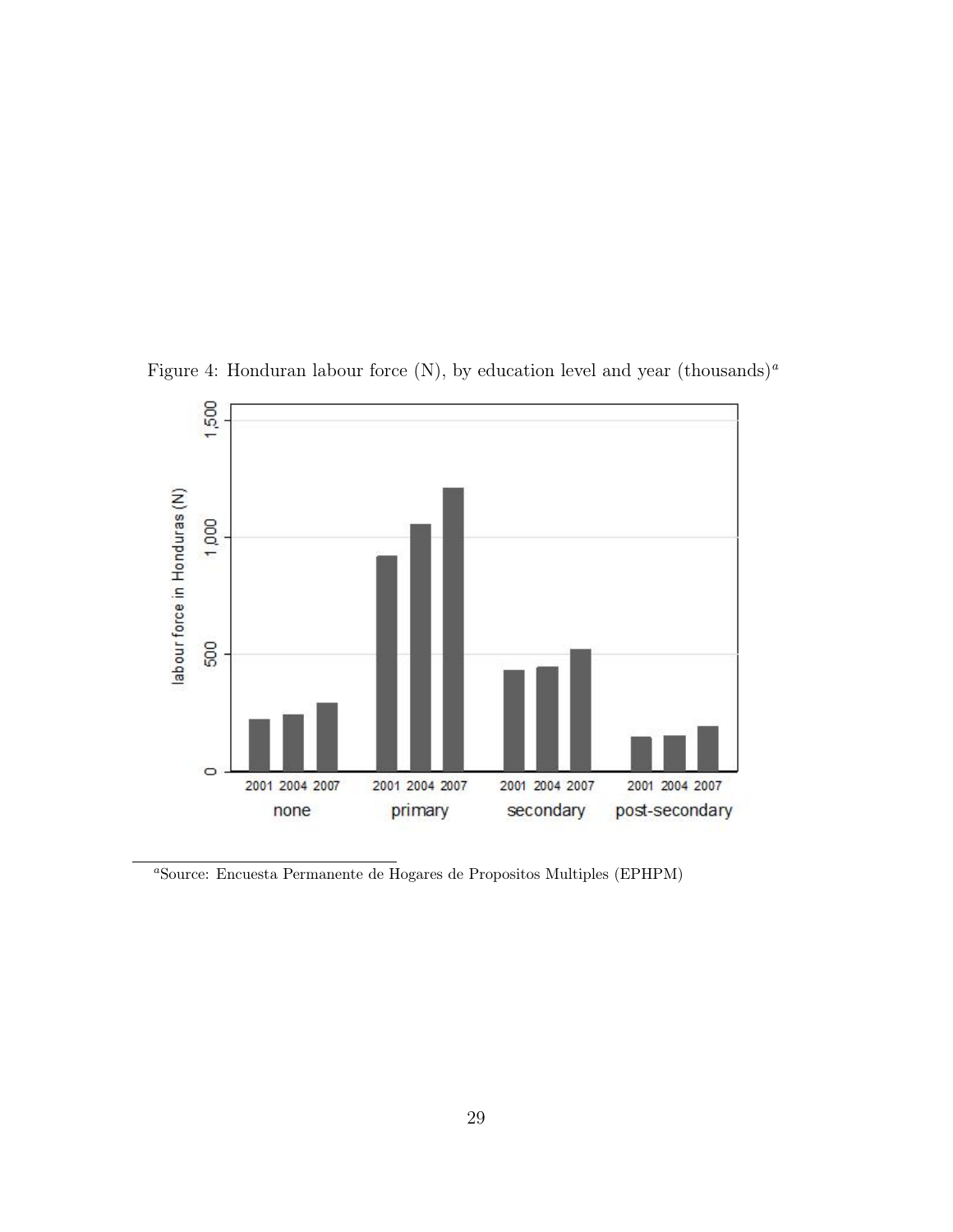

Figure 5: Number of Emigrants by Total Number Left  $[M/(M+N)]$ , by Education<sup>a</sup>

<sup>a</sup>Source: American Community Surveys (IPUMS) and Encuesta Permanente de Hogares de Propositos Multiples (EPHPM)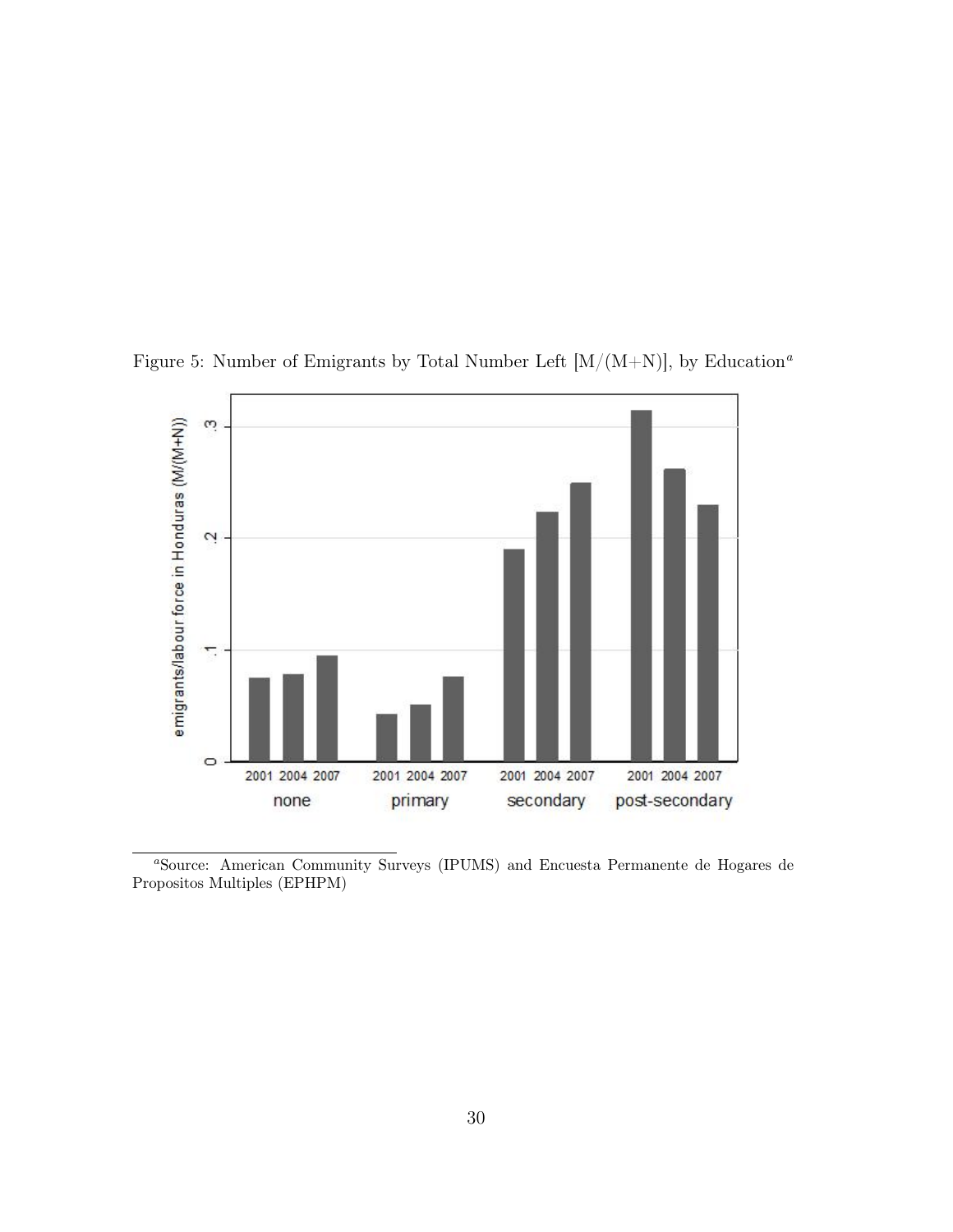

Figure 6: Real wages (in 2007 lempiras, thousands)  $^a$ 

 $^a$ Source: EPHPM (wages deflated using CPI data from the WDI - World Bank)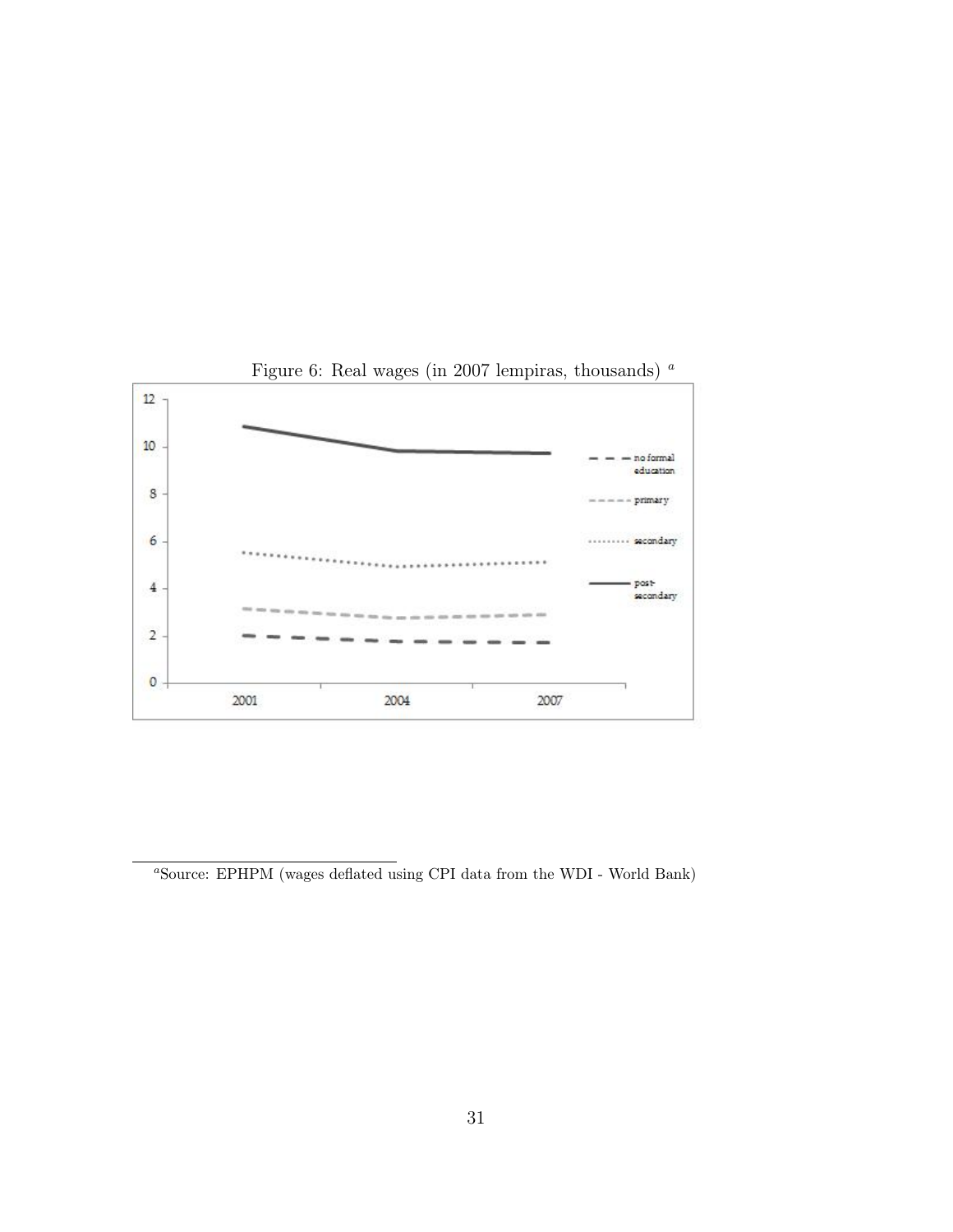

Figure 7: Average hours worked by education level and  $\mathrm{year}^{\,a}$ 

<sup>a</sup>Source: EPHPM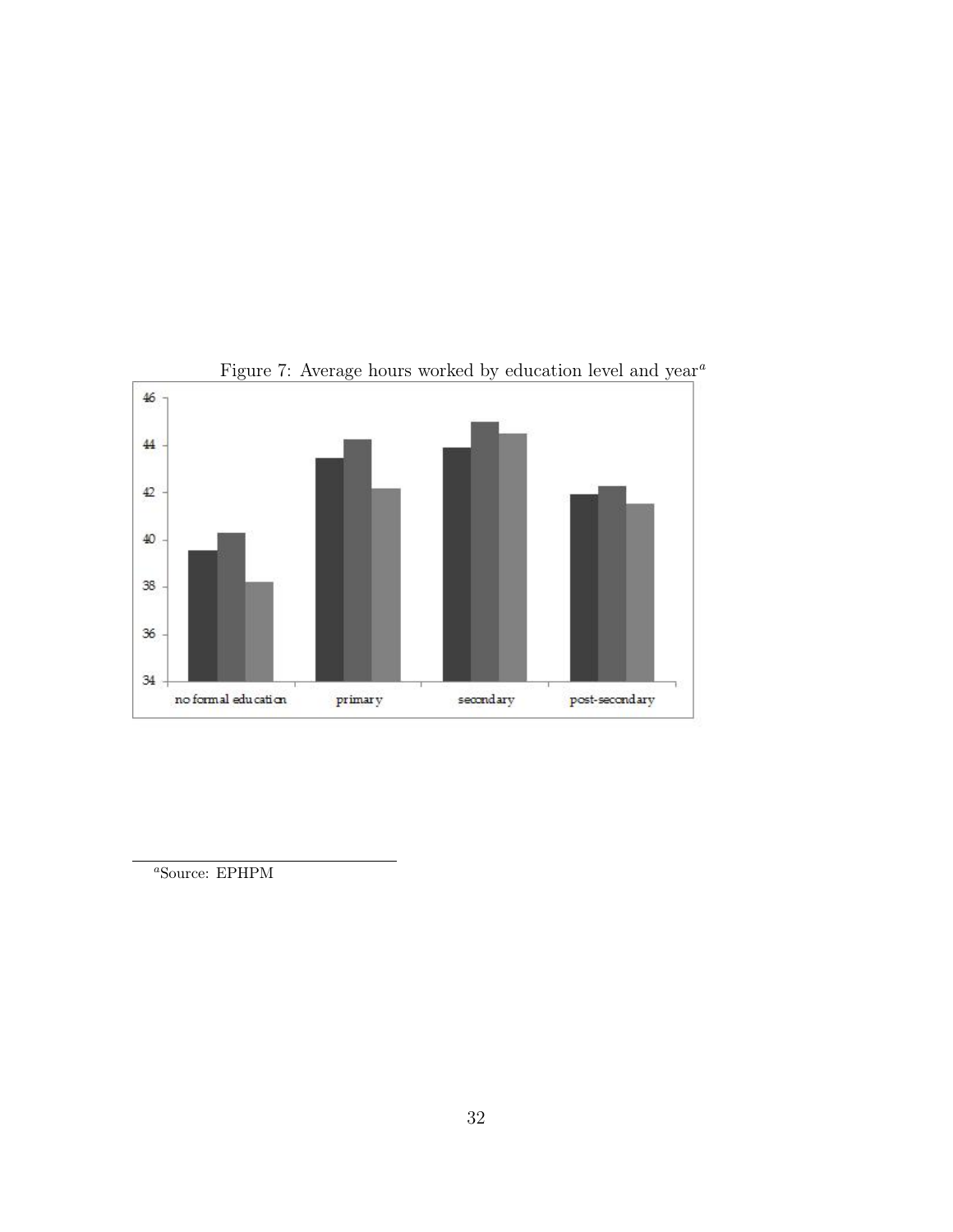

Figure 8: Scattterplot of real wages and  $\rm M/N$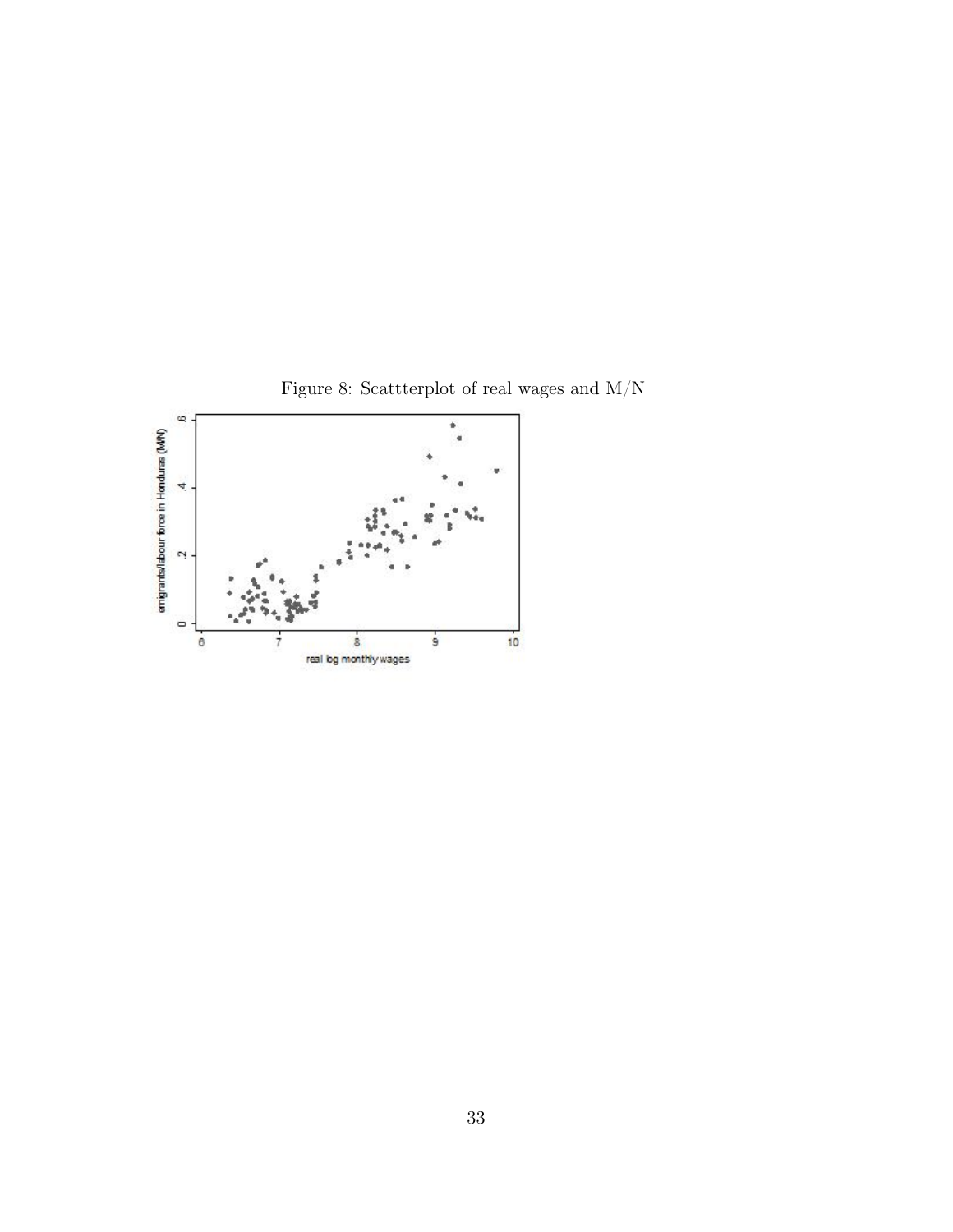

Figure 9: Scattterplot of weekly hours and  $\rm M/N$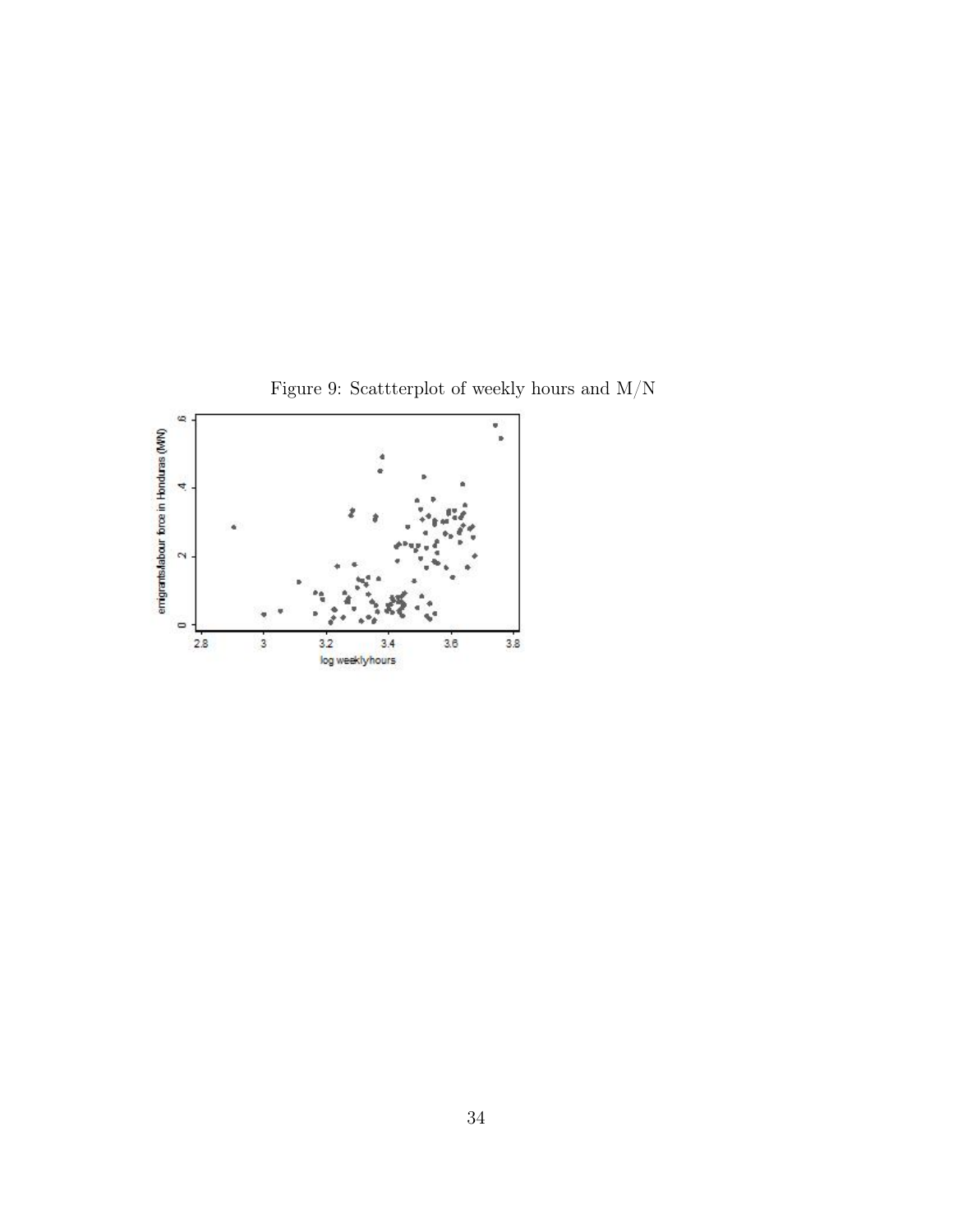| 2001                  |      |         |           |                |       |  |
|-----------------------|------|---------|-----------|----------------|-------|--|
| Education             | None | Primary | Secondary | Post-Secondary | Total |  |
| Left-behind LF $(N)$  | 13%  | 53\%    | 25%       | $9\%$          | 100\% |  |
| Emigrants $(M)$       | 8%   | 17%     | 45\%      | 30\%           | 100\% |  |
|                       |      | 2004    |           |                |       |  |
| Education             | None | Primary | Secondary | Post-Secondary | Total |  |
| Left-behind LF $(N)$  | 13%  | 56%     | 23\%      | 8%             | 100%  |  |
| Emigrants $(M)$       | 8%   | $20\%$  | 51%       | 21\%           | 100%  |  |
| 2007                  |      |         |           |                |       |  |
| Education             | None | Primary | Secondary | Post-Secondary | Total |  |
| Left-behind LF<br>(N) | 13%  | 55%     | 23\%      | $9\%$          | 100\% |  |
| Emigrants $(M)$       | 8%   | 25\%    | 48\%      | 18%            | 100%  |  |

Table 1: Educational Distribution, Emigrants and Non-emigrant Labour Force in Honduras

Source: EPHPM and ACS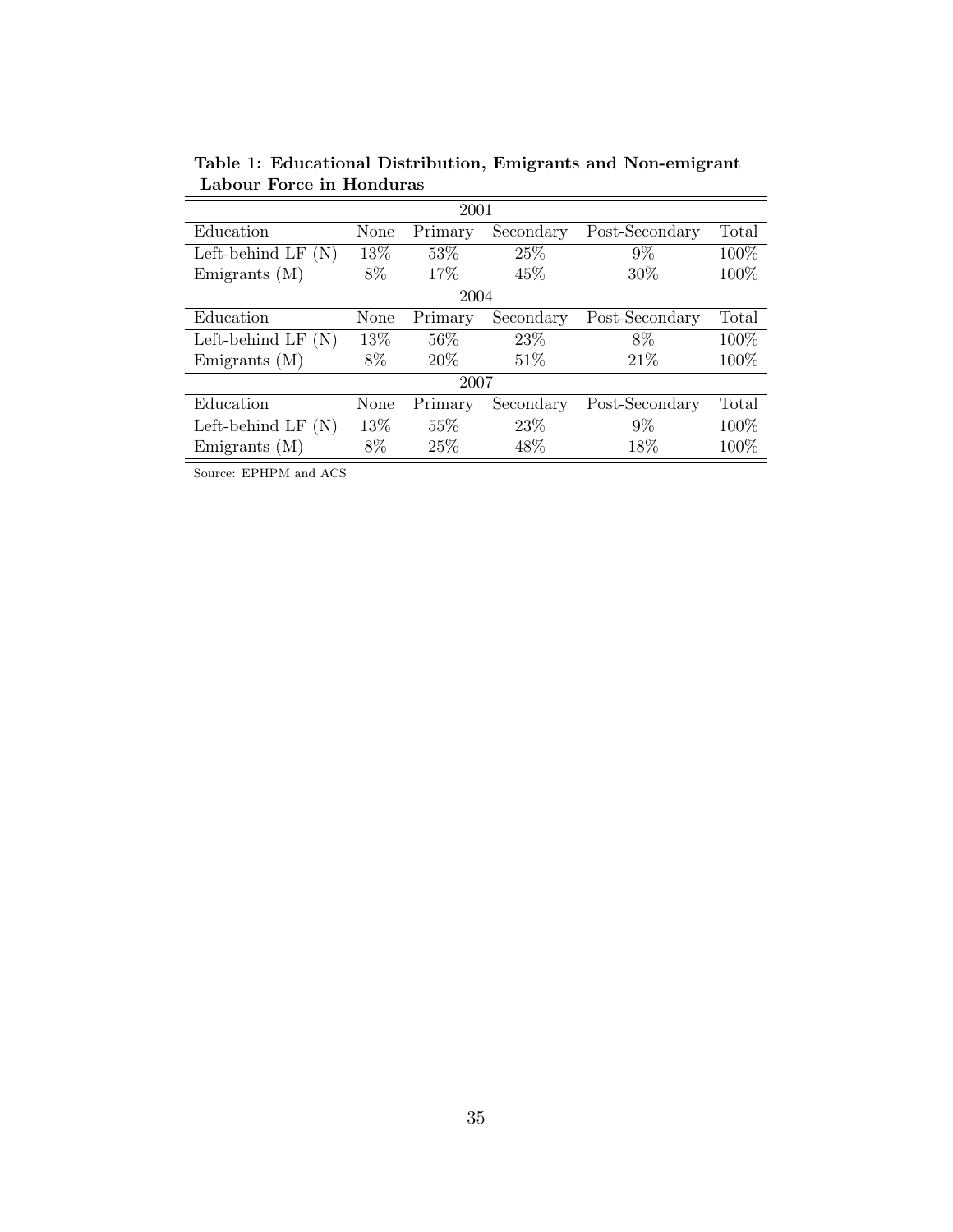|                          | (1)        | (2)             | (3)          | (4)         |
|--------------------------|------------|-----------------|--------------|-------------|
| education cell groups    |            |                 |              | IV          |
| M/N                      | $2.094***$ | $1.397***$      | $2.262***$   | $1.875***$  |
|                          | (0.000)    | (0.000)         | (0.000)      | (0.000)     |
| male                     |            | $0.437***$      | $0.495***$   | $0.435***$  |
|                          |            | (0.000)         | (0.000)      | (0.000)     |
| urban                    |            | $0.560***$      | $0.619***$   | $0.560***$  |
|                          |            | (0.000)         | (0.000)      | (0.000)     |
| married                  |            | $0.100^{***}\;$ | $0.101***$   | $0.101***$  |
|                          |            | (0.000)         | (0.000)      | (0.000)     |
| exp                      |            | $0.067***$      | $0.067***$   | $0.065***$  |
|                          |            | (0.000)         | (0.000)      | (0.000)     |
| $\exp$ squared (*10 000) |            | $-0.000***$     | $-0.000$ *** | $-0.000***$ |
|                          |            | (0.000)         | (0.000)      | (0.000)     |
| primary                  |            | $0.449***$      | $0.454***$   | $0.464***$  |
|                          |            | (0.000)         | (0.000)      | (0.000)     |
| secondary                |            | $0.720***$      | $0.716***$   | $0.677***$  |
|                          |            | (0.000)         | (0.000)      | (0.000)     |
| post-secondary           |            | $1.144***$      | $1.153***$   | $1.054***$  |
|                          |            | (0.000)         | (0.000)      | (0.000)     |
| $M/N^*$ male             |            |                 | $-0.532***$  |             |
|                          |            |                 | (0.005)      |             |
| $M/N^*$ urban            |            |                 | $-0.660**$   |             |
|                          |            |                 | (0.011)      |             |
| Constant                 | $6.143***$ | $5.623***$      | $5.542***$   | $5.618***$  |
|                          | (0.000)    | (0.000)         | (0.000)      | (0.000)     |
| R-squared                | 0.240      | 0.353           | 0.354        | 0.353       |

Table 2.A: Effect of emigration on wages in Honduras Dep. var: average logged monthly earnings per skill cell (ijt)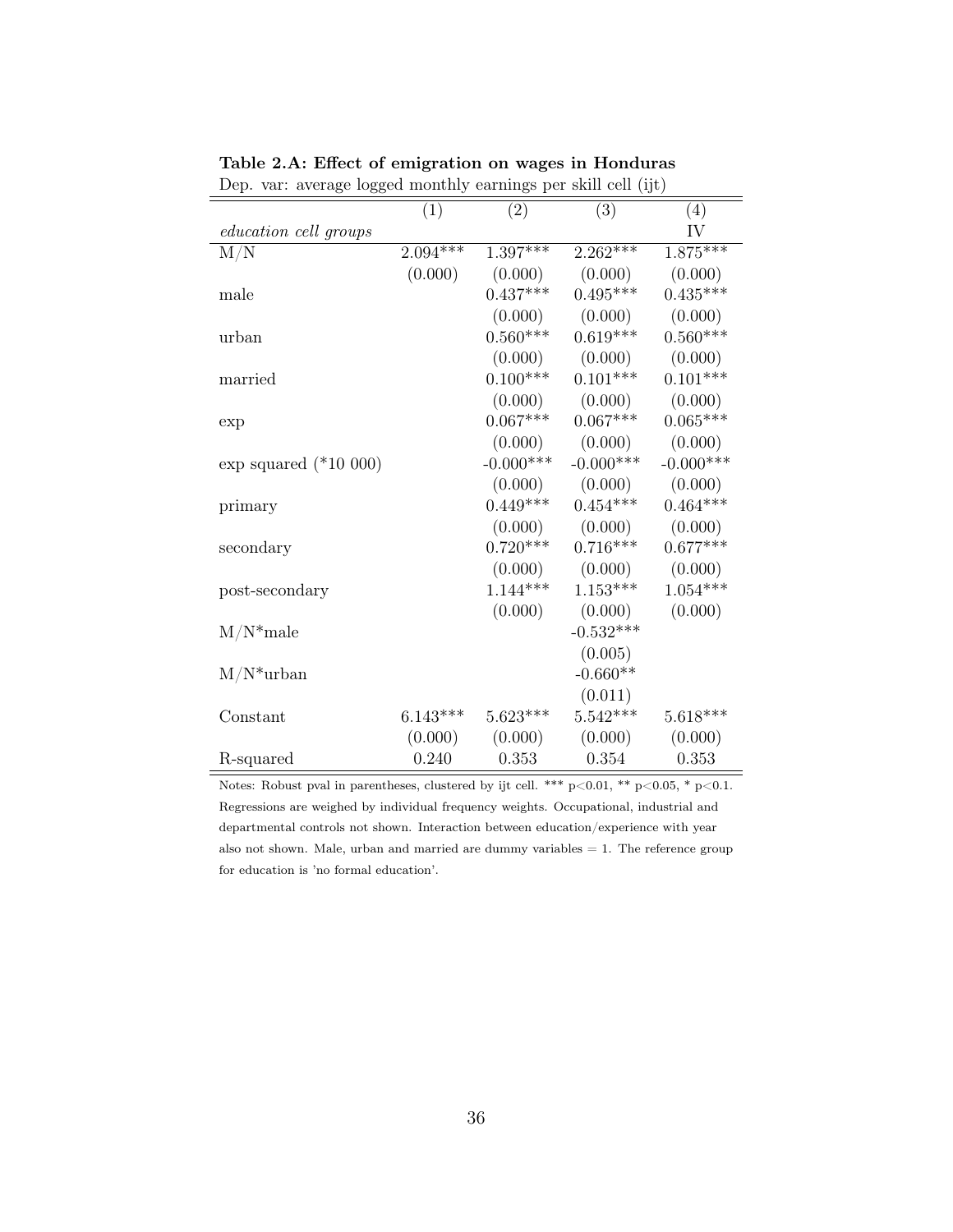|                          | (1)        | (2)         | (3)         | $\left( 4\right)$ |
|--------------------------|------------|-------------|-------------|-------------------|
| occupation cell groups   |            |             |             | IV                |
| M/N                      | $0.143***$ | $0.099***$  | $0.216***$  | $0.297***$        |
|                          | (0.000)    | (0.000)     | (0.000)     | (0.001)           |
| male                     |            | $0.498***$  | $0.536***$  | $0.499***$        |
|                          |            | (0.000)     | (0.000)     | (0.000)           |
| urban                    |            | $0.470***$  | $0.497***$  | $0.459***$        |
|                          |            | (0.000)     | (0.000)     | (0.000)           |
| married                  |            | $0.098***$  | $0.099***$  | $0.098***$        |
|                          |            | (0.000)     | (0.000)     | (0.000)           |
| exp                      |            | $0.037***$  | $0.037***$  | $0.037***$        |
|                          |            | (0.000)     | (0.000)     | (0.000)           |
| $\exp$ squared (*10 000) |            | $-0.000***$ | $-0.000***$ | $-0.000***$       |
|                          |            | (0.000)     | (0.000)     | (0.000)           |
| $M/N^*$ male             |            |             | $-0.094***$ |                   |
|                          |            |             | (0.001)     |                   |
| $M/N^*$ urban            |            |             | $-0.075**$  |                   |
|                          |            |             | (0.024)     |                   |
| Constant                 | $8.118***$ | $7.704***$  | $7.659***$  | $7.681***$        |
|                          | (0.000)    | (0.000)     | (0.000)     | (0.000)           |
| R-squared                | 0.321      | 0.382       | 0.382       | 0.379             |
|                          |            |             |             |                   |

Table 2.B: Effect of emigration on wages in Honduras Dep. var: average logged monthly earnings per skill cell (ijt)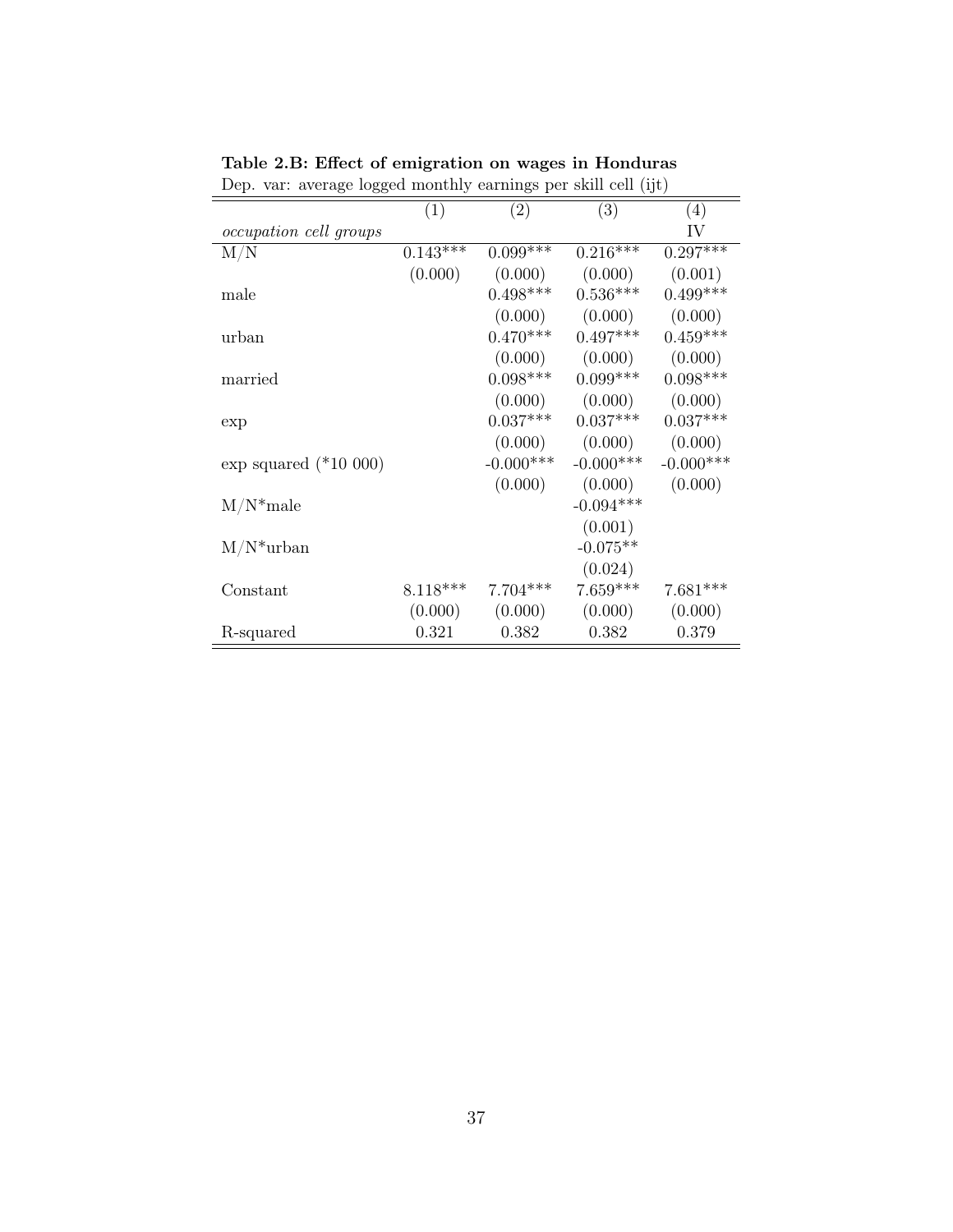| $\sim$ pc $\sim$ . we also togged monthly carrings per sum centrally |              |              |              |  |
|----------------------------------------------------------------------|--------------|--------------|--------------|--|
| (1)                                                                  | (2)          | (3)          | (4)          |  |
|                                                                      |              |              | IV           |  |
| $0.053***$                                                           | $0.028***$   | $0.060***$   | $0.438***$   |  |
| (0.000)                                                              | (0.000)      | (0.001)      | (0.000)      |  |
|                                                                      | $0.533***$   | $0.538***$   | $0.518***$   |  |
|                                                                      | (0.000)      | (0.000)      | (0.000)      |  |
|                                                                      | $0.098***$   | $0.099***$   | $0.100***$   |  |
|                                                                      | (0.000)      | (0.000)      | (0.000)      |  |
|                                                                      | $0.037***$   | $0.037***$   | $0.040***$   |  |
|                                                                      | (0.000)      | (0.000)      | (0.000)      |  |
|                                                                      | $-0.000$ *** | $-0.000$ *** | $-0.000$ *** |  |
|                                                                      | (0.000)      | (0.000)      | (0.000)      |  |
|                                                                      |              | $-0.027**$   |              |  |
|                                                                      |              | (0.028)      |              |  |
|                                                                      |              | $-0.017$     |              |  |
|                                                                      |              | (0.105)      |              |  |
|                                                                      | $0.498***$   |              | $0.500***$   |  |
|                                                                      | (0.000)      |              | (0.000)      |  |
| $6.408***$                                                           | $6.292***$   | $6.283***$   | $6.270***$   |  |
| (0.000)                                                              | (0.000)      | (0.000)      | (0.000)      |  |
| 0.225                                                                | 0.352        | 0.352        | 0.313        |  |
|                                                                      |              |              |              |  |

Table 2.C: Effect of emigration on wages in Honduras Dep. var: average logged monthly earnings per skill cell (ijt)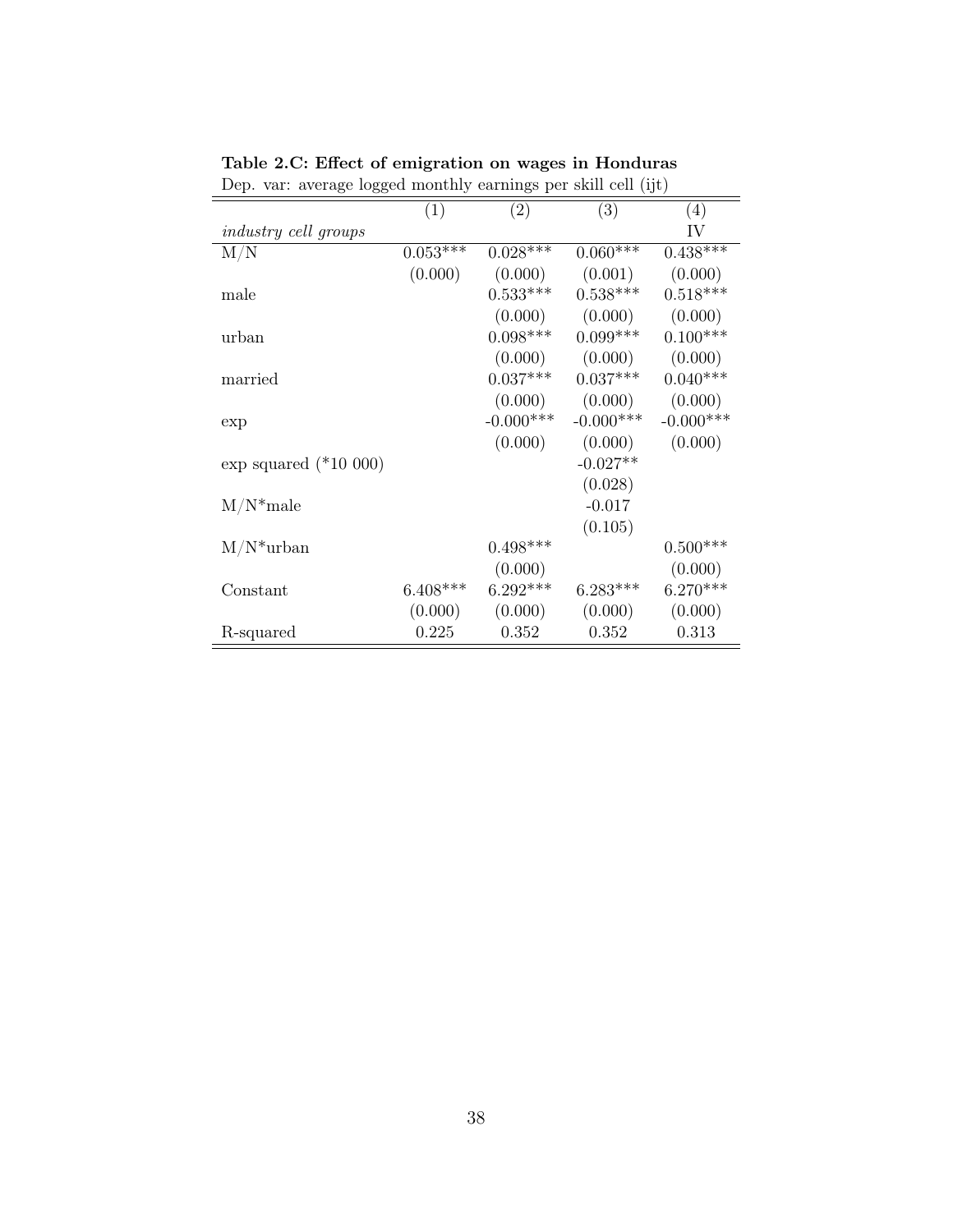|                          | (1)         | (2)          | (3)         | (4)          |
|--------------------------|-------------|--------------|-------------|--------------|
| department cell groups   |             |              |             | IV           |
| M/N                      | $-0.018***$ | $-0.010***$  | $-0.006$    | $0.088***$   |
|                          | (0.000)     | (0.000)      | (0.204)     | (0.009)      |
| male                     |             | $0.442***$   | $0.453***$  | $0.436***$   |
|                          |             | (0.000)      | (0.000)     | (0.000)      |
| urban                    |             | $0.555***$   | $0.557***$  | $0.620***$   |
|                          |             | (0.000)      | (0.000)     | (0.000)      |
| married                  |             | $0.098***$   | $0.098***$  | $0.095***$   |
|                          |             | (0.000)      | (0.000)     | (0.000)      |
| exp                      |             | $0.070***$   | $0.070***$  | $0.069***$   |
|                          |             | (0.000)      | (0.000)     | (0.000)      |
| $\exp$ squared (*10 000) |             | $-0.000$ *** | $-0.000***$ | $-0.000$ *** |
|                          |             | (0.000)      | (0.000)     | (0.000)      |
| primary                  |             | $0.397***$   | $0.397***$  | $0.445***$   |
|                          |             | (0.000)      | (0.000)     | (0.000)      |
| secondary                |             | $0.867***$   | $0.866***$  | $0.677***$   |
|                          |             | (0.000)      | (0.000)     | (0.000)      |
| post-secondary           |             | $1.441***$   | $1.442***$  | $1.105***$   |
|                          |             | (0.000)      | (0.000)     | (0.000)      |
| $M/N^*$ male             |             |              | $-0.005**$  |              |
|                          |             |              | (0.012)     |              |
| $M/N^*$ urban            |             |              | $-0.001$    |              |
|                          |             |              | (0.844)     |              |
| Constant                 | $6.181***$  | $5.636***$   | $5.627***$  | $5.668***$   |
|                          | (0.000)     | (0.000)      | (0.000)     | (0.000)      |
| R-squared                | 0.241       | 0.353        | 0.353       | 0.270        |

Table 2.D: Effect of emigration on wages in Honduras Dep. var: average logged monthly earnings per skill cell (ijt)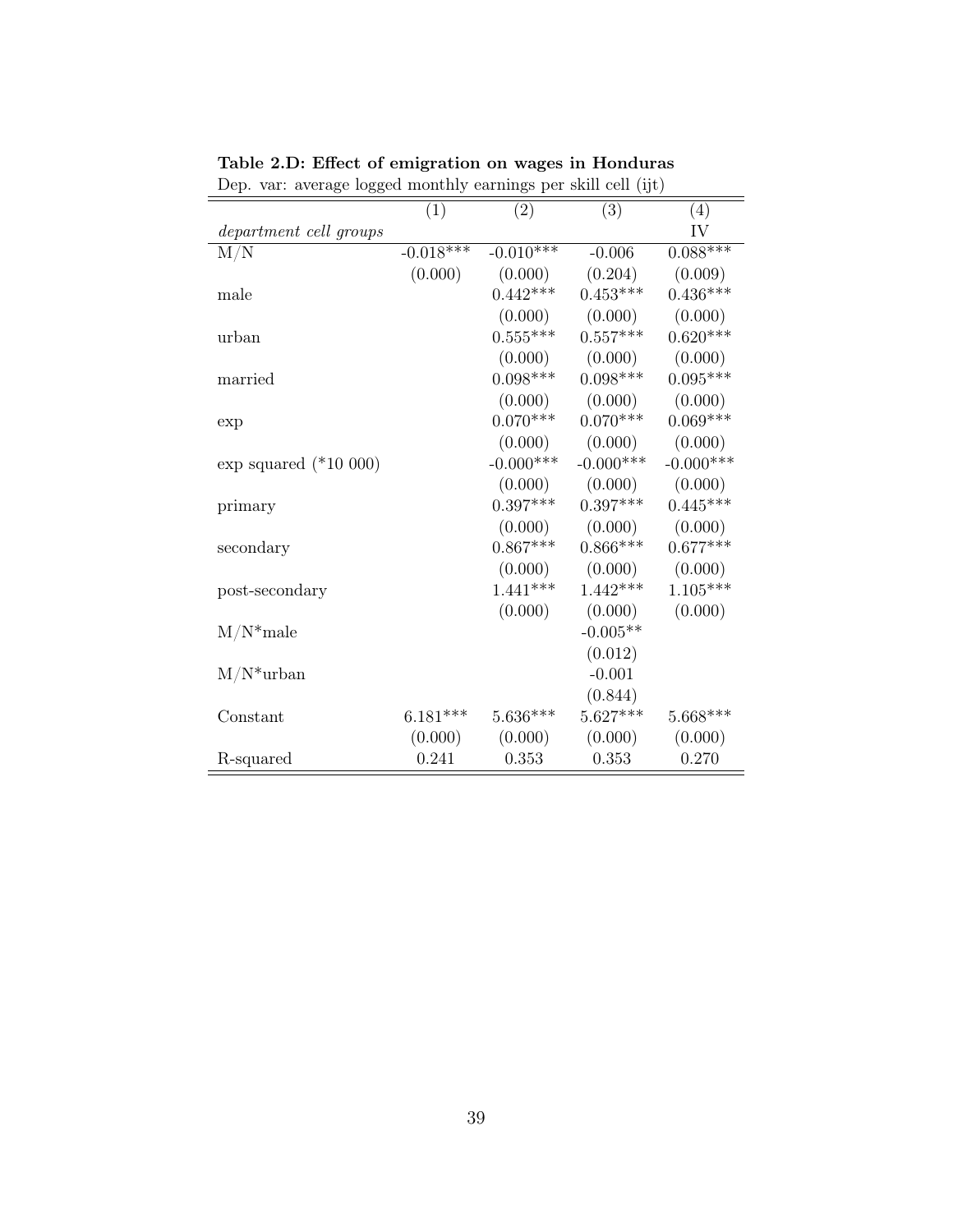|                              | (1)        | (2)         | $\frac{1}{2}$<br>(3)  | (4)                   |
|------------------------------|------------|-------------|-----------------------|-----------------------|
| <i>education cell groups</i> |            |             |                       | IV                    |
| M/N                          | $0.492***$ | $0.248**$   | $0.381***$            | $0.320**$             |
|                              |            |             |                       |                       |
|                              | (0.000)    | (0.018)     | (0.002)<br>$0.208***$ | (0.026)<br>$0.209***$ |
| male                         |            | $0.209***$  |                       |                       |
|                              |            | (0.000)     | (0.000)               | (0.000)               |
| urban                        |            | $0.166***$  | $0.179***$            | $0.166***$            |
|                              |            | (0.000)     | (0.000)               | (0.000)               |
| married                      |            | 0.006       | 0.006                 | $0.006\,$             |
|                              |            | (0.484)     | (0.502)               | (0.469)               |
| exp                          |            | $0.012**$   | $0.012**$             | $0.012**$             |
|                              |            | (0.023)     | (0.022)               | (0.022)               |
| $\exp$ squared (*10 000)     |            | $-0.000***$ | $-0.000$ ***          | $-0.000$ ***          |
|                              |            | (0.006)     | (0.006)               | (0.005)               |
| primary                      |            | $0.084***$  | $0.086***$            | $0.086***$            |
|                              |            | (0.000)     | (0.000)               | (0.000)               |
| secondary                    |            | $0.007\,$   | 0.003                 | $-0.000$              |
|                              |            | (0.758)     | (0.881)               | (0.994)               |
| post-secondary               |            | $-0.074**$  | $-0.077**$            | $-0.088**$            |
|                              |            | (0.038)     | (0.038)               | (0.013)               |
| $M/N^*$ male                 |            |             | 0.016                 |                       |
|                              |            |             | (0.904)               |                       |
| $M/N^*$ urban                |            |             | $-0.158*$             |                       |
|                              |            |             | (0.063)               |                       |
| Constant                     | $3.524***$ | $3.623***$  | $3.617***$            | $3.623***$            |
|                              | (0.000)    | (0.000)     | (0.000)               | (0.000)               |
| R-squared                    | 0.014      | 0.092       | 0.092                 | 0.092                 |
|                              |            |             |                       |                       |

Table 3.A: Effect of emigration on hours worked in Honduras Dep. var: average logged weekly hours worked per skill cell (ijt)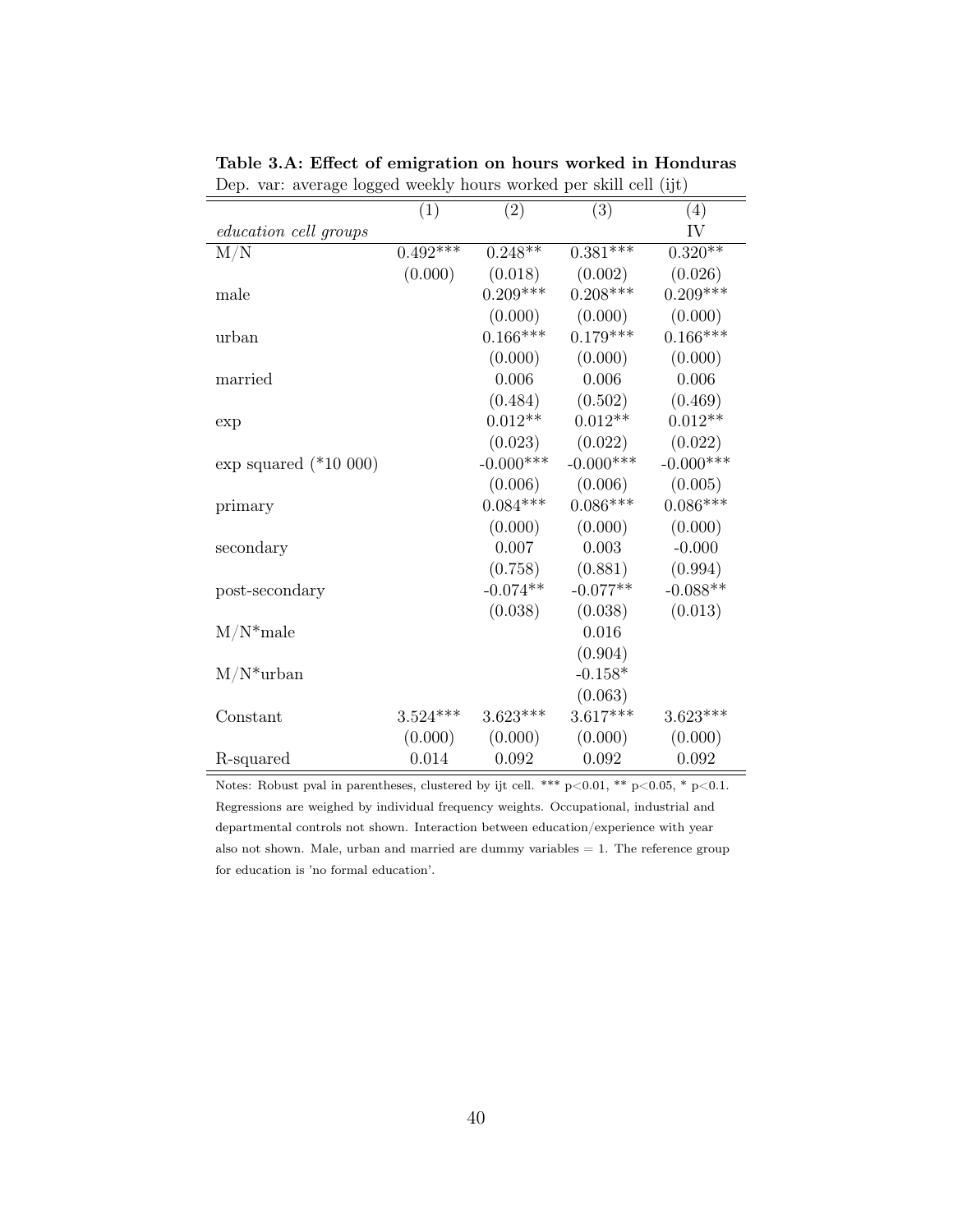| (3)<br>(1)<br>(2)<br>(4)<br>IV<br><i>occupation cell groups</i><br>$0.206***$<br>M/N<br>$0.366***$<br>0.019<br>$-0.282$<br>(0.001)<br>(0.746)<br>(0.008)<br>(0.270)<br>$0.272***$<br>$0.319***$<br>$0.272***$<br>male<br>(0.000)<br>(0.000)<br>(0.000) |       |            |            |            |
|--------------------------------------------------------------------------------------------------------------------------------------------------------------------------------------------------------------------------------------------------------|-------|------------|------------|------------|
|                                                                                                                                                                                                                                                        |       |            |            |            |
|                                                                                                                                                                                                                                                        |       |            |            |            |
|                                                                                                                                                                                                                                                        |       |            |            |            |
|                                                                                                                                                                                                                                                        |       |            |            |            |
|                                                                                                                                                                                                                                                        |       |            |            |            |
|                                                                                                                                                                                                                                                        |       |            |            |            |
|                                                                                                                                                                                                                                                        | urban | $0.118***$ | $0.127***$ | $0.127***$ |
| (0.000)<br>(0.000)<br>(0.000)                                                                                                                                                                                                                          |       |            |            |            |
| $-0.006$<br>$-0.007$<br>$-0.005$<br>married                                                                                                                                                                                                            |       |            |            |            |
| (0.479)<br>(0.563)<br>(0.527)                                                                                                                                                                                                                          |       |            |            |            |
| $0.017***$<br>$0.016***$<br>$0.017***$<br>exp                                                                                                                                                                                                          |       |            |            |            |
| (0.000)<br>(0.007)<br>(0.000)                                                                                                                                                                                                                          |       |            |            |            |
| $-0.000$ ***<br>$-0.000$ ***<br>$-0.000$ ***<br>exp squared $(*10 000)$                                                                                                                                                                                |       |            |            |            |
| (0.001)<br>(0.000)<br>(0.000)                                                                                                                                                                                                                          |       |            |            |            |
| $M/N^*$ male<br>$-0.432***$                                                                                                                                                                                                                            |       |            |            |            |
| (0.007)                                                                                                                                                                                                                                                |       |            |            |            |
| $M/N^*$ urban<br>$-0.111$                                                                                                                                                                                                                              |       |            |            |            |
| (0.180)                                                                                                                                                                                                                                                |       |            |            |            |
| $3.560***$<br>$3.537***$<br>$3.501***$<br>$3.572***$<br>Constant                                                                                                                                                                                       |       |            |            |            |
| (0.000)<br>(0.000)<br>(0.000)<br>(0.000)                                                                                                                                                                                                               |       |            |            |            |
| 0.054<br>0.101<br>0.102<br>0.100<br>R-squared                                                                                                                                                                                                          |       |            |            |            |

Table 3.B: Effect of emigration on hours worked in Honduras Dep. var: average logged weekly hours worked per skill cell (ijt)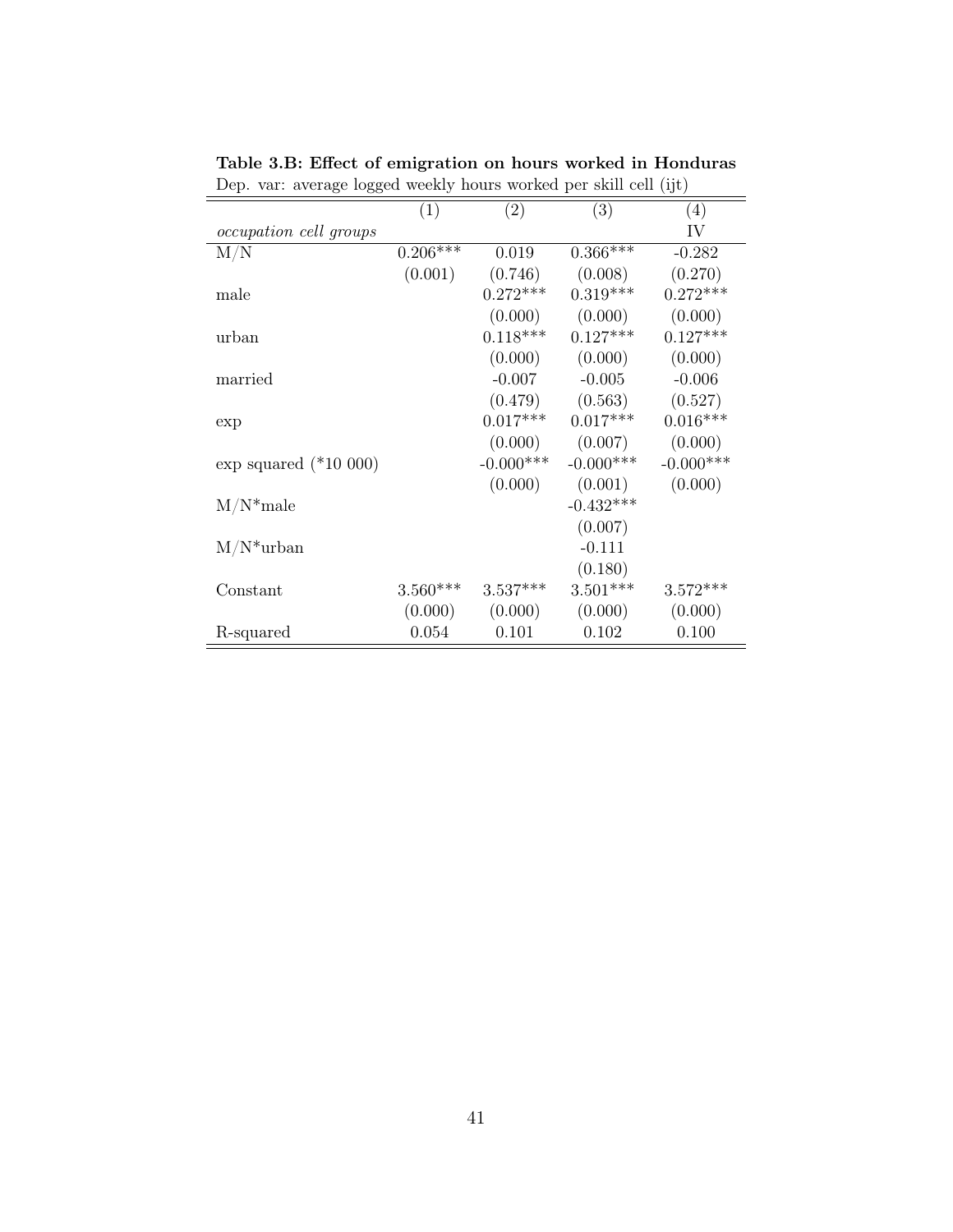|                             | (1)        | (2)          | (3)         | (4)          |
|-----------------------------|------------|--------------|-------------|--------------|
| <i>industry cell groups</i> |            |              |             | IV           |
| M/N                         | $0.260***$ | $0.093*$     | $0.445***$  | 0.044        |
|                             | (0.000)    | (0.079)      | (0.002)     | (0.862)      |
| male                        |            | $0.261***$   | $0.305***$  | $0.262***$   |
|                             |            | (0.000)      | (0.000)     | (0.000)      |
| urban                       |            | $0.131***$   | $0.143***$  | $0.133***$   |
|                             |            | (0.000)      | (0.000)     | (0.000)      |
| married                     |            | $-0.008$     | $-0.006$    | $-0.007$     |
|                             |            | (0.391)      | (0.482)     | (0.401)      |
| exp                         |            | $0.018***$   | $0.019***$  | $0.018***$   |
|                             |            | (0.000)      | (0.006)     | (0.000)      |
| exp squared $(*10 000)$     |            | $-0.000$ *** | $-0.000***$ | $-0.000$ *** |
|                             |            | (0.000)      | (0.001)     | (0.000)      |
| $M/N^*$ male                |            |              | $-0.404**$  |              |
|                             |            |              | (0.014)     |              |
| $M/N^*$ urban               |            |              | $-0.142*$   |              |
|                             |            |              | (0.094)     |              |
| Constant                    | $3.559***$ | $3.265***$   | $3.221***$  | $3.280***$   |
|                             | (0.000)    | (0.000)      | (0.000)     | (0.000)      |
| R-squared                   | 0.041      | 0.086        | 0.087       | 0.086        |
|                             |            |              |             |              |

Table 3.C: Effect of emigration on hours worked in Honduras Dep. var: average logged weekly hours worked per skill cell (ijt)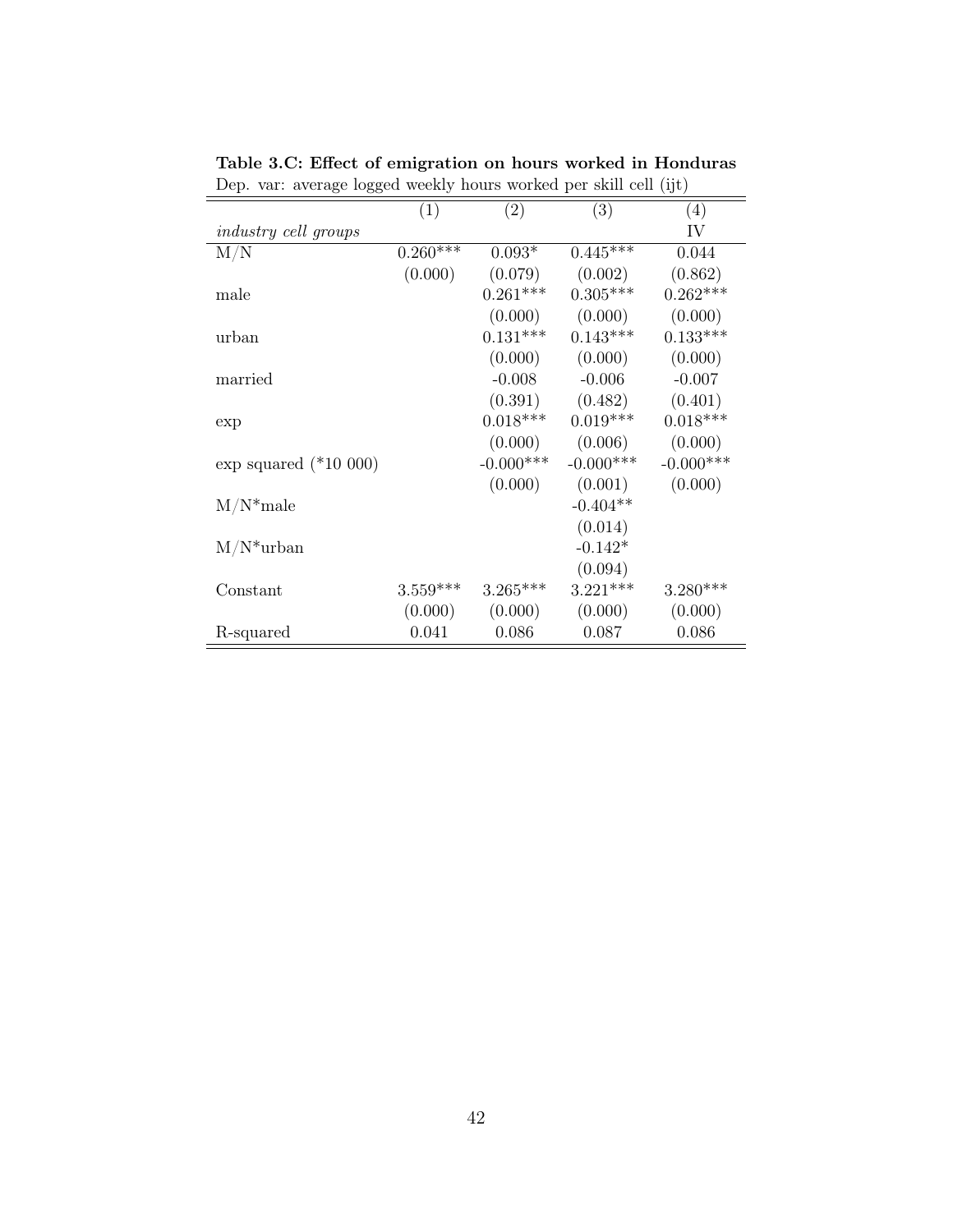|                         | (1)        | (2)          | (3)          | (4)         |
|-------------------------|------------|--------------|--------------|-------------|
| department cell groups  |            |              |              | IV          |
| $\rm M/N$               | $0.492***$ | $0.278**$    | $0.607***$   | 0.335       |
|                         | (0.003)    | (0.049)      | (0.000)      | (0.107)     |
| male                    |            | $0.253***$   | $0.277***$   | $0.253***$  |
|                         |            | (0.000)      | (0.000)      | (0.000)     |
| urban                   |            | $0.169***$   | $0.188***$   | $0.169***$  |
|                         |            | (0.000)      | (0.000)      | (0.000)     |
| married                 |            | 0.002        | 0.003        | 0.002       |
|                         |            | (0.811)      | (0.768)      | (0.797)     |
| exp                     |            | $0.016***$   | $0.016**$    | $0.016***$  |
|                         |            | (0.000)      | (0.013)      | (0.000)     |
| exp squared $(*10 000)$ |            | $-0.000$ *** | $-0.000$ *** | $-0.000***$ |
|                         |            | (0.000)      | (0.002)      | (0.000)     |
| primary                 |            | $0.084***$   | $0.085***$   | $0.085***$  |
|                         |            | (0.000)      | (0.000)      | (0.000)     |
| secondary               |            | 0.022        | 0.019        | 0.016       |
|                         |            | (0.451)      | (0.462)      | (0.619)     |
| post-secondary          |            | $-0.048$     | $-0.046$     | $-0.059$    |
|                         |            | (0.224)      | (0.213)      | (0.227)     |
| $M/N^*$ male            |            |              | $-0.230$     |             |
|                         |            |              | (0.112)      |             |
| $M/N^*$ urban           |            |              | $-0.229***$  |             |
|                         |            |              | (0.006)      |             |
| Constant                | $3.524***$ | $3.266***$   | $3.237***$   | $3.266***$  |
|                         | (0.000)    | (0.000)      | (0.000)      | (0.000)     |
| R-squared               | 0.014      | 0.072        | 0.072        | 0.072       |

Table 3.D: Effect of emigration on hours worked in Honduras Dep. var: average logged weekly hours worked per skill cell (ijt)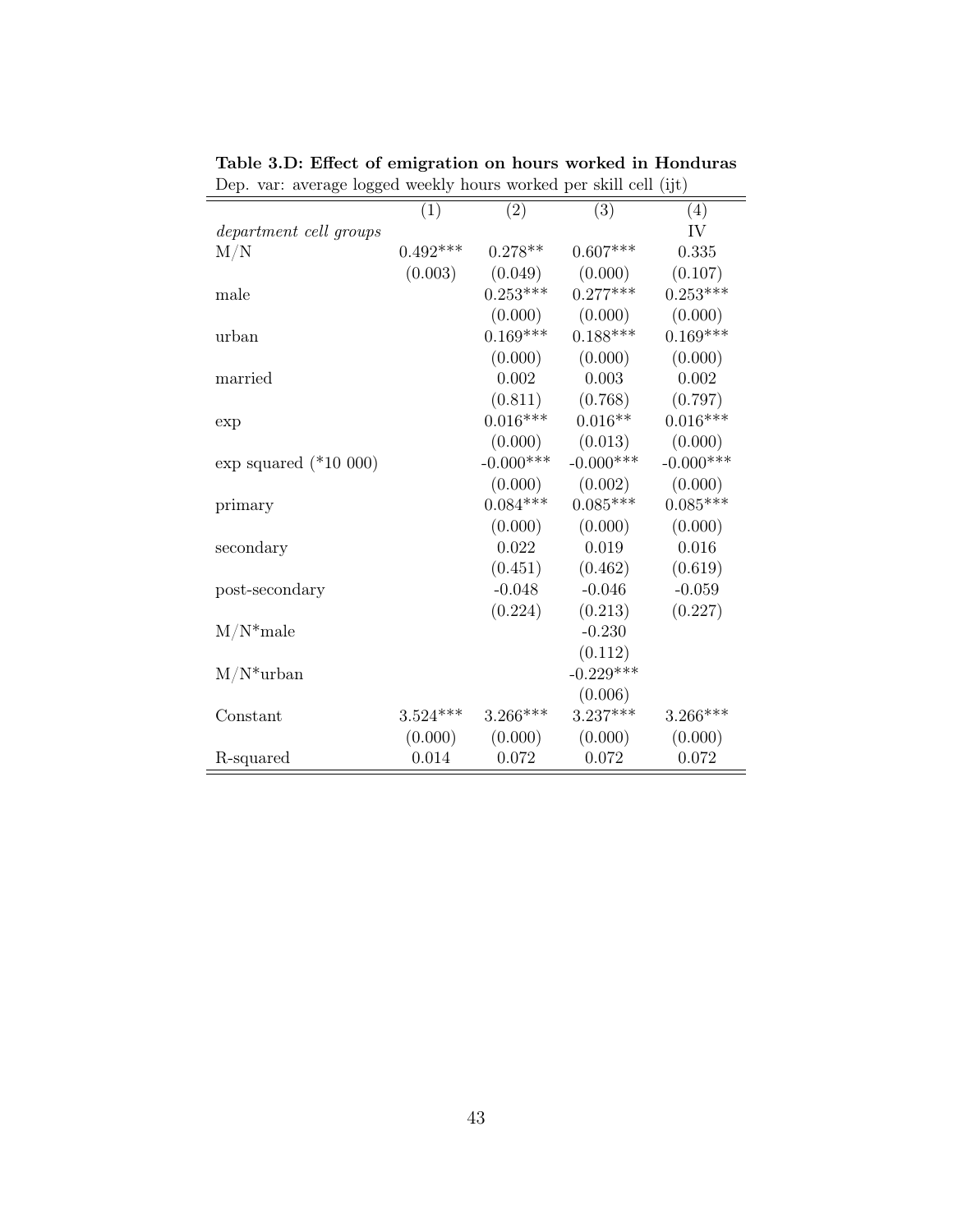| $\frac{1}{2}$                | (1)         | (2)             | (3)          | (4)         |
|------------------------------|-------------|-----------------|--------------|-------------|
| <i>education cell groups</i> |             |                 |              | IV          |
| M/N                          | $-0.842***$ | $-0.713***$     | $-0.331***$  | $-0.923***$ |
|                              | (0.000)     | (0.000)         | (0.002)      | (0.000)     |
| male                         |             | $-0.006$        | $-0.010$     | $-0.005$    |
|                              |             | (0.247)         | (0.244)      | (0.301)     |
| urban                        |             | $-0.007$        | $0.027***$   | $-0.007$    |
|                              |             | (0.105)         | (0.007)      | (0.108)     |
| married                      |             | $0.095***$      | $0.094***$   | $0.094***$  |
|                              |             | (0.000)         | (0.000)      | (0.000)     |
| exp                          |             | $0.034^{***}\;$ | $0.034***$   | $0.034***$  |
|                              |             | (0.000)         | (0.000)      | (0.000)     |
| $\exp$ squared (*10 000)     |             | $-0.000***$     | $-0.000$ *** | $-0.000***$ |
|                              |             | (0.000)         | (0.000)      | (0.000)     |
| primary                      |             | $-0.038***$     | $-0.034**$   | $-0.042***$ |
|                              |             | (0.007)         | (0.012)      | (0.003)     |
| secondary                    |             | $0.039*$        | 0.030        | $0.059**$   |
|                              |             | (0.088)         | (0.207)      | (0.039)     |
| post-secondary               |             | $0.159***$      | $0.151***$   | $0.198***$  |
|                              |             | (0.001)         | (0.001)      | (0.000)     |
| $M/N^*$ male                 |             |                 | 0.049        |             |
|                              |             |                 | (0.363)      |             |
| $M/N^*$ urban                |             |                 | $-0.453***$  |             |
|                              |             |                 | (0.000)      |             |
| Constant                     | $0.269***$  | $-0.678***$     | $-0.693***$  | $-0.678***$ |
|                              | (0.000)     | (0.000)         | (0.000)      | (0.000)     |
| R-squared                    | 0.189       | 0.585           | 0.586        | 0.585       |

Table 4.A: Effect of emigration on self-employment in Honduras Dep. var: average self-employment per skill cell (ijt)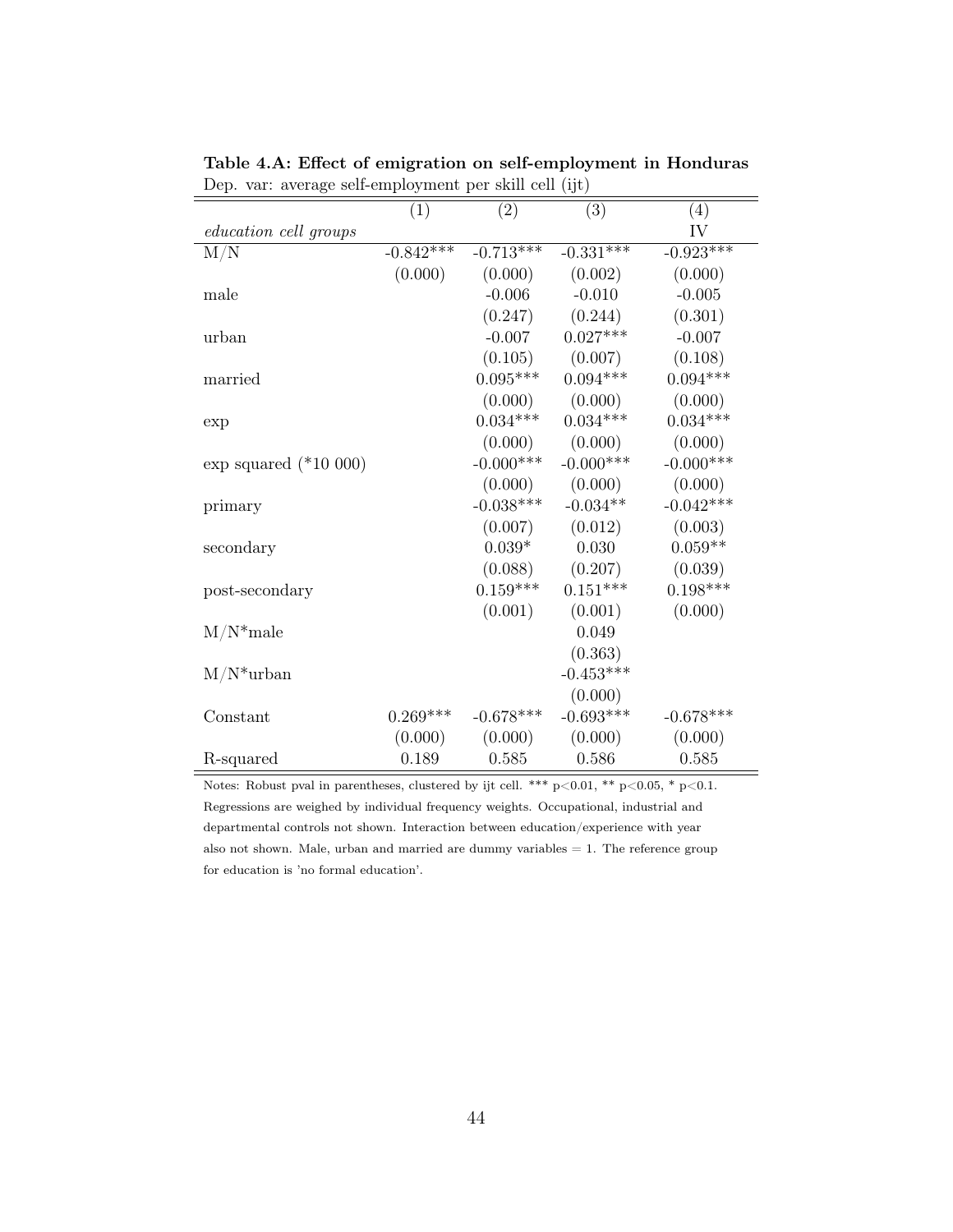|                               | (1)         | (2)         | (3)          | (4)          |
|-------------------------------|-------------|-------------|--------------|--------------|
| <i>occupation cell groups</i> |             |             |              | IV           |
| M/N                           | $-0.235***$ | $-0.122**$  | $-0.370***$  | 0.053        |
|                               | (0.000)     | (0.033)     | (0.000)      | (0.805)      |
| male                          |             | $-0.079***$ | $-0.135***$  | $-0.079***$  |
|                               |             | (0.000)     | (0.000)      | (0.000)      |
| urban                         |             | $-0.049***$ | $-0.049***$  | $-0.054***$  |
|                               |             | (0.000)     | (0.000)      | (0.000)      |
| married                       |             | $0.105***$  | $0.103***$   | $0.104***$   |
|                               |             | (0.000)     | (0.000)      | (0.000)      |
| exp                           |             | $0.020***$  | $0.020***$   | $0.021***$   |
|                               |             | (0.000)     | (0.000)      | (0.000)      |
| exp squared $(*10 000)$       |             | $-0.000***$ | $-0.000$ *** | $-0.000$ *** |
|                               |             | (0.002)     | (0.003)      | (0.002)      |
| $M/N^*$ male                  |             |             | $0.553***$   |              |
|                               |             |             | (0.000)      |              |
| $M/N^*$ urban                 |             |             | $-0.109$     |              |
|                               |             |             | (0.221)      |              |
| Constant                      | $-0.159**$  | $-0.212***$ | $-0.181***$  | $-0.231***$  |
|                               | (0.018)     | (0.003)     | (0.002)      | (0.001)      |
| R-squared                     | 0.297       | 0.315       | 0.317        | 0.314        |

Table 4.B: Effect of emigration on self-employment in Honduras Dep. var: average self-employment per skill cell (ijt)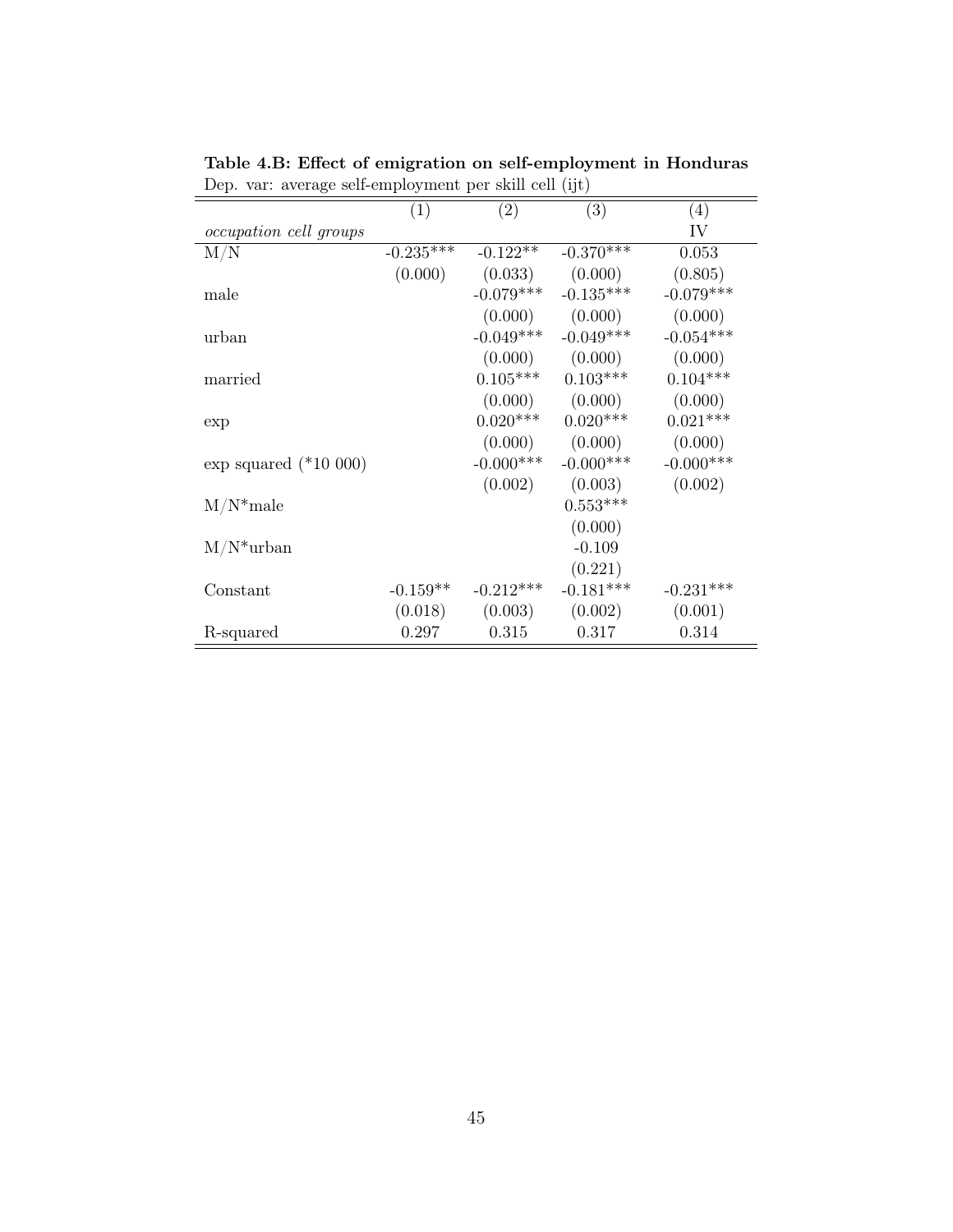|                             | (1)         | (2)         | (3)                 | (4)          |
|-----------------------------|-------------|-------------|---------------------|--------------|
| <i>industry cell groups</i> |             |             |                     | IV           |
| M/N                         | $-0.497***$ | $-0.349***$ | $-0.687***$         | $-0.436**$   |
|                             | (0.000)     | (0.000)     | (0.000)             | (0.030)      |
| male                        |             | $-0.099***$ | $-0.166***$         | $-0.099***$  |
|                             |             | (0.000)     | (0.000)             | (0.000)      |
| urban                       |             | $-0.076***$ | $-0.068***$         | $-0.073***$  |
|                             |             |             | $(0.000)$ $(0.000)$ | (0.000)      |
| married                     |             | $0.108***$  | $0.105***$          | $0.108***$   |
|                             |             |             | $(0.000)$ $(0.000)$ | (0.000)      |
| exp                         |             | $0.020***$  | $0.020***$          | $0.020***$   |
|                             |             |             | $(0.000)$ $(0.000)$ | (0.000)      |
| $\exp$ squared (*10 000)    |             | $-0.000***$ | $-0.000$ ***        | $-0.000$ *** |
|                             |             | (0.004)     | (0.002)             | (0.004)      |
| $M/N^*$ male                |             |             | $0.674***$          |              |
|                             |             |             | (0.000)             |              |
| $M/N^*$ urban               |             |             | $-0.083$            |              |
|                             |             |             | (0.331)             |              |
| Constant                    | $0.287***$  | $0.315***$  | $0.376***$          | $0.331***$   |
|                             | (0.000)     | (0.000)     | (0.000)             | (0.000)      |
| R-squared                   | 0.261       | 0.285       | 0.288               | 0.285        |

Table 4.C: Effect of emigration on self-employment in Honduras Dep. var: average self-employment per skill cell (ijt)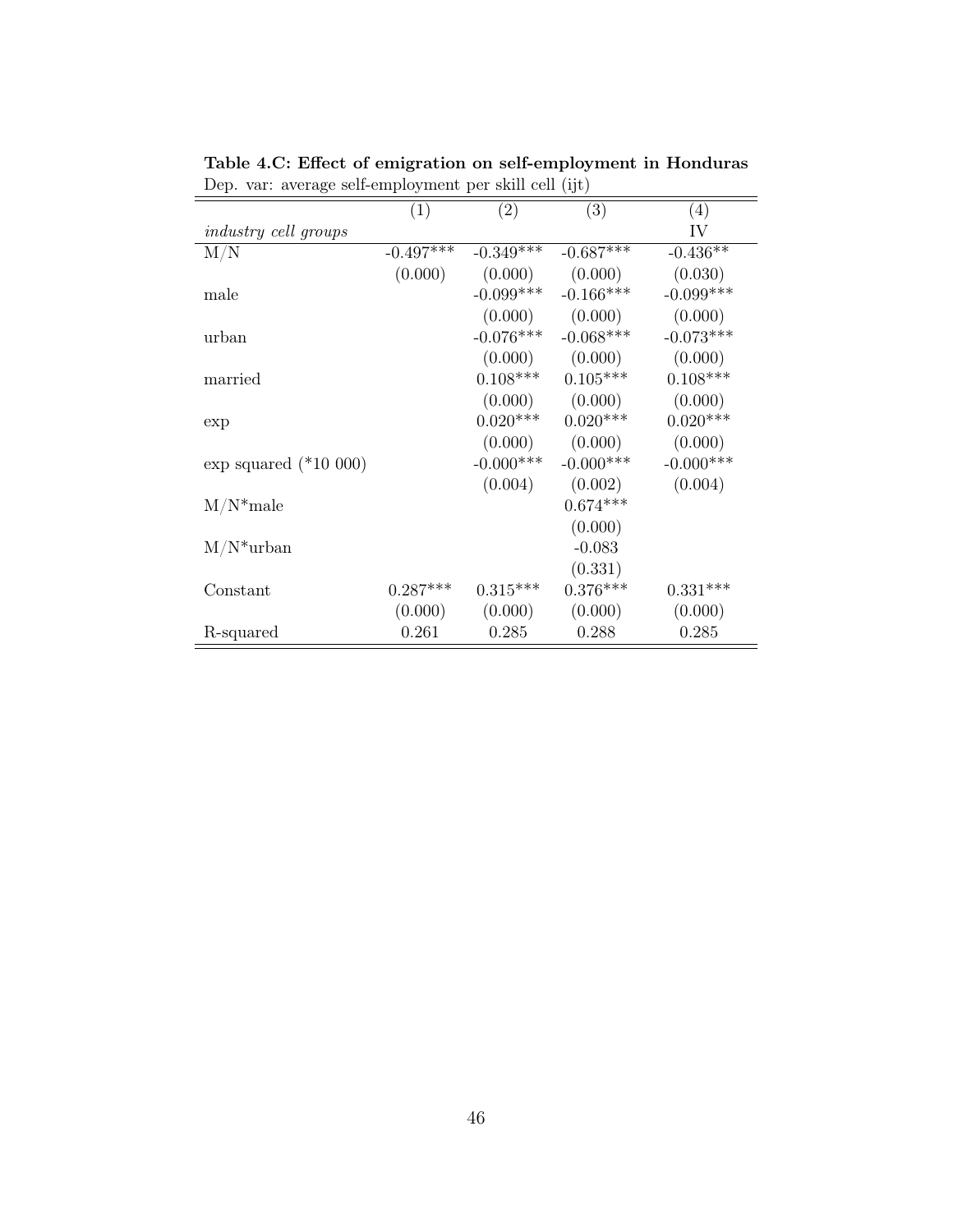| $\sim$ p. var. average sen employment per sum cen $\mu$ ( |             |              |             |             |
|-----------------------------------------------------------|-------------|--------------|-------------|-------------|
|                                                           | (1)         | (2)          | (3)         | (4)         |
| department cell groups                                    |             |              |             | IV          |
| M/N                                                       | $-0.842***$ | $-0.837***$  | $-1.184***$ | $-1.036***$ |
|                                                           | (0.000)     | (0.000)      | (0.000)     | (0.000)     |
| male                                                      |             | $-0.096***$  | $-0.166***$ | $-0.095***$ |
|                                                           |             | (0.000)      | (0.000)     | (0.000)     |
| urban                                                     |             | $-0.069***$  | $-0.066***$ | $-0.069***$ |
|                                                           |             | (0.000)      | (0.000)     | (0.000)     |
| married                                                   |             | $0.111***$   | $0.108***$  | $0.111***$  |
|                                                           |             | (0.000)      | (0.000)     | (0.000)     |
| exp                                                       |             | $0.019***$   | $0.018***$  | $0.019***$  |
|                                                           |             | (0.000)      | (0.000)     | (0.000)     |
| exp squared $(*10 000)$                                   |             | $-0.000$ *** | $-0.000**$  | $-0.000***$ |
|                                                           |             | (0.007)      | (0.018)     | (0.003)     |
| primary                                                   |             | $-0.053***$  | $-0.051**$  | $-0.057***$ |
|                                                           |             | (0.006)      | (0.011)     | (0.003)     |
| secondary                                                 |             | $-0.059**$   | $-0.066***$ | $-0.041$    |
|                                                           |             | (0.010)      | (0.005)     | (0.114)     |
| post-secondary                                            |             | 0.001        | $-0.013$    | $0.038\,$   |
|                                                           |             | (0.983)      | (0.793)     | (0.383)     |
| $M/N^*$ male                                              |             |              | $0.727***$  |             |
|                                                           |             |              | (0.000)     |             |
| $M/N^*$ urban                                             |             |              | $-0.053$    |             |
|                                                           |             |              | (0.584)     |             |
| Constant                                                  | $0.269***$  | $0.374***$   | $0.433***$  | $0.373***$  |
|                                                           | (0.000)     | (0.000)      | (0.000)     | (0.000)     |
| R-squared                                                 | 0.189       | 0.240        | 0.244       | 0.240       |
|                                                           |             |              |             |             |

Table 4.D: Effect of emigration on self-employment in Honduras Dep. var: average self-employment per skill cell (ijt)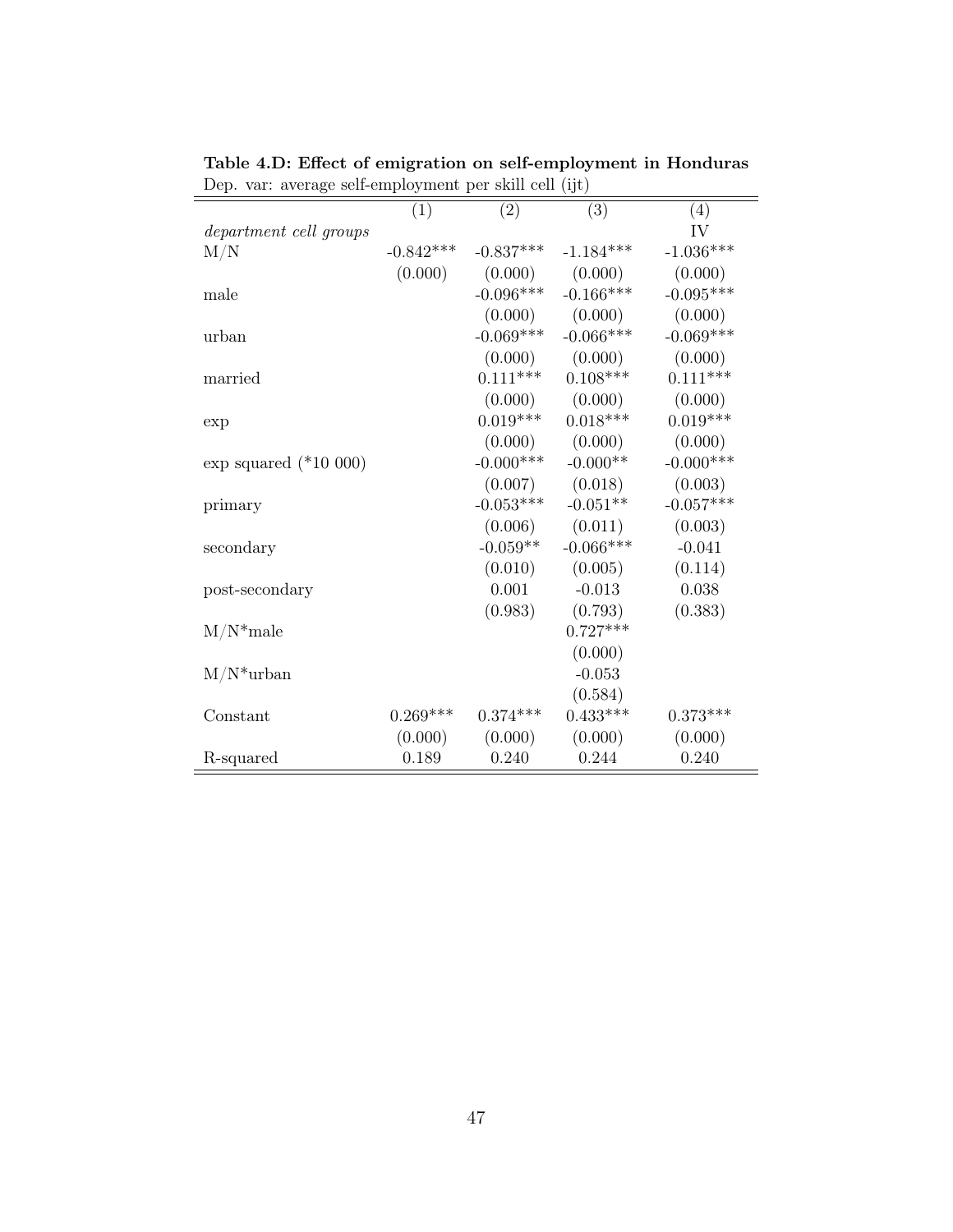| $Dep. var. avstage underempty from per semi cell (1j\nu)$ | (1)         | (2)          | (3)          | (4)         |
|-----------------------------------------------------------|-------------|--------------|--------------|-------------|
|                                                           |             |              |              | IV          |
| <i>education cell groups</i>                              | $0.242$ *** | $0.185***$   | $0.388***$   | $0.292***$  |
| M/N                                                       |             |              |              |             |
|                                                           | (0.000)     | (0.003)      | (0.000)      | (0.000)     |
| male                                                      |             | $0.043***$   | $0.059***$   | $0.043***$  |
|                                                           |             | (0.000)      | (0.000)      | (0.000)     |
| urban                                                     |             | $0.022***$   | $0.034***$   | $0.022***$  |
|                                                           |             | (0.000)      | (0.000)      | (0.000)     |
| married                                                   |             | $-0.020***$  | $-0.020***$  | $-0.020***$ |
|                                                           |             | (0.000)      | (0.000)      | (0.000)     |
| exp                                                       |             | $0.010***$   | $0.010***$   | $0.009***$  |
|                                                           |             | (0.000)      | (0.000)      | (0.000)     |
| $\exp$ squared (*10 $000)$                                |             | $-0.000$ *** | $-0.000$ *** | $-0.000***$ |
|                                                           |             | (0.000)      | (0.000)      | (0.000)     |
| primary                                                   |             | $0.017**$    | $0.018**$    | $0.019**$   |
|                                                           |             | (0.022)      | (0.017)      | (0.010)     |
| secondary                                                 |             | 0.017        | 0.016        | 0.007       |
|                                                           |             | (0.110)      | (0.157)      | (0.579)     |
| post-secondary                                            |             | $-0.028$     | $-0.027$     | $-0.048**$  |
|                                                           |             | (0.149)      | (0.155)      | (0.028)     |
| $M/N^*$ male                                              |             |              | $-0.150**$   |             |
|                                                           |             |              | (0.011)      |             |
| $M/N^*$ urban                                             |             |              | $-0.136*$    |             |
|                                                           |             |              | (0.055)      |             |
| Constant                                                  | $0.113***$  | $0.037***$   | 0.019        | $0.037***$  |
|                                                           | (0.000)     | (0.005)      | (0.186)      | (0.005)     |
| R-squared                                                 | 0.042       | 0.046        | 0.047        | 0.046       |

Table 5.A: Effect of emigration on underemployment in Honduras Dep. var: average underemployment per skill cell (ijt)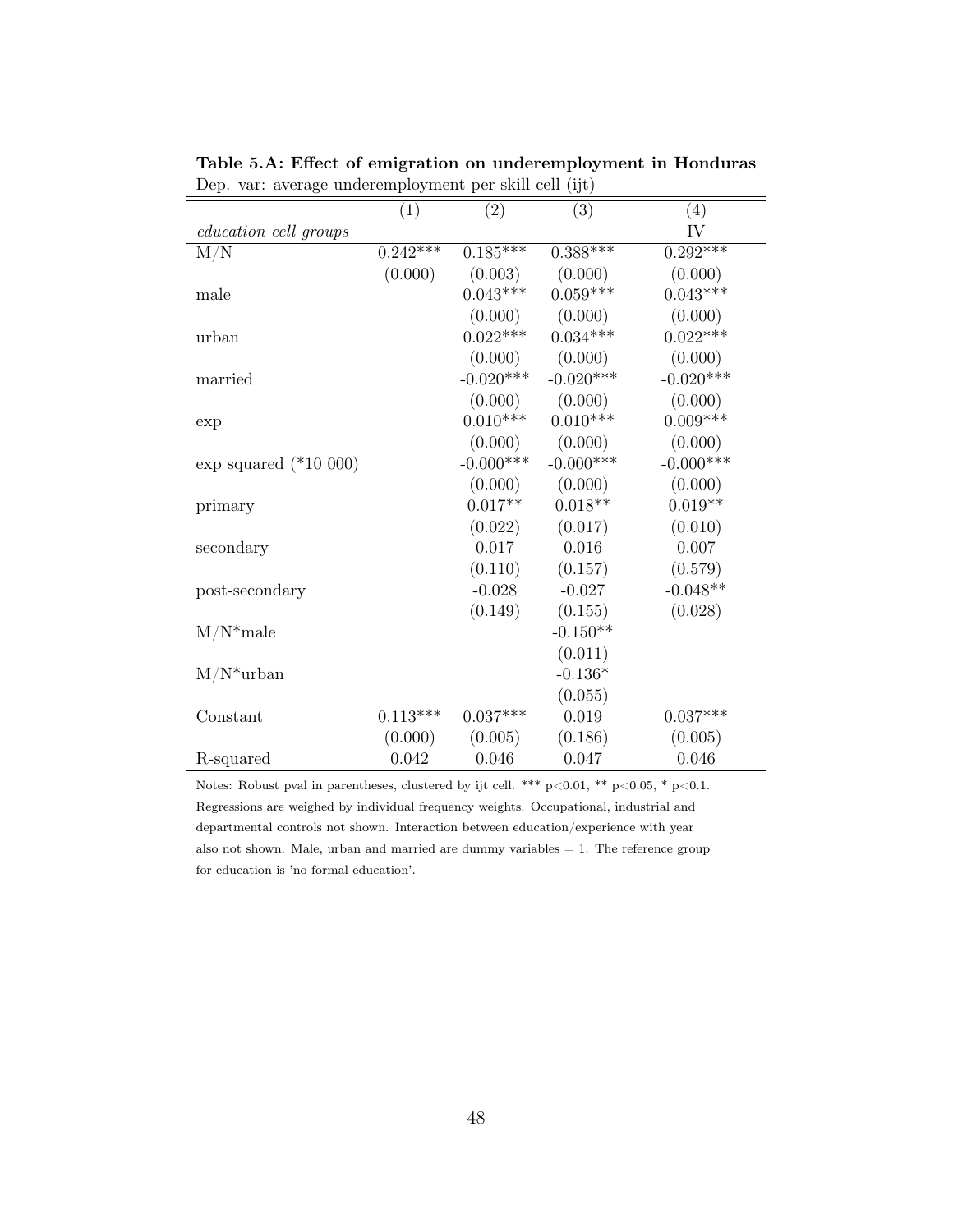|                               | (1)        | $\left( 2\right)$ | (3)          | (4)          |
|-------------------------------|------------|-------------------|--------------|--------------|
| <i>occupation cell groups</i> |            |                   |              | IV           |
| M/N                           | $-0.017$   | $-0.057*$         | 0.071        | $-0.216*$    |
|                               | (0.620)    | (0.096)           | (0.228)      | (0.070)      |
| male                          |            | $0.032***$        | $0.044***$   | $0.032***$   |
|                               |            | (0.000)           | (0.000)      | (0.000)      |
| urban                         |            | $0.024***$        | $0.024***$   | $0.029***$   |
|                               |            | (0.000)           | (0.000)      | (0.000)      |
| married                       |            | $-0.020***$       | $-0.020***$  | $-0.020***$  |
|                               |            | (0.000)           | (0.000)      | (0.000)      |
| exp                           |            | $0.011***$        | $0.011***$   | $0.010***$   |
|                               |            | (0.000)           | (0.000)      | (0.000)      |
| exp squared $(*10 000)$       |            | $-0.000***$       | $-0.000$ *** | $-0.000$ *** |
|                               |            | (0.000)           | (0.000)      | (0.000)      |
| $M/N^*$ male                  |            |                   | $-0.108*$    |              |
|                               |            |                   | (0.056)      |              |
| $M/N^*$ urban                 |            |                   | $-0.082$     |              |
|                               |            |                   | (0.234)      |              |
| Constant                      | $0.161***$ | $0.042**$         | $0.030*$     | $0.060**$    |
|                               | (0.000)    | (0.045)           | (0.076)      | (0.014)      |
| R-squared                     | 0.048      | 0.052             | 0.052        | 0.052        |

Table 5.B: Effect of emigration on underemployment in Honduras Dep. var: average underemployment per skill cell (ijt)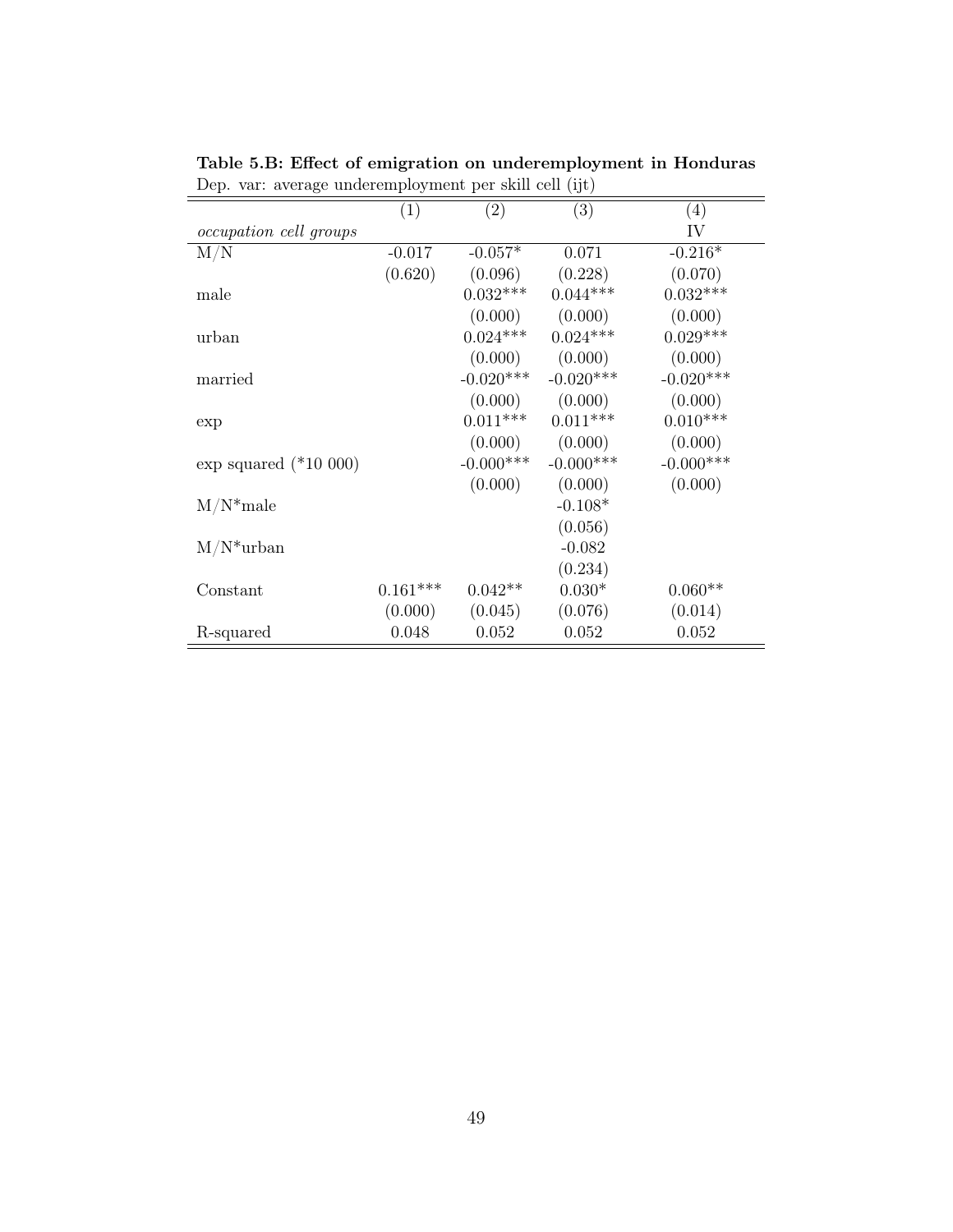|                             | (1)        | $\left( 2\right)$ | (3)          | (4)          |
|-----------------------------|------------|-------------------|--------------|--------------|
| <i>industry cell groups</i> |            |                   |              | IV           |
| M/N                         | $-0.056*$  | $-0.068**$        | 0.096        | $-0.220*$    |
|                             | (0.098)    | (0.034)           | (0.106)      | (0.093)      |
| male                        |            | $0.042***$        | $0.060***$   | $0.043***$   |
|                             |            | (0.000)           | (0.000)      | (0.000)      |
| urban                       |            | $0.021***$        | $0.028***$   | $0.027***$   |
|                             |            | (0.000)           | (0.002)      | (0.000)      |
| married                     |            | $-0.020***$       | $-0.020***$  | $-0.020***$  |
|                             |            | (0.000)           | (0.000)      | (0.000)      |
| exp                         |            | $0.011***$        | $0.011***$   | $0.010***$   |
|                             |            | (0.000)           | (0.000)      | (0.000)      |
| exp squared $(*10 000)$     |            | $-0.000***$       | $-0.000$ *** | $-0.000$ *** |
|                             |            | (0.000)           | (0.000)      | (0.000)      |
| $M/N^*$ male                |            |                   | $-0.165***$  |              |
|                             |            |                   | (0.003)      |              |
| $M/N^*$ urban               |            |                   | $-0.085$     |              |
|                             |            |                   | (0.226)      |              |
| Constant                    | $0.100***$ | 0.014             | $-0.004$     | 0.023        |
|                             | (0.000)    | (0.402)           | (0.767)      | (0.224)      |
| R-squared                   | 0.046      | 0.050             | 0.050        | 0.049        |

Table 5.C: Effect of emigration on underemployment in Honduras Dep. var: average underemployment per skill cell (ijt)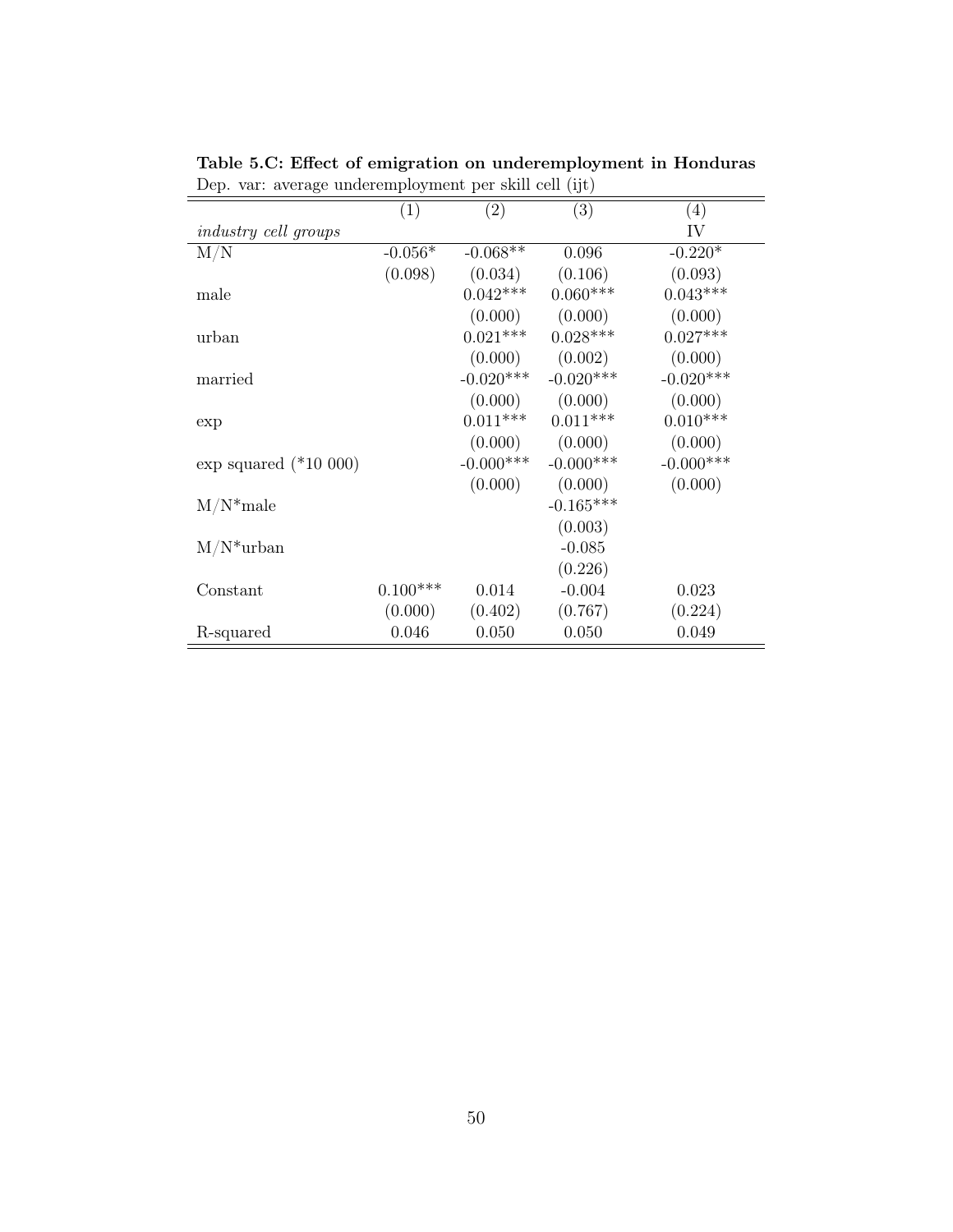|                         | (1)        | (2)          | (3)         | $\left(4\right)$ |
|-------------------------|------------|--------------|-------------|------------------|
| department cell groups  |            |              |             | IV               |
| $\rm M/N$               | $0.242**$  | $0.185*$     | $0.388***$  | $0.292*$         |
|                         | (0.024)    | (0.078)      | (0.000)     | (0.063)          |
| male                    |            | $0.043***$   | $0.059***$  | $0.043***$       |
|                         |            | (0.000)      | (0.000)     | (0.000)          |
| urban                   |            | $0.022***$   | $0.034***$  | $0.022***$       |
|                         |            | (0.000)      | (0.000)     | (0.000)          |
| married                 |            | $-0.020***$  | $-0.020***$ | $-0.020***$      |
|                         |            | (0.000)      | (0.000)     | (0.000)          |
| exp                     |            | $0.010***$   | $0.010***$  | $0.009***$       |
|                         |            | (0.000)      | (0.000)     | (0.000)          |
| exp squared $(*10 000)$ |            | $-0.000$ *** | $-0.000***$ | $-0.000***$      |
|                         |            | (0.000)      | (0.000)     | (0.000)          |
| primary                 |            | 0.017        | $0.018**$   | 0.019            |
|                         |            | (0.152)      | (0.017)     | (0.115)          |
| secondary               |            | 0.017        | 0.016       | 0.007            |
|                         |            | (0.350)      | (0.157)     | (0.755)          |
| post-secondary          |            | $-0.028$     | $-0.027$    | $-0.048$         |
|                         |            | (0.320)      | (0.155)     | (0.175)          |
| $M/N^*$ male            |            |              | $-0.150**$  |                  |
|                         |            |              | (0.011)     |                  |
| $M/N^*$ urban           |            |              | $-0.136*$   |                  |
|                         |            |              | (0.055)     |                  |
| Constant                | $0.113***$ | $0.037**$    | 0.019       | $0.037**$        |
|                         | (0.000)    | (0.028)      | (0.186)     | (0.027)          |
| R-squared               | 0.042      | 0.046        | 0.047       | 0.046            |

Table 5.D: Effect of emigration on underemployment in Honduras Dep. var: average underemployment per skill cell (ijt)